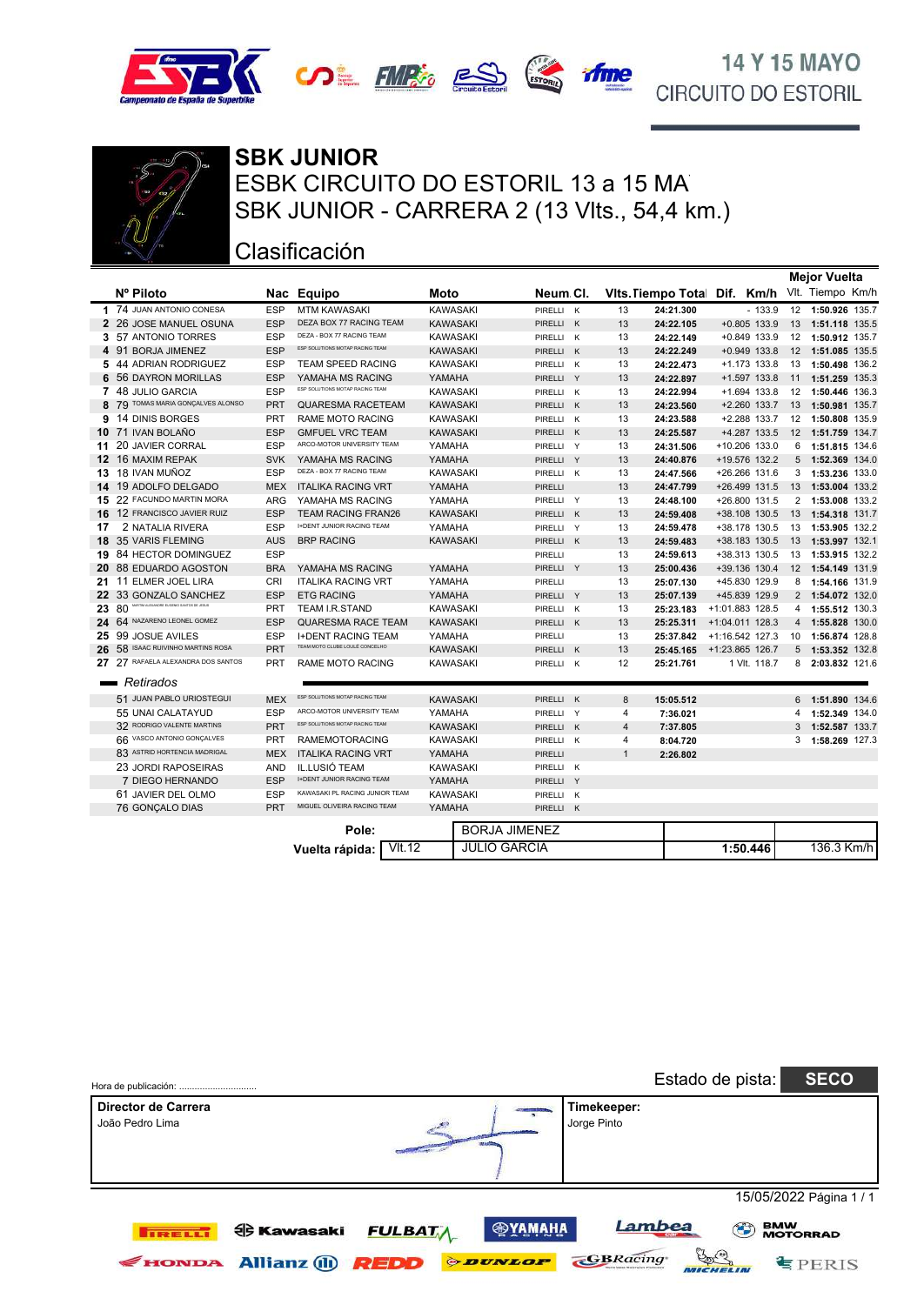





### Clasificación por Clase

|    | Nº Piloto                                       |            | Nac Equipo                      | Moto            | Tiempo VIt. Total |    |    | Dif.                 |          | Km/h  |
|----|-------------------------------------------------|------------|---------------------------------|-----------------|-------------------|----|----|----------------------|----------|-------|
| -K |                                                 |            |                                 |                 |                   |    |    |                      |          |       |
|    | <b>74 JUAN ANTONIO CONESA</b>                   | <b>ESP</b> | <b>MTM KAWASAKI</b>             | <b>KAWASAKI</b> | 1:50.926          | 12 | 13 |                      |          | 135.7 |
| 2  | <b>26 JOSE MANUEL OSUNA</b>                     | <b>ESP</b> | DEZA BOX 77 RACING TEAM         | <b>KAWASAKI</b> | 1:51.118          | 13 | 13 | $+0.805$             | $+0.805$ | 135.5 |
|    | <b>57 ANTONIO TORRES</b>                        | <b>ESP</b> | DEZA - BOX 77 RACING TEAM       | <b>KAWASAKI</b> | 1:50.912          | 12 | 13 | $+0.849$             | $+0.044$ | 135.7 |
| 4  | 91 BORJA JIMENEZ                                | <b>ESP</b> | ESP SOLUTIONS MOTAP RACING TEAM | <b>KAWASAKI</b> | 1:51.085          | 12 | 13 | $+0.949$             | $+0.100$ | 135.5 |
|    | <b>44 ADRIAN RODRIGUEZ</b>                      | <b>ESP</b> | TEAM SPEED RACING               | <b>KAWASAKI</b> | 1:50.498          | 13 | 13 | $+1.173$             | $+0.224$ | 136.2 |
| 6  | <b>48 JULIO GARCIA</b>                          | <b>ESP</b> | ESP SOLUTIONS MOTAP RACING TEAM | <b>KAWASAKI</b> | 1:50.446          | 12 | 13 | $+1.694$             | $+0.521$ | 136.3 |
|    | 79 TOMAS MARIA GONÇALVES ALONSO                 | <b>PRT</b> | QUARESMA RACETEAM               | <b>KAWASAKI</b> | 1:50.981          | 13 | 13 | $+2.260$             | $+0.566$ | 135.7 |
| 8  | <b>14 DINIS BORGES</b>                          | <b>PRT</b> | <b>RAME MOTO RACING</b>         | <b>KAWASAKI</b> | 1:50.808          | 12 | 13 | $+2.288 + 0.028$     |          | 135.9 |
| 9  | 71 IVAN BOLAÑO                                  | <b>ESP</b> | <b>GMFUEL VRC TEAM</b>          | <b>KAWASAKI</b> | 1:51.759          | 12 | 13 | +4.287 +1.999        |          | 134.7 |
| 10 | 18 IVAN MUÑOZ                                   | <b>ESP</b> | DEZA - BOX 77 RACING TEAM       | <b>KAWASAKI</b> | 1:53.236          | 3  | 13 | +26.266 +21.979      |          | 133.0 |
| 11 | <b>12 FRANCISCO JAVIER RUIZ</b>                 | <b>ESP</b> | TEAM RACING FRAN26              | <b>KAWASAKI</b> | 1:54.318          | 13 | 13 | $+38.108 + 11.842$   |          | 131.7 |
| 12 | <b>35 VARIS FLEMING</b>                         | <b>AUS</b> | <b>BRP RACING</b>               | <b>KAWASAKI</b> | 1:53.997          | 13 | 13 | $+38.183$ $+0.075$   |          | 132.1 |
| 13 | 80 MARTIM ALEXANDRE EUGENIO SANTOS DE<br>100110 | <b>PRT</b> | TEAM I.R.STAND                  | <b>KAWASAKI</b> | 1:55.512          | 4  |    | 13+1'01.883 +23.700  |          | 130.3 |
| 14 | 64 NAZARENO LEONEL GOMEZ                        | <b>ESP</b> | <b>QUARESMA RACE TEAM</b>       | <b>KAWASAKI</b> | 1:55.828          | 4  |    | $13+1'04.011$ +2.128 |          | 130.0 |
| 15 | 58 ISAAC RUIVINHO MARTINS ROSA                  | <b>PRT</b> | TEAM MOTO CLUBE LOULÉ CONCELHO  | <b>KAWASAKI</b> | 1:53.352          | 5  |    | 13+1'23.865 +19.854  |          | 132.8 |
| 16 | 27 RAFAELA ALEXANDRA DOS SANTOS                 | <b>PRT</b> | <b>RAME MOTO RACING</b>         | <b>KAWASAKI</b> | 2:03.832          | 8  | 12 | 1 Laps 1 Laps        |          | 121.6 |
|    | $\blacksquare$ Retirados                        |            |                                 |                 |                   |    |    |                      |          |       |
|    | 51 JUAN PABLO URIOSTEGUI                        | <b>MEX</b> | ESP SOLUTIONS MOTAP RACING TEAM | <b>KAWASAKI</b> | 1:51.890          | 6  | 8  |                      |          | 134.6 |
|    | <b>32 RODRIGO VALENTE MARTINS</b>               | <b>PRT</b> | ESP SOLUTIONS MOTAP RACING TEAM | <b>KAWASAKI</b> | 1:52.587          | 3  | 4  |                      |          | 133.7 |
|    | 66 VASCO ANTONIO GONCALVES                      | <b>PRT</b> | <b>RAMEMOTORACING</b>           | <b>KAWASAKI</b> | 1:58.269          | 3  | 4  |                      |          | 127.3 |
|    | <b>23 JORDI RAPOSEIRAS</b>                      | <b>AND</b> | IL.LUSIÓ TEAM                   | <b>KAWASAKI</b> |                   |    |    |                      |          |       |
|    | 61 JAVIER DEL OLMO                              | <b>ESP</b> | KAWASAKI PL RACING JUNIOR TEAM  | <b>KAWASAKI</b> |                   |    |    |                      |          |       |
|    | <b>76 GONCALO DIAS</b>                          | PRT        | MIGUEL OLIVEIRA RACING TEAM     | YAMAHA          |                   |    |    |                      |          |       |

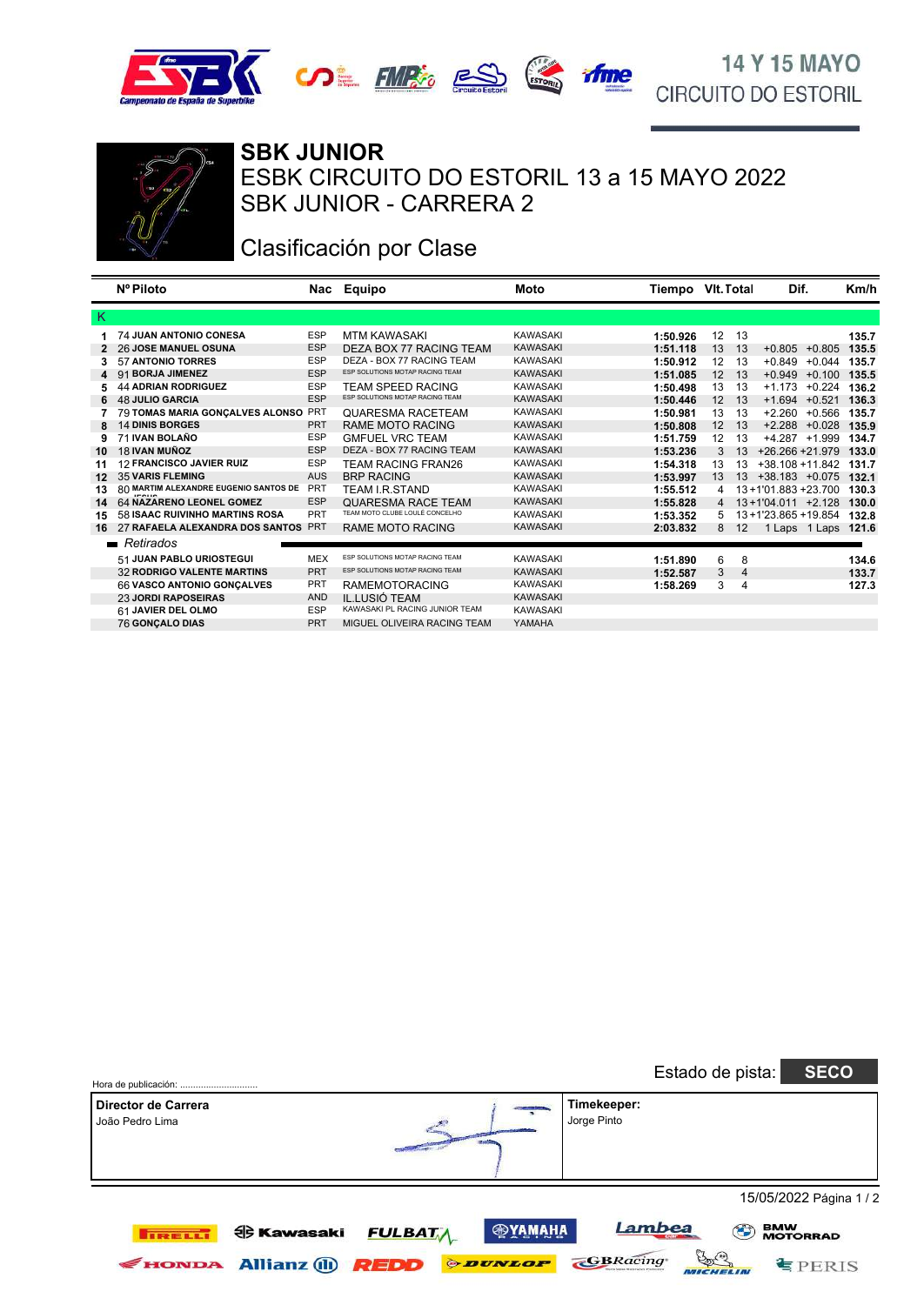





### **SBK JUNIOR**

SBK JUNIOR - CARRERA 2 ESBK CIRCUITO DO ESTORIL 13 a 15 MAYO 2022

### Clasificación por Clase

|    | Nº Piloto                | Nac        | Equipo                           | Moto   | Tiempo   | VIt. Total        |                 | Dif.               |          | Km/h  |
|----|--------------------------|------------|----------------------------------|--------|----------|-------------------|-----------------|--------------------|----------|-------|
| ٧  |                          |            |                                  |        |          |                   |                 |                    |          |       |
|    | 56 DAYRON MORILLAS       | <b>ESP</b> | YAMAHA MS RACING                 | YAMAHA | 1:51.259 | 11                | 13              |                    |          | 135.3 |
|    | 2 20 JAVIER CORRAL       | <b>ESP</b> | ARCO-MOTOR UNIVERSITY TEAM       | YAMAHA | 1:51.815 | 6                 | 13              | +8.609             | +8.609   | 134.6 |
|    | <b>16 MAXIM REPAK</b>    | <b>SVK</b> | YAMAHA MS RACING                 | YAMAHA | 1:52.369 | 5                 | 13              | +17.979            | $+9.370$ | 134.0 |
|    | 4 22 FACUNDO MARTIN MORA | <b>ARG</b> | YAMAHA MS RACING                 | YAMAHA | 1:53.008 | $\mathcal{P}$     | 13              | $+25.203$ $+7.224$ |          | 133.2 |
| 5. | 2 NATALIA RIVERA         | <b>ESP</b> | <b>I+DENT JUNIOR RACING TEAM</b> | YAMAHA | 1:53.905 | 13                | 13              | $+36.581 + 11.378$ |          | 132.2 |
|    | 6 88 EDUARDO AGOSTON     | <b>BRA</b> | YAMAHA MS RACING                 | YAMAHA | 1:54.149 | $12 \overline{ }$ | 13 <sup>1</sup> | +37.539 +0.958     |          | 131.9 |
|    | 33 GONZALO SANCHEZ       | <b>ESP</b> | <b>ETG RACING</b>                | YAMAHA | 1:54.072 | $\mathcal{P}$     | 13              | $+44.242 + 6.703$  |          | 132.0 |
|    | $\blacksquare$ Retirados |            |                                  |        |          |                   |                 |                    |          |       |
|    | 55 UNAI CALATAYUD        | <b>ESP</b> | ARCO-MOTOR UNIVERSITY TEAM       | YAMAHA | 1:52.349 | 4                 | 4               |                    |          | 134.0 |
|    | <b>7 DIEGO HERNANDO</b>  | <b>ESP</b> | <b>I+DENT JUNIOR RACING TEAM</b> | YAMAHA |          |                   |                 |                    |          |       |

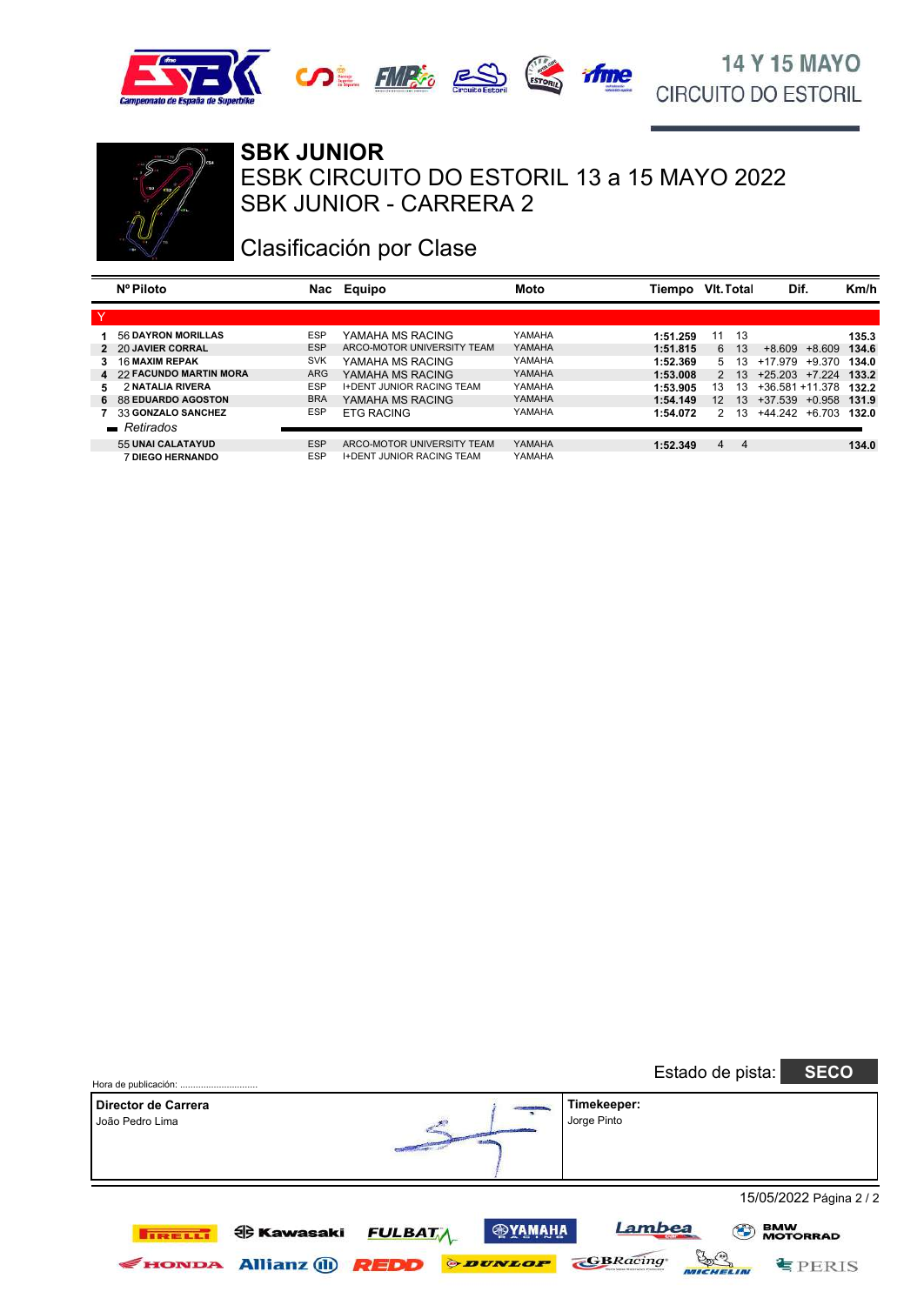



SBK JUNIOR - CARRERA 2 ESBK CIRCUITO DO ESTORIL 13 a 15 MAYO 2022 **SBK JUNIOR**

### Vuelta a vuelta

**TIRELLI OG Kawasaki** 

|                 |                      |                           |                                  |                  | Vuelta invalidada |                                               | Mejor Personal                 |                      | Mejor de la sesión        |                  | <b>B</b> Cruzando por el pit lane |                                     |                        |
|-----------------|----------------------|---------------------------|----------------------------------|------------------|-------------------|-----------------------------------------------|--------------------------------|----------------------|---------------------------|------------------|-----------------------------------|-------------------------------------|------------------------|
| VIt.            | Tiempo               |                           |                                  |                  |                   | Sector 1 Sector 2 Sector 3 Sector 4 T. Sesión | VIt.                           | Tiempo               |                           |                  |                                   | Sector 1 Sector 2 Sector 3 Sector 4 | T. Sesión              |
|                 |                      | <b>NATALIA RIVERA</b>     |                                  |                  |                   | <b>ESP</b>                                    | $\overline{7}$                 | 1:52.421             | 23.835                    | 28.041           | 25.654                            | 34.891                              | 13:13.489              |
| $\mathbf 2$     |                      |                           |                                  |                  |                   |                                               | 8                              | 1:52.590             | 23.632                    | 27.819           | 25.799                            | 35.340                              | 15:06.079              |
|                 |                      |                           | <b>I+DENT JUNIOR RACING TEAM</b> |                  |                   | YAMAHA                                        | $9\,$                          | 1:51.877             | 23.472                    | 27.881           | 25.287                            | 35.237                              | 16:57.956              |
| $\mathbf{1}$    | 2:02.313             | 30.724                    | 29.164                           | 26.427           | 35.998            | 2:02.313                                      | 10                             | 1:51.670             | 23.543                    | 27.874           | 25.306                            | 34.947                              | 18:49.626              |
| $\overline{2}$  | 1:54.307             | 24.078                    | 28.411                           | 26.100           | 35.718            | 3:56.620                                      | 11                             | 1:51.517             | 23.588                    | 27.672           | 25.432                            | 34.825                              | 20:41.143              |
| 3               | 1:54.996             | 24.259                    | 28.487                           | 26.334           | 35.916            | 5:51.616                                      | 12                             | 1:50.808             | 23.097                    | 27.705           | 25.194                            | 34.812                              | 22:31.951              |
| $\overline{4}$  | 1:54.921             | 24.546                    | 28.153                           | 26.298           | 35.924            | 7:46.537                                      | 13                             | 1:51.637             | 23.647                    | 27.678           | 25.307                            | 35.005                              | 24:23.588              |
| 5               | 1:54.375             | 23.644                    | 28.597                           | 26.137           | 35.997            | 9:40.912                                      |                                |                      | <b>MAXIM REPAK</b>        |                  |                                   |                                     | <b>SVK</b>             |
| 6               | 1:55.142             | 24.306                    | 28.526                           | 26.250           | 36.060            | 11:36.054                                     | 16                             |                      | YAMAHA MS RACING          |                  |                                   |                                     | YAMAHA                 |
| 7               | 1:55.859             | 24.905                    | 28.524                           | 26.480           | 35.950            | 13:31.913                                     |                                |                      |                           |                  |                                   |                                     |                        |
| 8<br>9          | 1:54.773<br>1:55.063 | 24.346                    | 28.257<br>28.600                 | 26.291<br>26.540 | 35.879            | 15:26.686<br>17:21.749                        | $\mathbf{1}$<br>$\overline{2}$ | 1:59.387<br>1:52.945 | 29.755<br>23.896          | 28.737<br>28.343 | 25.781<br>25.656                  | 35.114<br>35.050                    | 1:59.387<br>3:52.332   |
| 10              | 1:54.527             | 24.057<br>24.050          | 28.363                           | 26.543           | 35.866<br>35.571  | 19:16.276                                     | 3                              | 1:52.642             | 23.628                    | 28.251           | 25.477                            | 35.286                              | 5:44.974               |
| 11              | 1:54.412             | 23.656                    | 28.402                           | 25.867           | 36.487            | 21:10.688                                     | $\overline{4}$                 | 1:52.682             | 23.498                    | 28.105           | 25.681                            | 35.398                              | 7:37.656               |
| 12              | 1:54.885             | 24.426                    | 28.517                           | 25.976           | 35.966            | 23:05.573                                     | 5                              | 1:52.369             | 23.600                    | 28.090           | 25.986                            | 34.693                              | 9:30.025               |
| 13              | 1:53.905             | 23.705                    | 28.394                           | 25.922           | 35.884            | 24:59.478                                     | 6                              | 1:52.738             | 23.488                    | 28.049           | 25.936                            | 35.265                              | 11:22.763              |
|                 |                      |                           |                                  |                  |                   |                                               | $\overline{7}$                 | 1:53.000             | 23.708                    | 28.205           | 25.828                            | 35.259                              | 13:15.763              |
| 1<br>1          |                      | <b>ELMER JOEL LIRA</b>    |                                  |                  |                   | CRI                                           | 8                              | 1:53.631             | 23.740                    | 28.381           | 25.719                            | 35.791                              | 15:09.394              |
|                 |                      | <b>ITALIKA RACING VRT</b> |                                  |                  |                   | YAMAHA                                        | 9                              | 1:53.908             | 23.721                    | 28.748           | 25.629                            | 35.810                              | 17:03.302              |
| $\mathbf{1}$    | 2:05.405             | 31.317                    | 31.447                           | 26.955           | 35.686            | 2:05.405                                      | 10                             | 1:54.231             | 23.987                    | 28.533           | 25.899                            | 35.812                              | 18:57.533              |
| $\overline{c}$  | 1:56.273             | 23.761                    | 28.311                           | 26.362           | 37.839            | 4:01.678                                      | 11                             | 1:54.528             | 23.977                    | 28.963           | 26.006                            | 35.582                              | 20:52.061              |
| 3               | 1:55.958             | 24.480                    | 28.696                           | 26.787           | 35.995            | 5:57.636                                      | 12                             | 1:53.941             | 23.821                    | 28.414           | 26.025                            | 35.681                              | 22:46.002              |
| 4               | 1:55.249             | 24.313                    | 28.534                           | 26.311           | 36.091            | 7:52.885                                      | 13                             | 1:54.874             | 23.988                    | 28.798           | 26.102                            | 35.986                              | 24:40.876              |
| $\overline{5}$  | 1:54.993             | 24.160                    | 28.346                           | 26.394           | 36.093            | 9:47.878                                      |                                |                      | <b>IVAN MUÑOZ</b>         |                  |                                   |                                     | <b>ESP</b>             |
| 6               | 1:54.599             | 24.203                    | 28.340                           | 26.104           | 35.952            | 11:42.477                                     | 18                             |                      |                           |                  |                                   |                                     |                        |
| $\overline{7}$  | 1:54.291             | 24.005                    | 28.392                           | 26.236           | 35.658            | 13:36.768                                     |                                |                      | DEZA - BOX 77 RACING TEAM |                  |                                   |                                     | <b>KAWASAKI</b>        |
| 8               | 1:54.166             | 23.897                    | 28.125                           | 26.229           | 35.915            | 15:30.934                                     | $\mathbf{1}$                   | 2:01.091             | 30.368                    | 28.735           | 26.334                            | 35.654                              | 2:01.091               |
| 9               | 1:55.795             | 25.343                    | 28.288                           | 26.213           | 35.951            | 17:26.729                                     | $\overline{c}$                 | 1:53.605             | 23.931                    | 28.156           | 25.916                            | 35.602                              | 3:54.696               |
| 10              | 1:55.100             | 24.263                    | 28.249                           | 26.675           | 35.913            | 19:21.829                                     | 3                              | 1:53.236             | 23.684                    | 27.954           | 25.869                            | 35.729                              | 5:47.932               |
| 11              | 1:54.658             | 24.168                    | 28.411                           | 26.037           | 36.042            | 21:16.487                                     | 4                              | 1:54.242             | 24.085                    | 28.123           | 26.163                            | 35.871                              | 7:42.174               |
| 12              | 1:55.261             | 24.177                    | 28.265                           | 26.597           | 36.222            | 23:11.748                                     | 5                              | 1:54.220             | 24.095                    | 28.394           | 26.018                            | 35.713                              | 9:36.394               |
| 13              | 1:55.382             | 24.189                    | 28.405                           | 26.123           | 36.665            | 25:07.130                                     | 6                              | 1:54.155             | 24.113                    | 28.286           | 26.026                            | 35.730                              | 11:30.549              |
|                 |                      |                           | <b>FRANCISCO JAVIER RUIZ</b>     |                  |                   | <b>ESP</b>                                    | $\overline{7}$                 | 1:54.193             | 24.306                    | 28.223           | 25.945                            | 35.719                              | 13:24.742              |
| 12              |                      |                           |                                  |                  |                   |                                               | 8                              | 1:53.593             | 23.777                    | 28.217           | 26.017                            | 35.582                              | 15:18.335              |
|                 |                      | TEAM RACING FRAN26        |                                  |                  |                   | <b>KAWASAKI</b>                               | 9                              | 1:54.028             | 23.967                    | 28.546           | 25.928                            | 35.587                              | 17:12.363              |
| $\mathbf{1}$    | 2:01.040             | 30.186                    | 28.869                           | 26.198           | 35.787            | 2:01.040                                      | 10                             | 1:53.980             | 23.822                    | 28.326           | 25.492                            | 36.340                              | 19:06.343              |
| $\overline{2}$  | 1:55.341             | 24.416                    | 28.596                           | 26.195           | 36.134            | 3:56.381                                      | 11                             | 1:53.899             | 24.292                    | 28.301           | 25.874                            | 35.432                              | 21:00.242              |
| 3               | 1:55.148             | 24.349                    | 28.380                           | 26.172           | 36.247            | 5:51.529                                      | 12                             | 1:53.559             | 23.687                    | 28.123           | 26.073                            | 35.676                              | 22:53.801              |
| $\overline{4}$  | 1:55.470             | 25.199                    | 28.324                           | 26.258           | 35.689            | 7:46.999                                      | 13                             | 1:53.765             | 23.980                    | 28.433           | 25.627                            | 35.725                              | 24:47.566              |
| 5               | 1:54.749             | 24.068                    | 28.330                           | 26.493           | 35.858            | 9:41.748                                      |                                |                      | <b>ADOLFO DELGADO</b>     |                  |                                   |                                     | <b>MEX</b>             |
| 6               | 1:54.571             | 23.945                    | 28.491                           | 26.354           | 35.781            | 11:36.319                                     | 19                             |                      | <b>ITALIKA RACING VRT</b> |                  |                                   |                                     | YAMAHA                 |
| 7               | 1:54.760             | 24.210                    | 28.461                           | 26.192           | 35.897            | 13:31.079                                     |                                |                      |                           |                  |                                   |                                     |                        |
| 8               | 1:54.581             | 24.127                    | 28.441                           | 26.073           | 35.940            | 15:25.660                                     | $\mathbf{1}$                   | 2:01.089             | 29.351                    | 28.710           | 27.237                            | 35.791                              | 2:01.089               |
| 9               | 1:55.222             | 24.219                    | 28.795                           | 26.092           | 36.116            | 17:20.882                                     | $\overline{2}$                 | 1:53.521             | 24.112                    | 28.154           | 25.853                            | 35.402                              | 3:54.610               |
| 10              | 1:55.001             | 24.132                    | 28.488                           | 25.997           | 36.384            | 19:15.883                                     | 3                              | 1:53.393             | 23.634                    | 28.082           | 25.863                            | 35.814                              | 5:48.003               |
| 11              | 1:54.787             | 24.531                    | 28.333                           | 26.022           | 35.901            | 21:10.670                                     | 4                              | 1:54.199             | 23.764                    | 28.318           | 26.138                            | 35.979                              | 7:42.202               |
| 12              | 1:54.420             | 23.935                    | 28.381                           | 25.910           | 36.194            | 23:05.090                                     | 5                              | 1:54.261             | 23.941                    | 28.400           | 26.079                            | 35.841                              | 9:36.463               |
| 13 <sup>1</sup> | 1:54.318             | 23.897                    | 28.396                           | 25.926           | 36.099            | 24:59.408                                     | 6                              | 1:54.087             | 23.796                    | 28.335           | 26.380                            | 35.576                              | 11:30.550              |
|                 |                      | <b>DINIS BORGES</b>       |                                  |                  |                   | PRT                                           | 7<br>8                         | 1:54.171<br>1:53.795 | 24.599<br>24.096          | 28.070<br>28.238 | 25.960<br>26.059                  | 35.542<br>35.402                    | 13:24.721<br>15:18.516 |
| 14              |                      | RAME MOTO RACING          |                                  |                  |                   | KAWASAKI                                      | 9                              | 1:53.886             | 24.062                    | 28.249           | 25.812                            | 35.763                              | 17:12.402              |
|                 |                      |                           |                                  |                  |                   |                                               | 10                             | 1:53.865             | 24.048                    | 28.093           | 25.885                            | 35.839                              | 19:06.267              |
| $\mathbf{1}$    | 1:57.833             | 28.179                    | 28.037                           | 25.966           | 35.651            | 1:57.833                                      | 11                             | 1:53.991             | 24.042                    | 28.357           | 25.788                            | 35.804                              | 21:00.258              |
| 2<br>3          | 1:51.980             | 23.730                    | 27.887                           | 25.505           | 34.858            | 3:49.813                                      | 12                             | 1:54.537             | 23.832                    | 28.177           | 26.030                            | 36.498                              | 22:54.795              |
|                 | 1:52.568<br>1:53.538 | 24.081<br>23.648          | 28.225<br>28.062                 | 25.472<br>26.140 | 34.790<br>35.688  | 5:42.381<br>7:35.919                          | 13                             | 1:53.004             | 23.815                    | 28.224           | 25.469                            | 35.496                              | 24:47.799              |
| 4<br>5          | 1:52.700             | 24.539                    | 27.780                           | 25.551           | 34.830            | 9:28.619                                      |                                |                      |                           |                  |                                   |                                     |                        |
| 6               | 1:52.449             | 23.978                    | 27.754                           | 25.592           | 35.125            | 11:21.068                                     |                                |                      |                           |                  |                                   |                                     |                        |
|                 |                      |                           |                                  |                  |                   |                                               |                                |                      |                           |                  |                                   |                                     |                        |

**<b>ФУАМАНА** 

**FULBATA** 

EHONDA Allianz (1) **REDD** *PEDD* 

Lambea

**MICHELIN** 

**GBRacing** 

15/05/2022 Página 1 / 5

 $\equiv$  PERIS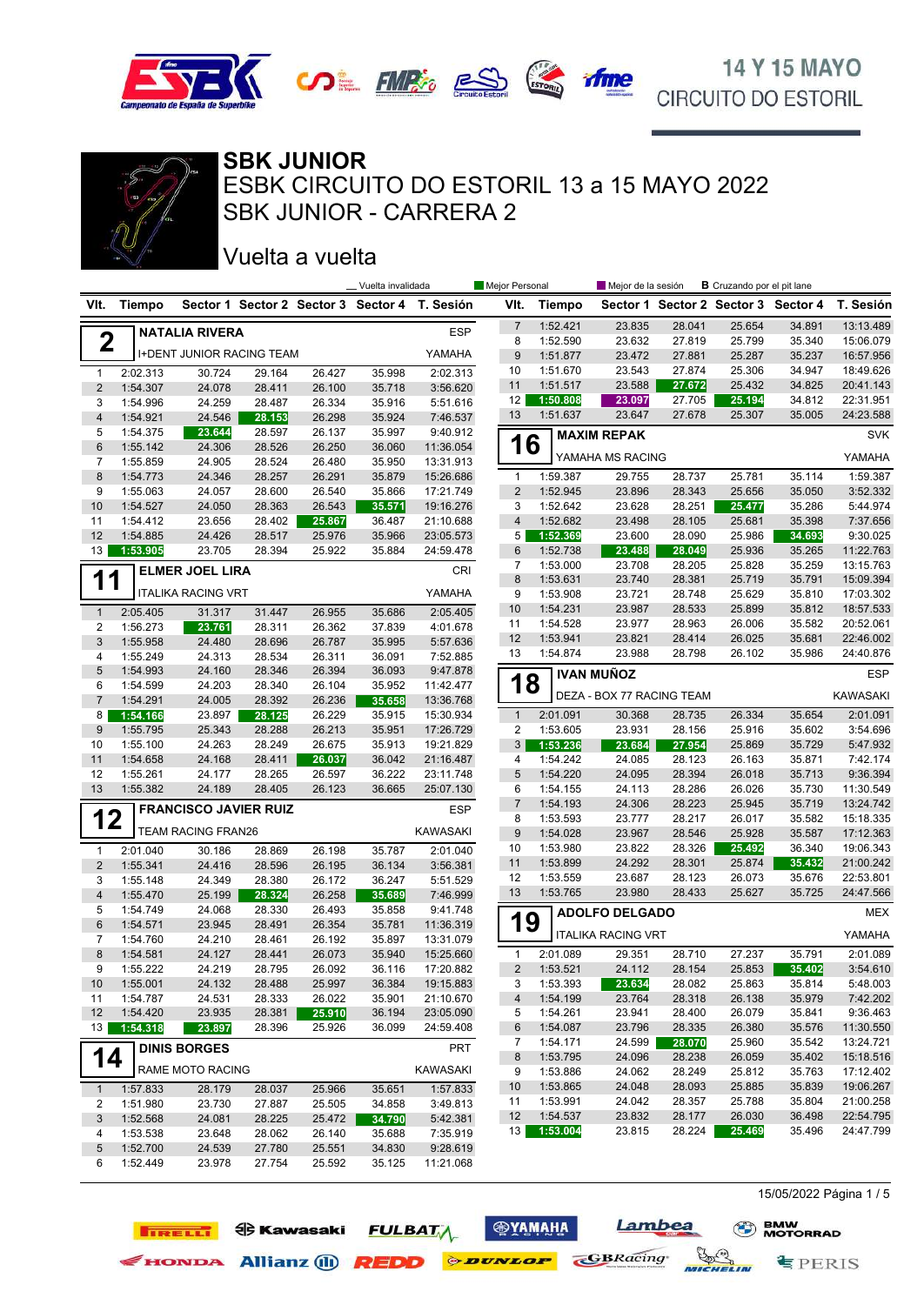



SBK JUNIOR - CARRERA 2 ESBK CIRCUITO DO ESTORIL 13 a 15 MAYO 2022 **SBK JUNIOR**

### Vuelta a vuelta

**TIRELLI EXAMPLE FULBAT** 

EXPRIGING Allianz (i) REDD ODUNLOP COBRacing

|                |                      |                             |                  |                  | _ Vuelta invalidada |                                               | Mejor Personal              |                      | Mejor de la sesión             |                  | <b>B</b> Cruzando por el pit lane |                                     |                        |
|----------------|----------------------|-----------------------------|------------------|------------------|---------------------|-----------------------------------------------|-----------------------------|----------------------|--------------------------------|------------------|-----------------------------------|-------------------------------------|------------------------|
| VIt.           | Tiempo               |                             |                  |                  |                     | Sector 1 Sector 2 Sector 3 Sector 4 T. Sesión | VIt.                        | <b>Tiempo</b>        |                                |                  |                                   | Sector 1 Sector 2 Sector 3 Sector 4 | T. Sesión              |
|                |                      | <b>JAVIER CORRAL</b>        |                  |                  |                     | <b>ESP</b>                                    | $\overline{7}$              | 2:04.479             | 26.232                         | 30.481           | 28.949                            | 38.817                              | 14:42.725              |
| <b>20</b>      |                      |                             |                  |                  |                     |                                               | 8                           | 2:03.832             | 26.069                         | 30.406           | 28.563                            | 38.794                              | 16:46.557              |
|                |                      | ARCO-MOTOR UNIVERSITY TEAM  |                  |                  |                     | YAMAHA                                        | 9                           | 2:20.298             | 26.034                         | 30.457           | 44.331                            | 39.476                              | 19:06.855              |
| $\mathbf{1}$   | 1:58.657             | 29.090                      | 28.222           | 26.092           | 35.253              | 1:58.657                                      | 10<br>11                    | 2:05.016             | 26.099                         | 30.637           | 28.699                            | 39.581                              | 21:11.871              |
| 2              | 1:52.669             | 23.972                      | 27.936           | 25.876           | 34.885              | 3:51.326                                      | 12                          | 2:04.924<br>2:04.966 | 25.926<br>26.704               | 30.519<br>30.693 | 28.961<br>28.644                  | 39.518<br>38.925                    | 23:16.795<br>25:21.761 |
| 3<br>4         | 1:52.375<br>1:53.036 | 23.581<br>23.945            | 28.130<br>28.518 | 25.872<br>25.706 | 34.792<br>34.867    | 5:43.701<br>7:36.737                          |                             |                      |                                |                  |                                   |                                     |                        |
| 5              | 1:53.163             | 23.877                      | 27.938           | 26.373           | 34.975              | 9:29.900                                      | 32                          |                      | <b>RODRIGO VALENTE MARTINS</b> |                  |                                   |                                     | <b>PRT</b>             |
| 6              | 1:51.815             | 23.463                      | 27.967           | 25.471           | 34.914              | 11:21.715                                     |                             |                      | ESP SOLUTIONS MOTAP RACING T   |                  |                                   |                                     | <b>KAWASAKI</b>        |
| $\overline{7}$ | 1:52.068             | 23.488                      | 27.939           | 25.800           | 34.841              | 13:13.783                                     | 1                           | 1:59.228             | 29.178                         | 28.389           | 26.253                            | 35.408                              | 1:59.228               |
| 8              | 1:52.885             | 23.613                      | 27.898           | 26.315           | 35.059              | 15:06.668                                     | $\overline{2}$              | 1:52.934             | 23.968                         | 27.885           | 25.876                            | 35.205                              | 3:52.162               |
| 9              | 1:52.503             | 23.623                      | 28.072           | 25.595           | 35.213              | 16:59.171                                     | 3                           | 1:52.587             | 23.595                         | 27.718           | 25.906                            | 35.368                              | 5:44.749               |
| 10             | 1:52.127             | 23.494                      | 28.088           | 25.455           | 35.090              | 18:51.298                                     | 4                           | 1:53.056             | 23.624                         | 27.870           | 25.948                            | 35.614                              | 7:37.805               |
| 11             | 1:52.308             | 23.348                      | 27.884           | 25.674           | 35.402              | 20:43.606                                     |                             |                      | <b>GONZALO SANCHEZ</b>         |                  |                                   |                                     | <b>ESP</b>             |
| 12<br>13       | 1:53.465<br>1:54.435 | 23.774<br>24.010            | 28.121<br>28.447 | 25.877<br>26.172 | 35.693<br>35.806    | 22:37.071<br>24:31.506                        | 33                          |                      | <b>ETG RACING</b>              |                  |                                   |                                     | YAMAHA                 |
|                |                      |                             |                  |                  |                     |                                               |                             |                      |                                |                  |                                   |                                     |                        |
| 22             |                      | <b>FACUNDO MARTIN MORA</b>  |                  |                  |                     | ARG                                           | $\mathbf{1}$<br>$2^{\circ}$ | 2:00.157<br>1:54.072 | 30.006<br>23.997               | 28.390<br>28.237 | 26.334<br>26.193                  | 35.427<br>35.645                    | 2:00.157<br>3:54.229   |
|                |                      | YAMAHA MS RACING            |                  |                  |                     | YAMAHA                                        | 3                           | 1:57.945             | 28.171                         | 28.370           | 26.110                            | 35.294                              | 5:52.174               |
| $\mathbf{1}$   | 2:01.212             | 29.575                      | 28.498           | 27.607           | 35.532              | 2:01.212                                      | $\overline{\mathbf{4}}$     | 1:54.578             | 24.368                         | 28.293           | 26.203                            | 35.714                              | 7:46.752               |
| $2^{\circ}$    | 1:53.008             | 23.738                      | 28.162           | 25.859           | 35.249              | 3:54.220                                      | 5                           | 1:58.818             | 24.500                         | 28.413           | 30.036                            | 35.869                              | 9:45.570               |
| 3              | 1:53.728             | 23.775                      | 28.226           | 25.838           | 35.889              | 5:47.948                                      | 6                           | 1:55.223             | 24.272                         | 28.683           | 26.322                            | 35.946                              | 11:40.793              |
| $\overline{4}$ | 1:54.185             | 23.936                      | 28.150           | 26.075           | 36.024              | 7:42.133                                      | 7                           | 1:55.144             | 24.195                         | 28.495           | 26.532                            | 35.922                              | 13:35.937              |
| 5              | 1:54.265             | 23.820                      | 28.555           | 25.999           | 35.891              | 9:36.398                                      | 8                           | 1:55.085             | 24.118                         | 28.436           | 26.271                            | 36.260                              | 15:31.022              |
| 6              | 1:54.069             | 24.012                      | 28.111           | 26.216           | 35.730              | 11:30.467                                     | 9                           | 1:55.323             | 24.526                         | 28.612           | 26.266                            | 35.919                              | 17:26.345              |
| 7              | 1:54.215             | 24.005                      | 28.434           | 26.027           | 35.749              | 13:24.682                                     | 10                          | 1:55.617             | 24.268                         | 28.660           | 26.454                            | 36.235                              | 19:21.962              |
| 8<br>9         | 1:53.775<br>1:54.117 | 23.976<br>24.235            | 28.239<br>28.248 | 26.086<br>26.060 | 35.474<br>35.574    | 15:18.457<br>17:12.574                        | 11<br>12                    | 1:54.706<br>1:55.428 | 24.249<br>24.225               | 28.477<br>28.257 | 26.075<br>26.650                  | 35.905<br>36.296                    | 21:16.668<br>23:12.096 |
| 10             | 1:53.813             | 23.495                      | 28.353           | 25.847           | 36.118              | 19:06.387                                     | 13                          | 1:55.043             | 24.003                         | 28.400           | 26.135                            | 36.505                              | 25:07.139              |
| 11             | 1:54.456             | 24.424                      | 28.160           | 26.130           | 35.742              | 21:00.843                                     |                             |                      |                                |                  |                                   |                                     |                        |
| 12             | 1:53.965             | 23.515                      | 27.936           | 26.146           | 36.368              | 22:54.808                                     | 35                          |                      | <b>VARIS FLEMING</b>           |                  |                                   |                                     | <b>AUS</b>             |
| 13             | 1:53.292             | 23.894                      | 28.119           | 25.694           | 35.585              | 24:48.100                                     |                             |                      | <b>BRP RACING</b>              |                  |                                   |                                     | <b>KAWASAKI</b>        |
|                |                      | <b>JOSE MANUEL OSUNA</b>    |                  |                  |                     | <b>ESP</b>                                    | $\mathbf{1}$                | 2:02.390             | 31.069                         | 29.320           | 26.703                            | 35.298                              | 2:02.390               |
| 26             |                      | DEZA BOX 77 RACING TEAM     |                  |                  |                     | KAWASAKI                                      | 2                           | 1:54.167             | 24.202                         | 28.478           | 26.142                            | 35.345                              | 3:56.557               |
|                |                      |                             |                  |                  |                     |                                               | $\sqrt{3}$                  | 1:54.943             | 23.933                         | 28.620           | 26.383                            | 36.007                              | 5:51.500               |
| $\mathbf{1}$   | 1:57.302             | 28.381                      | 27.869           | 25.770           | 35.282              | 1:57.302                                      | 4                           | 1:54.399             | 24.125                         | 28.580           | 25.962                            | 35.732                              | 7:45.899               |
| 2<br>3         | 1:52.481<br>1:52.341 | 23.803<br>23.933            | 27.946<br>27.803 | 25.728<br>25.394 | 35.004<br>35.211    | 3:49.783<br>5:42.124                          | 5<br>6                      | 1:55.660<br>1:54.753 | 24.095<br>24.225               | 28.767<br>28.721 | 26.376<br>26.253                  | 36.422<br>35.554                    | 9:41.559<br>11:36.312  |
| 4              | 1:52.687             | 24.093                      | 27.949           | 25.487           | 35.158              | 7:34.811                                      | $\overline{7}$              | 1:54.756             | 23.900                         | 28.839           | 26.257                            | 35.760                              | 13:31.068              |
| 5              | 1:52.393             | 23.537                      | 28.142           | 25.378           | 35.336              | 9:27.204                                      | 8                           | 1:54.884             | 24.332                         | 28.548           | 26.446                            | 35.558                              | 15:25.952              |
| 6              | 1:51.784             | 23.447                      | 27.927           | 25.313           | 35.097              | 11:18.988                                     | 9                           | 1:54.854             | 24.080                         | 28.826           | 26.699                            | 35.249                              | 17:20.806              |
| $\overline{7}$ | 1:52.422             | 23.877                      | 28.025           | 25.369           | 35.151              | 13:11.410                                     | 10                          | 1:55.101             | 24.533                         | 28.531           | 26.192                            | 35.845                              | 19:15.907              |
| 8              | 1:51.802             | 23.665                      | 27.964           | 25.288           | 34.885              | 15:03.212                                     | 11                          | 1:55.200             | 24.617                         | 28.554           | 26.658                            | 35.371                              | 21:11.107              |
| 9              | 1:52.036             | 23.569                      | 27.991           | 25.476           | 35.000              | 16:55.248                                     | 12                          | 1:54.379             | 23.772                         | 28.634           | 26.308                            | 35.665                              | 23:05.486              |
| 10             | 1:53.191             | 24.042                      | 28.236           | 25.764           | 35.149              | 18:48.439                                     | 13                          | 1:53.997             | 23.928                         | 28.380           | 26.080                            | 35.609                              | 24:59.483              |
| 11<br>12       | 1:51.312<br>1:51.236 | 23.818                      | 27.530<br>27.794 | 25.240<br>25.318 | 34.724<br>34.869    | 20:39.751<br>22:30.987                        |                             |                      | <b>ADRIAN RODRIGUEZ</b>        |                  |                                   |                                     | ESP                    |
| 13             | 1:51.118             | 23.255<br>23.302            | 27.834           | 25.194           | 34.788              | 24:22.105                                     | 44                          |                      | TEAM SPEED RACING              |                  |                                   |                                     | <b>KAWASAKI</b>        |
|                |                      | RAFAELA ALEXANDRA DOS SANTO |                  |                  |                     | <b>PRT</b>                                    | 1                           | 1:57.274             | 28.026                         | 28.183           | 26.071                            | 34.994                              | 1:57.274               |
| 27             |                      |                             |                  |                  |                     |                                               | 2                           | 1:52.310             | 23.481                         | 28.223           | 25.376                            | 35.230                              | 3:49.584               |
|                |                      | RAME MOTO RACING            |                  |                  |                     | KAWASAKI                                      | 3                           | 1:52.526             | 23.820                         | 28.145           | 25.460                            | 35.101                              | 5:42.110               |
| 1              | 2:13.962             | 33.563                      | 31.183           | 29.873           | 39.343              | 2:13.962                                      | 4                           | 1:52.796             | 24.248                         | 28.043           | 25.546                            | 34.959                              | 7:34.906               |
| $\overline{2}$ | 2:05.779             | 26.983                      | 31.100           | 28.577           | 39.119              | 4:19.741                                      | 5                           | 1:52.212             | 23.697                         | 28.045           | 25.466                            | 35.004                              | 9:27.118               |
| 3              | 2:04.767             | 26.599                      | 30.736           | 28.474           | 38.958              | 6:24.508                                      | 6                           | 1:51.843             | 23.696                         | 27.998           | 25.212                            | 34.937                              | 11:18.961              |
| 4              | 2:04.616             | 26.603                      | 30.483           | 28.587           | 38.943              | 8:29.124                                      | 7                           | 1:52.541             | 24.363                         | 27.952           | 25.403                            | 34.823                              | 13:11.502              |
| 5<br>6         | 2:04.787<br>2:04.335 | 26.310<br>26.409            | 30.348<br>30.414 | 28.845<br>28.691 | 39.284<br>38.821    | 10:33.911<br>12:38.246                        | 8<br>9                      | 1:51.858<br>1:51.896 | 23.718<br>23.293               | 28.071<br>28.198 | 25.326<br>25.534                  | 34.743<br>34.871                    | 15:03.360<br>16:55.256 |
|                |                      |                             |                  |                  |                     |                                               |                             |                      |                                |                  |                                   |                                     |                        |
|                |                      |                             |                  |                  |                     |                                               |                             |                      |                                |                  |                                   |                                     |                        |

**<b>OYAMAHA** 

Lambea

MICHELIN

15/05/2022 Página 2 / 5

**专PERIS**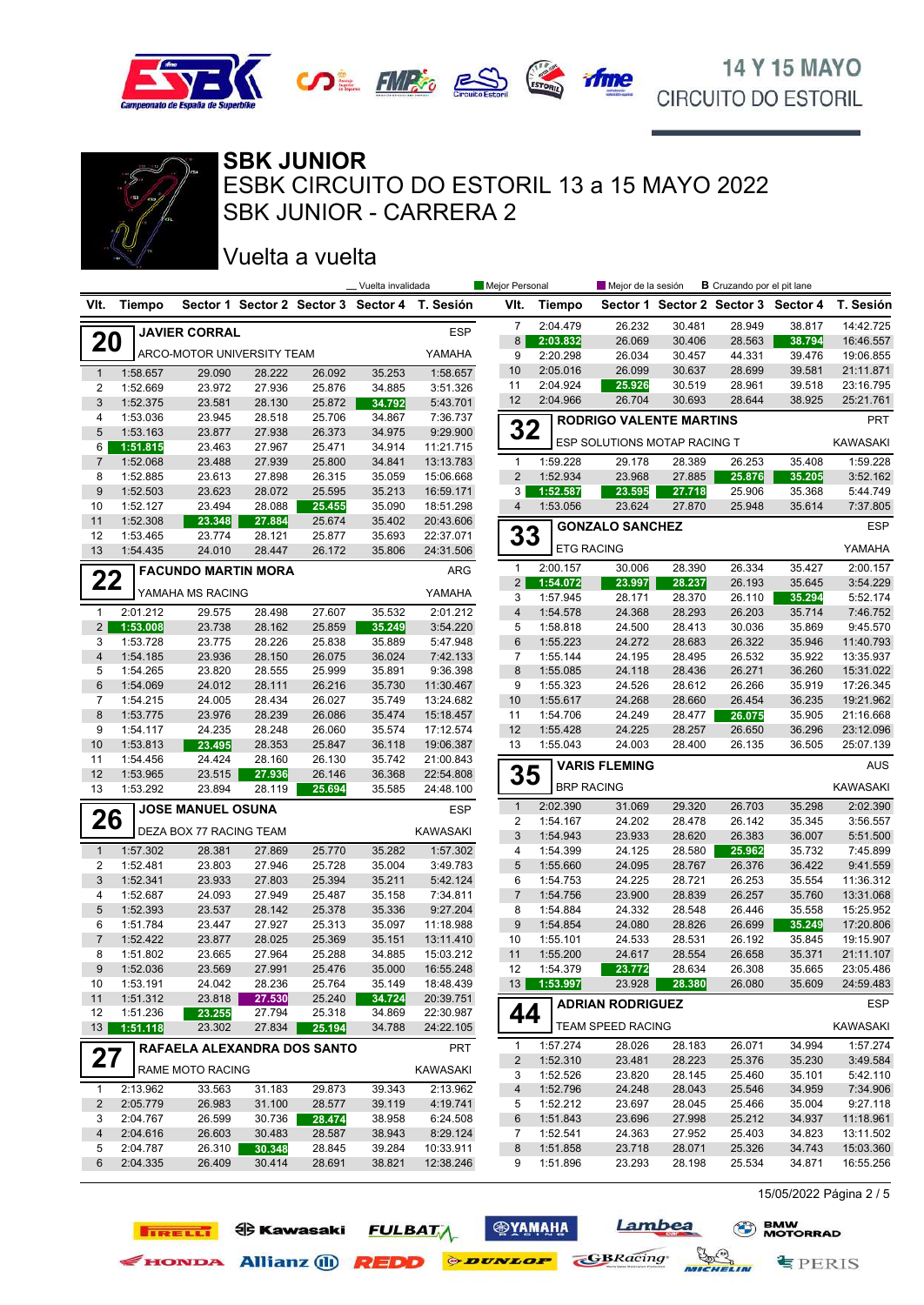



SBK JUNIOR - CARRERA 2 ESBK CIRCUITO DO ESTORIL 13 a 15 MAYO 2022 **SBK JUNIOR**

### Vuelta a vuelta

**TIRELLI ED** Kawasaki

|                |                      |                              |                  |                  | _ Vuelta invalidada                 |                        | Mejor Personal                 |                      | Mejor de la sesión                 |                  | <b>B</b> Cruzando por el pit lane |                                     |                        |
|----------------|----------------------|------------------------------|------------------|------------------|-------------------------------------|------------------------|--------------------------------|----------------------|------------------------------------|------------------|-----------------------------------|-------------------------------------|------------------------|
| VIt.           | <b>Tiempo</b>        |                              |                  |                  | Sector 1 Sector 2 Sector 3 Sector 4 | T. Sesión              | VIt.                           | <b>Tiempo</b>        |                                    |                  |                                   | Sector 1 Sector 2 Sector 3 Sector 4 | T. Sesión              |
| 10             | 1:53.205             | 23.977                       | 28.431           | 25.380           | 35.417                              | 18:48.461              | $\mathbf{1}$                   | 1:57.304             | 27.412                             | 28.503           | 25.845                            | 35.544                              | 1:57.304               |
| 11             | 1:52.472             | 24.381                       | 27.717           | 25.241           | 35.133                              | 20:40.933              | $\overline{c}$                 | 1:52.852             | 24.011                             | 28.067           | 25.766                            | 35.008                              | 3:50.156               |
| 12             | 1:51.042             | 23.463                       | 27.664           | 25.223           | 34.692                              | 22:31.975              | 3                              | 1:52.135             | 23.858                             | 28.091           | 25.349                            | 34.837                              | 5:42.291               |
| 13             | 1:50.498             | 23.223                       | 27.652           | 25.115           | 34.508                              | 24:22.473              | 4                              | 1:52.607             | 23.351                             | 28.520           | 25.672                            | 35.064                              | 7:34.898               |
|                |                      | <b>JULIO GARCIA</b>          |                  |                  |                                     | <b>ESP</b>             | 5                              | 1:52.325             | 23.598                             | 28.081           | 25.487                            | 35.159                              | 9:27.223               |
| 48             |                      |                              |                  |                  |                                     |                        | 6                              | 1:51.906             | 23.739                             | 27.978           | 25.437                            | 34.752                              | 11:19.129              |
|                |                      | ESP SOLUTIONS MOTAP RACING T |                  |                  |                                     | <b>KAWASAKI</b>        | $\overline{7}$                 | 1:52.308             | 23.982                             | 27.966           | 25.431                            | 34.929                              | 13:11.437              |
| $\mathbf{1}$   | 1:57.274             | 27.910                       | 28.203           | 25.799           | 35.362                              | 1:57.274               | 8                              | 1:52.167             | 23.953                             | 27.944           | 25.513                            | 34.757                              | 15:03.604              |
| 2              | 1:53.207             | 24.328                       | 28.139           | 25.531           | 35.209                              | 3:50.481               | 9                              | 1:52.184             | 23.511                             | 28.061           | 25.782                            | 34.830                              | 16:55.788              |
| 3              | 1:52.315             | 23.664                       | 28.159           | 25.506           | 34.986                              | 5:42.796               | 10                             | 1:53.071             | 23.701                             | 28.253           | 25.916                            | 35.201                              | 18:48.859              |
| 4              | 1:53.088             | 23.771                       | 27.997           | 25.912           | 35.408                              | 7:35.884               | 11                             | 1:51.370             | 23.562                             | 27.966           | 25.335                            | 34.507                              | 20:40.229<br>22:31.141 |
| 5              | 1:51.596             | 23.550                       | 27.901           | 25.374           | 34.771                              | 9:27.480               | 12<br>13                       | 1:50.912<br>1:51.008 | 23.316<br>23.401                   | 27.677<br>27.859 | 25.363<br>25.181                  | 34.556                              | 24:22.149              |
| 6              | 1:55.317             | 23.691                       | 27.914           | 28.368           | 35.344                              | 11:22.797              |                                |                      |                                    |                  |                                   | 34.567                              |                        |
| $\overline{7}$ | 1:51.504             | 23.403                       | 28.105           | 25.307           | 34.689                              | 13:14.301              | 58                             |                      | <b>ISAAC RUIVINHO MARTINS ROSA</b> |                  |                                   |                                     | PRT                    |
| 8              | 1:53.695             | 23.205                       | 27.798           | 27.646           | 35.046                              | 15:07.996              |                                |                      | TEAM MOTO CLUBE LOULÉ CONCE        |                  |                                   |                                     | <b>KAWASAKI</b>        |
| 9              | 1:51.609             | 23.383                       | 27.911           | 25.336           | 34.979                              | 16:59.605              |                                |                      |                                    |                  |                                   |                                     |                        |
| 10<br>11       | 1:51.348<br>1:50.846 | 23.193<br>23.351             | 27.903<br>27.808 | 25.293<br>25.216 | 34.959                              | 18:50.953              | $\mathbf{1}$<br>$\overline{2}$ | 2:01.650<br>1:54.686 | 30.478<br>24.274                   | 28.937<br>28.517 | 26.654<br>25.998                  | 35.581<br>35.897                    | 2:01.650<br>3:56.336   |
|                | 1:50.446             |                              |                  |                  | 34.471<br>34.565                    | 20:41.799<br>22:32.245 | 3                              | 1:53.828             |                                    |                  | 25.881                            |                                     | 5:50.164               |
| 12<br>13       | 1:50.749             | 23.130<br>23.138             | 27.633<br>27.642 | 25.118<br>25.215 | 34.754                              | 24:22.994              | 4                              | 1:53.666             | 23.830<br>23.760                   | 28.439<br>28.501 | 25.785                            | 35.678<br>35.620                    | 7:43.830               |
|                |                      |                              |                  |                  |                                     |                        | 5                              | 1:53.352             | 23.759                             | 28.271           | 25.936                            | 35.386                              | 9:37.182               |
| 51             |                      | <b>JUAN PABLO URIOSTEGUI</b> |                  |                  |                                     | <b>MEX</b>             | 6                              | 1:53.787             | 23.710                             | 28.079           | 26.222                            | 35.776                              | 11:30.969              |
|                |                      | ESP SOLUTIONS MOTAP RACING T |                  |                  |                                     | <b>KAWASAKI</b>        | $\overline{7}$                 | 1:53.796             | 23.769                             | 28.158           | 26.482                            | 35.387                              | 13:24.765              |
| $\mathbf{1}$   | 1:58.506             | 28.605                       | 28.466           | 25.965           | 35.470                              | 1:58.506               | 8                              | 1:53.551             | 23.664                             | 28.262           | 25.891                            | 35.734                              | 15:18.316              |
| $\overline{2}$ | 1:52.670             |                              | 28.109           | 25.581           |                                     | 3:51.176               | 9                              | 1:54.072             | 23.927                             | 28.411           | 25.854                            | 35.880                              | 17:12.388              |
| 3              | 1:52.166             | 23.876<br>23.584             | 28.193           |                  | 35.104<br>35.035                    | 5:43.342               | 10                             | 1:53.955             | 24.318                             | 28.251           | 25.744                            | 35.642                              | 19:06.343              |
| $\overline{4}$ | 1:52.488             | 23.801                       | 28.054           | 25.354<br>25.673 | 34.960                              | 7:35.830               | 11                             | 1:53.852             | 24.170                             | 28.173           | 25.973                            | 35.536                              | 21:00.195              |
| 5              | 1:52.451             | 23.917                       | 27.832           | 25.653           | 35.049                              | 9:28.281               | 12                             | 2:37.371             | 23.605                             | 28.231           | 25.966                            | 1:19.569                            | 23:37.566              |
| 6              | 1:51.890             | 23.561                       | 27.719           | 25.791           | 34.819                              | 11:20.171              | 13                             | 2:07.599             | 28.086                             | 30.715           | 29.659                            | 39.139                              | 25:45.165              |
| 7              | 1:53.380             | 24.623                       | 28.108           | 25.533           | 35.116                              | 13:13.551              |                                |                      | <b>NAZARENO LEONEL GOMEZ</b>       |                  |                                   |                                     | <b>ESP</b>             |
| 8              | 1:51.961             | 23.385                       | 28.007           | 25.571           | 34.998                              | 15:05.512              | 64                             |                      |                                    |                  |                                   |                                     |                        |
|                |                      | <b>UNAI CALATAYUD</b>        |                  |                  |                                     | <b>ESP</b>             |                                |                      | QUARESMA RACE TEAM                 |                  |                                   |                                     | <b>KAWASAKI</b>        |
| 55             |                      |                              |                  |                  |                                     |                        | $\mathbf{1}$                   | 2:05.532             | 32.201                             | 29.875           | 27.058                            | 36.398                              | 2:05.532               |
|                |                      | ARCO-MOTOR UNIVERSITY TEAM   |                  |                  |                                     | YAMAHA                 | $\overline{2}$                 | 1:56.158             | 24.425                             | 28.785           | 26.225                            | 36.723                              | 4:01.690               |
| $\mathbf{1}$   | 1:58.218             | 28.338                       | 28.550           | 25.601           | 35.729                              | 1:58.218               | 3                              | 1:56.418             | 24.604                             | 29.073           | 26.430                            | 36.311                              | 5:58.108               |
| $\overline{2}$ | 1:53.024             | 23.931                       | 28.128           | 25.926           | 35.039                              | 3:51.242               | 4                              | 1:55.828             | 24.554                             | 28.857           | 26.331                            | 36.086                              | 7:53.936               |
| 3              | 1:52.430             | 23.860                       | 28.090           | 25.492           | 34.988                              | 5:43.672               | 5                              | 1:56.980             | 24.624                             | 29.080           | 26.485                            | 36.791                              | 9:50.916               |
| 4              | 1:52.349             | 23.836                       | 28.172           | 25.600           | 34.741                              | 7:36.021               | 6                              | 1:57.316             | 25.126                             | 29.158           | 26.408                            | 36.624                              | 11:48.232              |
|                |                      | <b>DAYRON MORILLAS</b>       |                  |                  |                                     | <b>ESP</b>             | $\overline{7}$                 | 1:56.018             | 24.576                             | 29.018           | 26.418                            | 36.006                              | 13:44.250              |
| 56             |                      |                              |                  |                  |                                     |                        | 8<br>9                         | 1:56.522             | 24.551                             | 29.117           | 26.802<br>26.331                  | 36.052                              | 15:40.772              |
|                |                      | YAMAHA MS RACING             |                  |                  |                                     | YAMAHA                 | 10                             | 1:56.783<br>1:56.992 | 24.745<br>24.824                   | 28.949<br>28.965 | 26.600                            | 36.758<br>36.603                    | 17:37.555<br>19:34.547 |
| 1              | 1:58.842             | 29.438                       | 28.058           | 26.082           | 35.264                              | 1:58.842               | 11                             | 1:56.479             | 24.628                             | 28.980           | 26.396                            | 36.475                              | 21:31.026              |
| $\overline{2}$ | 1:52.904             | 23.878                       | 28.006           | 25.968           | 35.052                              | 3:51.746               | 12                             | 1:57.162             | 24.690                             | 28.999           | 26.444                            | 37.029                              | 23:28.188              |
| 3              | 1:52.222             | 23.517                       | 28.110           | 25.762           | 34.833                              | 5:43.968               | 13                             | 1:57.123             | 24.935                             | 29.207           | 26.629                            | 36.352                              | 25:25.311              |
| 4              | 1:52.623             | 23.754                       | 28.346           | 25.601           | 34.922                              | 7:36.591               |                                |                      |                                    |                  |                                   |                                     |                        |
| 5              | 1:52.689             | 24.124                       | 28.044           | 25.628           | 34.893                              | 9:29.280               | 66                             |                      | <b>VASCO ANTONIO GONÇALVES</b>     |                  |                                   |                                     | <b>PRT</b>             |
| 6              | 1:51.291             | 23.453                       | 27.672           | 25.350           | 34.816                              | 11:20.571              |                                |                      | <b>RAMEMOTORACING</b>              |                  |                                   |                                     | KAWASAKI               |
| 7              | 1:51.983             | 23.719                       | 27.954           | 25.286           | 35.024                              | 13:12.554              | $\mathbf{1}$                   | 2:08.346             | 32.070                             | 30.706           | 28.144                            | 37.426                              | 2:08.346               |
| 8              | 1:51.398             | 23.453                       | 27.922           | 25.335           | 34.688                              | 15:03.952              | $\overline{c}$                 | 1:59.114             | 25.253                             | 29.354           | 26.958                            | 37.549                              | 4:07.460               |
| 9              | 1:51.389             | 23.533                       | 27.663           | 25.547           | 34.646                              | 16:55.341              | 3                              | 1:58.269             | 24.889                             | 29.428           | 26.881                            | 37.071                              | 6:05.729               |
| 10             | 1:53.209             | 23.558                       | 28.516           | 25.532           | 35.603                              | 18:48.550              | 4                              | 1:58.991             | 25.034                             | 29.408           | 27.211                            | 37.338                              | 8:04.720               |
| 11             | 1:51.259             | 23.212                       | 27.830           | 25.111           | 35.106                              | 20:39.809              |                                |                      |                                    |                  |                                   |                                     |                        |
| 12<br>13       | 1:51.786<br>1:51.302 | 23.950<br>23.210             | 27.622<br>27.702 | 25.446<br>25.423 | 34.768<br>34.967                    | 22:31.595<br>24:22.897 | 71                             |                      | <b>IVAN BOLAÑO</b>                 |                  |                                   |                                     | <b>ESP</b>             |
|                |                      |                              |                  |                  |                                     |                        |                                |                      | <b>GMFUEL VRC TEAM</b>             |                  |                                   |                                     | KAWASAKI               |
| 57             |                      | <b>ANTONIO TORRES</b>        |                  |                  |                                     | ESP                    | 1                              | 1:58.147             | 28.507                             | 28.387           | 25.821                            | 35.432                              | 1:58.147               |
|                |                      | DEZA - BOX 77 RACING TEAM    |                  |                  |                                     | <b>KAWASAKI</b>        | $\overline{2}$                 | 1:52.484             | 23.755                             | 28.128           | 25.535                            | 35.066                              | 3:50.631               |
|                |                      |                              |                  |                  |                                     |                        |                                |                      |                                    |                  |                                   |                                     |                        |

**<b>ФУАМАНА** 

**FULBATA** 

EHONDA Allianz (1) **REDD** *PEDD* 

Lambea

MICHELIN

**GBRacing** 

15/05/2022 Página 3 / 5

**§PERIS**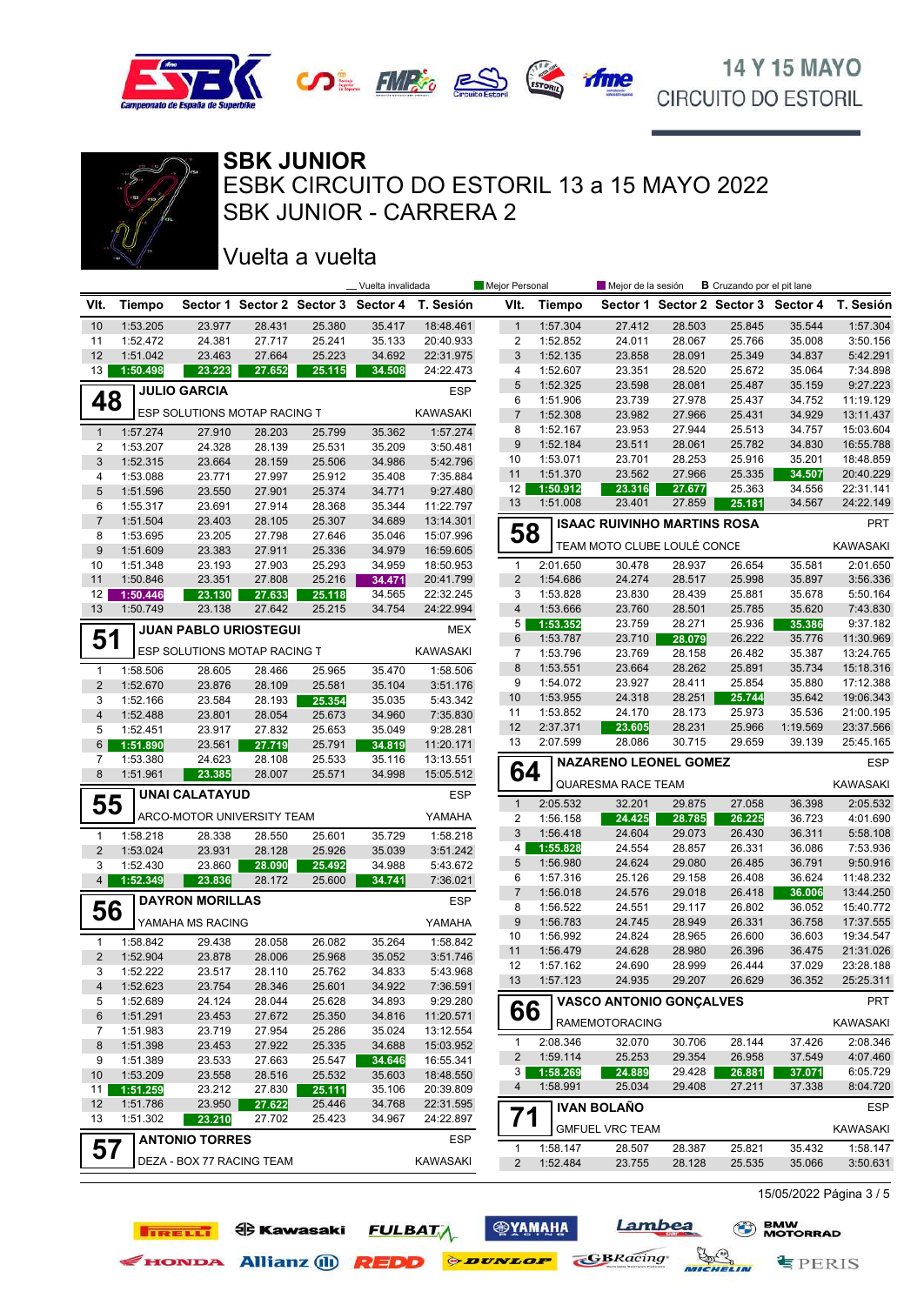



### SBK JUNIOR - CARRERA 2 ESBK CIRCUITO DO ESTORIL 13 a 15 MAYO 2022 **SBK JUNIOR**

### Vuelta a vuelta

**IRELLI O** Kawasaki

| Sector 1 Sector 2 Sector 3 Sector 4<br>T. Sesión<br>VIt.<br>Tiempo<br>Sector 1 Sector 2 Sector 3 Sector 4<br>T. Sesión<br>VIt.<br><b>Tiempo</b><br>5:43.313<br>1:56.554<br>23:26.418<br>3<br>1:52.682<br>23.735<br>28.097<br>25.611<br>35.239<br>12<br>24.385<br>28.868<br>26.431<br>36.870<br>$\overline{4}$<br>1:52.607<br>35.283<br>7:35.920<br>13<br>1:56.765<br>24.609<br>28.893<br>26.440<br>36.823<br>25:23.183<br>23.585<br>27.924<br>25.815<br>5<br>1:52.082<br>9:28.002<br>23.395<br>28.025<br>25.618<br>35.044<br><b>ASTRID HORTENCIA MADRIGAL</b><br><b>MEX</b><br>83<br>6<br>1:52.077<br>23.736<br>27.850<br>25.524<br>34.967<br>11:20.079<br><b>ITALIKA RACING VRT</b><br>YAMAHA<br>7<br>1:52.613<br>24.079<br>28.034<br>25.595<br>13:12.692<br>34.905<br>8<br>1:51.929<br>23.277<br>28.126<br>25.556<br>34.970<br>15:04.621<br>$\mathbf{1}$<br>2:26.802 B<br>30.239<br>33.789<br>50.919<br>2:26.802<br>31.855<br>1:52.039<br>23.548<br>35.264<br>16:56.660<br>9<br>27.776<br>25.451<br>ESP<br><b>HECTOR DOMINGUEZ</b><br>84<br>10<br>1:52.686<br>25.834<br>23.605<br>27.806<br>35.441<br>18:49.346<br>11<br>1:52.358<br>23.839<br>28.053<br>25.483<br>34.983<br>20:41.704<br>12 <sup>2</sup><br>1:51.759<br>27.793<br>25.433<br>35.108<br>23.425<br>22:33.463<br>2:02.424<br>$\mathbf{1}$<br>31.221<br>29.330<br>26.303<br>35.570<br>2:02.424<br>1:52.124<br>23.311<br>13<br>28.155<br>25.489<br>35.169<br>24:25.587<br>$\overline{\mathbf{c}}$<br>24.378<br>1:54.596<br>28.467<br>26.178<br>35.573<br>3:57.020<br><b>JUAN ANTONIO CONESA</b><br><b>ESP</b><br>$\mathbf{3}$<br>1:54.715<br>24.170<br>28.590<br>26.397<br>35.558<br>5:51.735<br>74<br>4<br>1:54.543<br>24.123<br>28.427<br>26.181<br>35.812<br>7:46.278<br><b>KAWASAKI</b><br><b>MTM KAWASAKI</b><br>$\sqrt{5}$<br>1:54.668<br>24.181<br>26.286<br>9:40.946<br>28.609<br>35.592<br>1:58.383<br>28.230<br>25.949<br>35.213<br>1:58.383<br>$\mathbf{1}$<br>28.991<br>1:55.091<br>24.130<br>26.524<br>35.660<br>11:36.037<br>6<br>28.777<br>2<br>1:52.508<br>23.943<br>28.013<br>25.524<br>3:50.891<br>35.028<br>$\overline{7}$<br>24.703<br>26.327<br>35.322<br>1:55.064<br>28.712<br>13:31.101<br>3<br>1:52.434<br>28.234<br>25.543<br>23.761<br>34.896<br>5:43.325<br>8<br>1:55.080<br>24.490<br>35.545<br>15:26.181<br>28.499<br>26.546<br>1:53.019<br>23.981<br>25.393<br>7:36.344<br>4<br>28.702<br>34.943<br>$\boldsymbol{9}$<br>17:20.902<br>1:54.721<br>24.030<br>28.829<br>26.341<br>35.521<br>5<br>1:51.713<br>23.790<br>27.820<br>25.361<br>34.742<br>9:28.057<br>10<br>1:55.213<br>24.269<br>28.733<br>26.373<br>35.838<br>19:16.115<br>6<br>1:52.053<br>23.959<br>27.644<br>25.510<br>34.940<br>11:20.110<br>1:55.014<br>24.561<br>28.648<br>26.242<br>21:11.129<br>11<br>35.563<br>7<br>1:51.539<br>23.406<br>27.869<br>25.438<br>34.826<br>13:11.649<br>12<br>1:54.569<br>26.304<br>24.202<br>28.527<br>35.536<br>23:05.698<br>8<br>1:51.542<br>23.250<br>28.031<br>25.088<br>35.173<br>15:03.191<br>13<br>23.960<br>25.932<br>35.439<br>1:53.915<br>28.584<br>24:59.613<br>9<br>1:52.064<br>23.767<br>27.877<br>25.665<br>34.755<br>16:55.255<br><b>EDUARDO AGOSTON</b><br><b>BRA</b><br>88<br>1:52.460<br>28.292<br>25.125<br>10<br>23.889<br>35.154<br>18:47.715<br>1:51.504<br>27.957<br>25.020<br>35.044<br>11<br>23.483<br>20:39.219<br>YAMAHA MS RACING<br>YAMAHA<br>12<br>1:50.926<br>23.319<br>27.816<br>24.949<br>34.842<br>22:30.145<br>2:01.429<br>$\mathbf{1}$<br>30.522<br>28.722<br>26.617<br>35.568<br>2:01.429<br>27.871<br>25.011<br>13<br>1:51.155<br>23.358<br>34.915<br>24:21.300<br>2<br>1:55.200<br>24.275<br>35.970<br>3:56.629<br>28.836<br>26.119<br><b>TOMAS MARIA GONÇALVES ALONS</b><br><b>PRT</b><br>3<br>1:54.999<br>24.362<br>26.385<br>5:51.628<br>28.575<br>35.677<br>79<br>$\overline{\mathbf{4}}$<br>1:55.124<br>24.701<br>28.325<br>26.168<br>35.930<br>7:46.752<br><b>KAWASAKI</b><br>QUARESMA RACETEAM<br>5<br>1:54.882<br>24.043<br>28.356<br>26.358<br>36.125<br>9:41.634<br>1:58.161<br>1:58.161<br>28.778<br>28.243<br>25.823<br>35.317<br>1<br>$\,6$<br>1:54.985<br>24.313<br>28.981<br>26.153<br>35.538<br>11:36.619<br>$\overline{2}$<br>1:52.534<br>28.124<br>25.494<br>3:50.695<br>23.854<br>35.062<br>$\overline{7}$<br>1:55.259<br>24.479<br>35.728<br>13:31.878<br>28.595<br>26.457<br>1:52.735<br>5:43.430<br>3<br>23.787<br>28.361<br>25.717<br>34.870<br>$\bf 8$<br>24.523<br>26.215<br>35.812<br>15:26.746<br>1:54.868<br>28.318<br>$\overline{4}$<br>1:52.382<br>25.766<br>7:35.812<br>23.597<br>27.916<br>35.103<br>9<br>1:54.727<br>17:21.473<br>23.679<br>28.642<br>26.619<br>35.787<br>1:52.194<br>9:28.006<br>5<br>23.791<br>27.900<br>25.565<br>34.938<br>10<br>1:54.644<br>24.017<br>26.362<br>35.627<br>19:16.117<br>28.638<br>6<br>1:51.409<br>27.817<br>23.493<br>25.343<br>34.756<br>11:19.415<br>11<br>1:55.956<br>24.683<br>28.634<br>26.505<br>36.134<br>21:12.073<br>7<br>1:52.445<br>23.867<br>28.096<br>25.594<br>34.888<br>13:11.860<br>12<br>1:54.149<br>23.682<br>28.402<br>26.179<br>35.886<br>23:06.222<br>8<br>1:51.914<br>27.834<br>23.783<br>25.466<br>34.831<br>15:03.774<br>13<br>1:54.214<br>23.719<br>28.472<br>26.151<br>35.872<br>25:00.436<br>1:52.293<br>35.005<br>16:56.067<br>9<br>23.876<br>25.699<br>27.713<br><b>BORJA JIMENEZ</b><br><b>ESP</b><br>91<br>1:52.811<br>25.800<br>10<br>23.720<br>28.131<br>35.160<br>18:48.878<br>11<br>1:52.110<br>23.708<br>27.808<br>25.685<br>34.909<br>20:40.988<br>ESP SOLUTIONS MOTAP RACING T<br>KAWASAKI<br>12<br>27.789<br>1:51.591<br>23.551<br>25.460<br>34.791<br>22:32.579<br>$\mathbf{1}$<br>1:57.217<br>27.637<br>28.215<br>25.676<br>35.689<br>1:57.217<br>13<br>1:50.981<br>23.254<br>27.793<br>25.297<br>34.637<br>24:23.560<br>$\sqrt{2}$<br>1:52.352<br>23.724<br>28.024<br>25.673<br>34.931<br>3:49.569<br>PRT<br><b>MARTIM ALEXANDRE EUGENIO SAN</b><br>3<br>25.622<br>34.937<br>1:52.578<br>24.042<br>27.977<br>5:42.147<br>00<br>ŏυ<br>1:54.122<br>24.575<br>28.113<br>26.229<br>35.205<br>7:36.269<br>4<br>TEAM I.R.STAND<br>KAWASAKI<br>1:52.361<br>5<br>23.697<br>27.904<br>25.750<br>35.010<br>9:28.630<br>2:05.138<br>32.092<br>29.895<br>27.045<br>2:05.138<br>$\mathbf{1}$<br>36.106<br>6<br>1:51.970<br>23.581<br>27.744<br>25.583<br>35.062<br>11:20.600<br>1:56.239<br>2<br>24.506<br>28.731<br>26.490<br>36.512<br>4:01.377<br>$\overline{7}$<br>1:52.277<br>23.993<br>27.816<br>25.590<br>34.878<br>13:12.877<br>3<br>1:56.357<br>24.505<br>28.854<br>26.585<br>36.413<br>5:57.734<br>1:51.865<br>23.382<br>25.596<br>8<br>27.997<br>34.890<br>15:04.742<br>7:53.246<br>1:55.512<br>24.447<br>26.647<br>4<br>28.389<br>36.029<br>1:51.338<br>25.612<br>9<br>23.239<br>27.625<br>34.862<br>16:56.080<br>1:58.341<br>5<br>26.724<br>28.763<br>26.722<br>36.132<br>9:51.587<br>10<br>1:52.709<br>23.555<br>25.701<br>35.271<br>18:48.789<br>28.182<br>1:56.343<br>24.712<br>28.747<br>26.451<br>36.433<br>11:47.930<br>6<br>1:51.202<br>23.176<br>11<br>27.799<br>25.486<br>34.741<br>20:39.991<br>$\overline{7}$<br>1:56.235<br>24.474<br>13:44.165<br>28.620<br>26.631<br>36.510<br>12<br>1:51.085<br>23.286<br>27.742<br>25.316<br>34.741<br>22:31.076<br>1:56.588<br>24.877<br>28.803<br>26.558<br>36.350<br>15:40.753<br>8<br>13<br>1:51.173<br>23.635<br>27.709<br>24:22.249<br>25.337<br>34.492<br>9<br>1:55.714<br>24.363<br>28.639<br>26.377<br>36.335<br>17:36.467<br><b>JOSUE AVILES</b><br><b>ESP</b><br>99<br>1:56.922<br>19:33.389<br>24.517<br>28.872<br>26.509<br>37.024<br>10<br>1:56.475<br>24.603<br>28.871<br>36.670<br>21:29.864<br>11<br>26.331<br>YAMAHA<br><b>I+DENT RACING TEAM</b> |  |  | _ Vuelta invalidada | Mejor Personal | Mejor de la sesión | <b>B</b> Cruzando por el pit lane |  |
|------------------------------------------------------------------------------------------------------------------------------------------------------------------------------------------------------------------------------------------------------------------------------------------------------------------------------------------------------------------------------------------------------------------------------------------------------------------------------------------------------------------------------------------------------------------------------------------------------------------------------------------------------------------------------------------------------------------------------------------------------------------------------------------------------------------------------------------------------------------------------------------------------------------------------------------------------------------------------------------------------------------------------------------------------------------------------------------------------------------------------------------------------------------------------------------------------------------------------------------------------------------------------------------------------------------------------------------------------------------------------------------------------------------------------------------------------------------------------------------------------------------------------------------------------------------------------------------------------------------------------------------------------------------------------------------------------------------------------------------------------------------------------------------------------------------------------------------------------------------------------------------------------------------------------------------------------------------------------------------------------------------------------------------------------------------------------------------------------------------------------------------------------------------------------------------------------------------------------------------------------------------------------------------------------------------------------------------------------------------------------------------------------------------------------------------------------------------------------------------------------------------------------------------------------------------------------------------------------------------------------------------------------------------------------------------------------------------------------------------------------------------------------------------------------------------------------------------------------------------------------------------------------------------------------------------------------------------------------------------------------------------------------------------------------------------------------------------------------------------------------------------------------------------------------------------------------------------------------------------------------------------------------------------------------------------------------------------------------------------------------------------------------------------------------------------------------------------------------------------------------------------------------------------------------------------------------------------------------------------------------------------------------------------------------------------------------------------------------------------------------------------------------------------------------------------------------------------------------------------------------------------------------------------------------------------------------------------------------------------------------------------------------------------------------------------------------------------------------------------------------------------------------------------------------------------------------------------------------------------------------------------------------------------------------------------------------------------------------------------------------------------------------------------------------------------------------------------------------------------------------------------------------------------------------------------------------------------------------------------------------------------------------------------------------------------------------------------------------------------------------------------------------------------------------------------------------------------------------------------------------------------------------------------------------------------------------------------------------------------------------------------------------------------------------------------------------------------------------------------------------------------------------------------------------------------------------------------------------------------------------------------------------------------------------------------------------------------------------------------------------------------------------------------------------------------------------------------------------------------------------------------------------------------------------------------------------------------------------------------------------------------------------------------------------------------------------------------------------------------------------------------------------------------------------------------------------------------------------------------------------------------------------------------------------------------------------------------------------------------------------------------------------------------------------------------------------------------------------------------------------------------------------------------------------------------------------------------------------------------------------------------------------------------------------------------------------------------------------------------------------------------------------------------------------------------------------------------------------------------------------------------------------------------------------------------------------------------------------------------------------------------------------------------------------------------------------------------------------------------------------------------------------------------------------------------------------------------------------------------------------------------------------------------------------------------------------------------------------------------------------------------------------------------------------------------------------------------------------------------------------------------------------------------------------------------------------------------------------------------------------------------------------------------------------------------------------------------------------------------------------------------------------------------------------------------------------------------------------------------------------------------------------------------------------------------------------------------------------------------------------------------------------------------------|--|--|---------------------|----------------|--------------------|-----------------------------------|--|
|                                                                                                                                                                                                                                                                                                                                                                                                                                                                                                                                                                                                                                                                                                                                                                                                                                                                                                                                                                                                                                                                                                                                                                                                                                                                                                                                                                                                                                                                                                                                                                                                                                                                                                                                                                                                                                                                                                                                                                                                                                                                                                                                                                                                                                                                                                                                                                                                                                                                                                                                                                                                                                                                                                                                                                                                                                                                                                                                                                                                                                                                                                                                                                                                                                                                                                                                                                                                                                                                                                                                                                                                                                                                                                                                                                                                                                                                                                                                                                                                                                                                                                                                                                                                                                                                                                                                                                                                                                                                                                                                                                                                                                                                                                                                                                                                                                                                                                                                                                                                                                                                                                                                                                                                                                                                                                                                                                                                                                                                                                                                                                                                                                                                                                                                                                                                                                                                                                                                                                                                                                                                                                                                                                                                                                                                                                                                                                                                                                                                                                                                                                                                                                                                                                                                                                                                                                                                                                                                                                                                                                                                                                                                                                                                                                                                                                                                                                                                                                                                                                                                                                                                                                                                        |  |  |                     |                |                    |                                   |  |
|                                                                                                                                                                                                                                                                                                                                                                                                                                                                                                                                                                                                                                                                                                                                                                                                                                                                                                                                                                                                                                                                                                                                                                                                                                                                                                                                                                                                                                                                                                                                                                                                                                                                                                                                                                                                                                                                                                                                                                                                                                                                                                                                                                                                                                                                                                                                                                                                                                                                                                                                                                                                                                                                                                                                                                                                                                                                                                                                                                                                                                                                                                                                                                                                                                                                                                                                                                                                                                                                                                                                                                                                                                                                                                                                                                                                                                                                                                                                                                                                                                                                                                                                                                                                                                                                                                                                                                                                                                                                                                                                                                                                                                                                                                                                                                                                                                                                                                                                                                                                                                                                                                                                                                                                                                                                                                                                                                                                                                                                                                                                                                                                                                                                                                                                                                                                                                                                                                                                                                                                                                                                                                                                                                                                                                                                                                                                                                                                                                                                                                                                                                                                                                                                                                                                                                                                                                                                                                                                                                                                                                                                                                                                                                                                                                                                                                                                                                                                                                                                                                                                                                                                                                                                        |  |  |                     |                |                    |                                   |  |
|                                                                                                                                                                                                                                                                                                                                                                                                                                                                                                                                                                                                                                                                                                                                                                                                                                                                                                                                                                                                                                                                                                                                                                                                                                                                                                                                                                                                                                                                                                                                                                                                                                                                                                                                                                                                                                                                                                                                                                                                                                                                                                                                                                                                                                                                                                                                                                                                                                                                                                                                                                                                                                                                                                                                                                                                                                                                                                                                                                                                                                                                                                                                                                                                                                                                                                                                                                                                                                                                                                                                                                                                                                                                                                                                                                                                                                                                                                                                                                                                                                                                                                                                                                                                                                                                                                                                                                                                                                                                                                                                                                                                                                                                                                                                                                                                                                                                                                                                                                                                                                                                                                                                                                                                                                                                                                                                                                                                                                                                                                                                                                                                                                                                                                                                                                                                                                                                                                                                                                                                                                                                                                                                                                                                                                                                                                                                                                                                                                                                                                                                                                                                                                                                                                                                                                                                                                                                                                                                                                                                                                                                                                                                                                                                                                                                                                                                                                                                                                                                                                                                                                                                                                                                        |  |  |                     |                |                    |                                   |  |
|                                                                                                                                                                                                                                                                                                                                                                                                                                                                                                                                                                                                                                                                                                                                                                                                                                                                                                                                                                                                                                                                                                                                                                                                                                                                                                                                                                                                                                                                                                                                                                                                                                                                                                                                                                                                                                                                                                                                                                                                                                                                                                                                                                                                                                                                                                                                                                                                                                                                                                                                                                                                                                                                                                                                                                                                                                                                                                                                                                                                                                                                                                                                                                                                                                                                                                                                                                                                                                                                                                                                                                                                                                                                                                                                                                                                                                                                                                                                                                                                                                                                                                                                                                                                                                                                                                                                                                                                                                                                                                                                                                                                                                                                                                                                                                                                                                                                                                                                                                                                                                                                                                                                                                                                                                                                                                                                                                                                                                                                                                                                                                                                                                                                                                                                                                                                                                                                                                                                                                                                                                                                                                                                                                                                                                                                                                                                                                                                                                                                                                                                                                                                                                                                                                                                                                                                                                                                                                                                                                                                                                                                                                                                                                                                                                                                                                                                                                                                                                                                                                                                                                                                                                                                        |  |  |                     |                |                    |                                   |  |
|                                                                                                                                                                                                                                                                                                                                                                                                                                                                                                                                                                                                                                                                                                                                                                                                                                                                                                                                                                                                                                                                                                                                                                                                                                                                                                                                                                                                                                                                                                                                                                                                                                                                                                                                                                                                                                                                                                                                                                                                                                                                                                                                                                                                                                                                                                                                                                                                                                                                                                                                                                                                                                                                                                                                                                                                                                                                                                                                                                                                                                                                                                                                                                                                                                                                                                                                                                                                                                                                                                                                                                                                                                                                                                                                                                                                                                                                                                                                                                                                                                                                                                                                                                                                                                                                                                                                                                                                                                                                                                                                                                                                                                                                                                                                                                                                                                                                                                                                                                                                                                                                                                                                                                                                                                                                                                                                                                                                                                                                                                                                                                                                                                                                                                                                                                                                                                                                                                                                                                                                                                                                                                                                                                                                                                                                                                                                                                                                                                                                                                                                                                                                                                                                                                                                                                                                                                                                                                                                                                                                                                                                                                                                                                                                                                                                                                                                                                                                                                                                                                                                                                                                                                                                        |  |  |                     |                |                    |                                   |  |
|                                                                                                                                                                                                                                                                                                                                                                                                                                                                                                                                                                                                                                                                                                                                                                                                                                                                                                                                                                                                                                                                                                                                                                                                                                                                                                                                                                                                                                                                                                                                                                                                                                                                                                                                                                                                                                                                                                                                                                                                                                                                                                                                                                                                                                                                                                                                                                                                                                                                                                                                                                                                                                                                                                                                                                                                                                                                                                                                                                                                                                                                                                                                                                                                                                                                                                                                                                                                                                                                                                                                                                                                                                                                                                                                                                                                                                                                                                                                                                                                                                                                                                                                                                                                                                                                                                                                                                                                                                                                                                                                                                                                                                                                                                                                                                                                                                                                                                                                                                                                                                                                                                                                                                                                                                                                                                                                                                                                                                                                                                                                                                                                                                                                                                                                                                                                                                                                                                                                                                                                                                                                                                                                                                                                                                                                                                                                                                                                                                                                                                                                                                                                                                                                                                                                                                                                                                                                                                                                                                                                                                                                                                                                                                                                                                                                                                                                                                                                                                                                                                                                                                                                                                                                        |  |  |                     |                |                    |                                   |  |
|                                                                                                                                                                                                                                                                                                                                                                                                                                                                                                                                                                                                                                                                                                                                                                                                                                                                                                                                                                                                                                                                                                                                                                                                                                                                                                                                                                                                                                                                                                                                                                                                                                                                                                                                                                                                                                                                                                                                                                                                                                                                                                                                                                                                                                                                                                                                                                                                                                                                                                                                                                                                                                                                                                                                                                                                                                                                                                                                                                                                                                                                                                                                                                                                                                                                                                                                                                                                                                                                                                                                                                                                                                                                                                                                                                                                                                                                                                                                                                                                                                                                                                                                                                                                                                                                                                                                                                                                                                                                                                                                                                                                                                                                                                                                                                                                                                                                                                                                                                                                                                                                                                                                                                                                                                                                                                                                                                                                                                                                                                                                                                                                                                                                                                                                                                                                                                                                                                                                                                                                                                                                                                                                                                                                                                                                                                                                                                                                                                                                                                                                                                                                                                                                                                                                                                                                                                                                                                                                                                                                                                                                                                                                                                                                                                                                                                                                                                                                                                                                                                                                                                                                                                                                        |  |  |                     |                |                    |                                   |  |
|                                                                                                                                                                                                                                                                                                                                                                                                                                                                                                                                                                                                                                                                                                                                                                                                                                                                                                                                                                                                                                                                                                                                                                                                                                                                                                                                                                                                                                                                                                                                                                                                                                                                                                                                                                                                                                                                                                                                                                                                                                                                                                                                                                                                                                                                                                                                                                                                                                                                                                                                                                                                                                                                                                                                                                                                                                                                                                                                                                                                                                                                                                                                                                                                                                                                                                                                                                                                                                                                                                                                                                                                                                                                                                                                                                                                                                                                                                                                                                                                                                                                                                                                                                                                                                                                                                                                                                                                                                                                                                                                                                                                                                                                                                                                                                                                                                                                                                                                                                                                                                                                                                                                                                                                                                                                                                                                                                                                                                                                                                                                                                                                                                                                                                                                                                                                                                                                                                                                                                                                                                                                                                                                                                                                                                                                                                                                                                                                                                                                                                                                                                                                                                                                                                                                                                                                                                                                                                                                                                                                                                                                                                                                                                                                                                                                                                                                                                                                                                                                                                                                                                                                                                                                        |  |  |                     |                |                    |                                   |  |
|                                                                                                                                                                                                                                                                                                                                                                                                                                                                                                                                                                                                                                                                                                                                                                                                                                                                                                                                                                                                                                                                                                                                                                                                                                                                                                                                                                                                                                                                                                                                                                                                                                                                                                                                                                                                                                                                                                                                                                                                                                                                                                                                                                                                                                                                                                                                                                                                                                                                                                                                                                                                                                                                                                                                                                                                                                                                                                                                                                                                                                                                                                                                                                                                                                                                                                                                                                                                                                                                                                                                                                                                                                                                                                                                                                                                                                                                                                                                                                                                                                                                                                                                                                                                                                                                                                                                                                                                                                                                                                                                                                                                                                                                                                                                                                                                                                                                                                                                                                                                                                                                                                                                                                                                                                                                                                                                                                                                                                                                                                                                                                                                                                                                                                                                                                                                                                                                                                                                                                                                                                                                                                                                                                                                                                                                                                                                                                                                                                                                                                                                                                                                                                                                                                                                                                                                                                                                                                                                                                                                                                                                                                                                                                                                                                                                                                                                                                                                                                                                                                                                                                                                                                                                        |  |  |                     |                |                    |                                   |  |
|                                                                                                                                                                                                                                                                                                                                                                                                                                                                                                                                                                                                                                                                                                                                                                                                                                                                                                                                                                                                                                                                                                                                                                                                                                                                                                                                                                                                                                                                                                                                                                                                                                                                                                                                                                                                                                                                                                                                                                                                                                                                                                                                                                                                                                                                                                                                                                                                                                                                                                                                                                                                                                                                                                                                                                                                                                                                                                                                                                                                                                                                                                                                                                                                                                                                                                                                                                                                                                                                                                                                                                                                                                                                                                                                                                                                                                                                                                                                                                                                                                                                                                                                                                                                                                                                                                                                                                                                                                                                                                                                                                                                                                                                                                                                                                                                                                                                                                                                                                                                                                                                                                                                                                                                                                                                                                                                                                                                                                                                                                                                                                                                                                                                                                                                                                                                                                                                                                                                                                                                                                                                                                                                                                                                                                                                                                                                                                                                                                                                                                                                                                                                                                                                                                                                                                                                                                                                                                                                                                                                                                                                                                                                                                                                                                                                                                                                                                                                                                                                                                                                                                                                                                                                        |  |  |                     |                |                    |                                   |  |
|                                                                                                                                                                                                                                                                                                                                                                                                                                                                                                                                                                                                                                                                                                                                                                                                                                                                                                                                                                                                                                                                                                                                                                                                                                                                                                                                                                                                                                                                                                                                                                                                                                                                                                                                                                                                                                                                                                                                                                                                                                                                                                                                                                                                                                                                                                                                                                                                                                                                                                                                                                                                                                                                                                                                                                                                                                                                                                                                                                                                                                                                                                                                                                                                                                                                                                                                                                                                                                                                                                                                                                                                                                                                                                                                                                                                                                                                                                                                                                                                                                                                                                                                                                                                                                                                                                                                                                                                                                                                                                                                                                                                                                                                                                                                                                                                                                                                                                                                                                                                                                                                                                                                                                                                                                                                                                                                                                                                                                                                                                                                                                                                                                                                                                                                                                                                                                                                                                                                                                                                                                                                                                                                                                                                                                                                                                                                                                                                                                                                                                                                                                                                                                                                                                                                                                                                                                                                                                                                                                                                                                                                                                                                                                                                                                                                                                                                                                                                                                                                                                                                                                                                                                                                        |  |  |                     |                |                    |                                   |  |
|                                                                                                                                                                                                                                                                                                                                                                                                                                                                                                                                                                                                                                                                                                                                                                                                                                                                                                                                                                                                                                                                                                                                                                                                                                                                                                                                                                                                                                                                                                                                                                                                                                                                                                                                                                                                                                                                                                                                                                                                                                                                                                                                                                                                                                                                                                                                                                                                                                                                                                                                                                                                                                                                                                                                                                                                                                                                                                                                                                                                                                                                                                                                                                                                                                                                                                                                                                                                                                                                                                                                                                                                                                                                                                                                                                                                                                                                                                                                                                                                                                                                                                                                                                                                                                                                                                                                                                                                                                                                                                                                                                                                                                                                                                                                                                                                                                                                                                                                                                                                                                                                                                                                                                                                                                                                                                                                                                                                                                                                                                                                                                                                                                                                                                                                                                                                                                                                                                                                                                                                                                                                                                                                                                                                                                                                                                                                                                                                                                                                                                                                                                                                                                                                                                                                                                                                                                                                                                                                                                                                                                                                                                                                                                                                                                                                                                                                                                                                                                                                                                                                                                                                                                                                        |  |  |                     |                |                    |                                   |  |
|                                                                                                                                                                                                                                                                                                                                                                                                                                                                                                                                                                                                                                                                                                                                                                                                                                                                                                                                                                                                                                                                                                                                                                                                                                                                                                                                                                                                                                                                                                                                                                                                                                                                                                                                                                                                                                                                                                                                                                                                                                                                                                                                                                                                                                                                                                                                                                                                                                                                                                                                                                                                                                                                                                                                                                                                                                                                                                                                                                                                                                                                                                                                                                                                                                                                                                                                                                                                                                                                                                                                                                                                                                                                                                                                                                                                                                                                                                                                                                                                                                                                                                                                                                                                                                                                                                                                                                                                                                                                                                                                                                                                                                                                                                                                                                                                                                                                                                                                                                                                                                                                                                                                                                                                                                                                                                                                                                                                                                                                                                                                                                                                                                                                                                                                                                                                                                                                                                                                                                                                                                                                                                                                                                                                                                                                                                                                                                                                                                                                                                                                                                                                                                                                                                                                                                                                                                                                                                                                                                                                                                                                                                                                                                                                                                                                                                                                                                                                                                                                                                                                                                                                                                                                        |  |  |                     |                |                    |                                   |  |
|                                                                                                                                                                                                                                                                                                                                                                                                                                                                                                                                                                                                                                                                                                                                                                                                                                                                                                                                                                                                                                                                                                                                                                                                                                                                                                                                                                                                                                                                                                                                                                                                                                                                                                                                                                                                                                                                                                                                                                                                                                                                                                                                                                                                                                                                                                                                                                                                                                                                                                                                                                                                                                                                                                                                                                                                                                                                                                                                                                                                                                                                                                                                                                                                                                                                                                                                                                                                                                                                                                                                                                                                                                                                                                                                                                                                                                                                                                                                                                                                                                                                                                                                                                                                                                                                                                                                                                                                                                                                                                                                                                                                                                                                                                                                                                                                                                                                                                                                                                                                                                                                                                                                                                                                                                                                                                                                                                                                                                                                                                                                                                                                                                                                                                                                                                                                                                                                                                                                                                                                                                                                                                                                                                                                                                                                                                                                                                                                                                                                                                                                                                                                                                                                                                                                                                                                                                                                                                                                                                                                                                                                                                                                                                                                                                                                                                                                                                                                                                                                                                                                                                                                                                                                        |  |  |                     |                |                    |                                   |  |
|                                                                                                                                                                                                                                                                                                                                                                                                                                                                                                                                                                                                                                                                                                                                                                                                                                                                                                                                                                                                                                                                                                                                                                                                                                                                                                                                                                                                                                                                                                                                                                                                                                                                                                                                                                                                                                                                                                                                                                                                                                                                                                                                                                                                                                                                                                                                                                                                                                                                                                                                                                                                                                                                                                                                                                                                                                                                                                                                                                                                                                                                                                                                                                                                                                                                                                                                                                                                                                                                                                                                                                                                                                                                                                                                                                                                                                                                                                                                                                                                                                                                                                                                                                                                                                                                                                                                                                                                                                                                                                                                                                                                                                                                                                                                                                                                                                                                                                                                                                                                                                                                                                                                                                                                                                                                                                                                                                                                                                                                                                                                                                                                                                                                                                                                                                                                                                                                                                                                                                                                                                                                                                                                                                                                                                                                                                                                                                                                                                                                                                                                                                                                                                                                                                                                                                                                                                                                                                                                                                                                                                                                                                                                                                                                                                                                                                                                                                                                                                                                                                                                                                                                                                                                        |  |  |                     |                |                    |                                   |  |
|                                                                                                                                                                                                                                                                                                                                                                                                                                                                                                                                                                                                                                                                                                                                                                                                                                                                                                                                                                                                                                                                                                                                                                                                                                                                                                                                                                                                                                                                                                                                                                                                                                                                                                                                                                                                                                                                                                                                                                                                                                                                                                                                                                                                                                                                                                                                                                                                                                                                                                                                                                                                                                                                                                                                                                                                                                                                                                                                                                                                                                                                                                                                                                                                                                                                                                                                                                                                                                                                                                                                                                                                                                                                                                                                                                                                                                                                                                                                                                                                                                                                                                                                                                                                                                                                                                                                                                                                                                                                                                                                                                                                                                                                                                                                                                                                                                                                                                                                                                                                                                                                                                                                                                                                                                                                                                                                                                                                                                                                                                                                                                                                                                                                                                                                                                                                                                                                                                                                                                                                                                                                                                                                                                                                                                                                                                                                                                                                                                                                                                                                                                                                                                                                                                                                                                                                                                                                                                                                                                                                                                                                                                                                                                                                                                                                                                                                                                                                                                                                                                                                                                                                                                                                        |  |  |                     |                |                    |                                   |  |
|                                                                                                                                                                                                                                                                                                                                                                                                                                                                                                                                                                                                                                                                                                                                                                                                                                                                                                                                                                                                                                                                                                                                                                                                                                                                                                                                                                                                                                                                                                                                                                                                                                                                                                                                                                                                                                                                                                                                                                                                                                                                                                                                                                                                                                                                                                                                                                                                                                                                                                                                                                                                                                                                                                                                                                                                                                                                                                                                                                                                                                                                                                                                                                                                                                                                                                                                                                                                                                                                                                                                                                                                                                                                                                                                                                                                                                                                                                                                                                                                                                                                                                                                                                                                                                                                                                                                                                                                                                                                                                                                                                                                                                                                                                                                                                                                                                                                                                                                                                                                                                                                                                                                                                                                                                                                                                                                                                                                                                                                                                                                                                                                                                                                                                                                                                                                                                                                                                                                                                                                                                                                                                                                                                                                                                                                                                                                                                                                                                                                                                                                                                                                                                                                                                                                                                                                                                                                                                                                                                                                                                                                                                                                                                                                                                                                                                                                                                                                                                                                                                                                                                                                                                                                        |  |  |                     |                |                    |                                   |  |
|                                                                                                                                                                                                                                                                                                                                                                                                                                                                                                                                                                                                                                                                                                                                                                                                                                                                                                                                                                                                                                                                                                                                                                                                                                                                                                                                                                                                                                                                                                                                                                                                                                                                                                                                                                                                                                                                                                                                                                                                                                                                                                                                                                                                                                                                                                                                                                                                                                                                                                                                                                                                                                                                                                                                                                                                                                                                                                                                                                                                                                                                                                                                                                                                                                                                                                                                                                                                                                                                                                                                                                                                                                                                                                                                                                                                                                                                                                                                                                                                                                                                                                                                                                                                                                                                                                                                                                                                                                                                                                                                                                                                                                                                                                                                                                                                                                                                                                                                                                                                                                                                                                                                                                                                                                                                                                                                                                                                                                                                                                                                                                                                                                                                                                                                                                                                                                                                                                                                                                                                                                                                                                                                                                                                                                                                                                                                                                                                                                                                                                                                                                                                                                                                                                                                                                                                                                                                                                                                                                                                                                                                                                                                                                                                                                                                                                                                                                                                                                                                                                                                                                                                                                                                        |  |  |                     |                |                    |                                   |  |
|                                                                                                                                                                                                                                                                                                                                                                                                                                                                                                                                                                                                                                                                                                                                                                                                                                                                                                                                                                                                                                                                                                                                                                                                                                                                                                                                                                                                                                                                                                                                                                                                                                                                                                                                                                                                                                                                                                                                                                                                                                                                                                                                                                                                                                                                                                                                                                                                                                                                                                                                                                                                                                                                                                                                                                                                                                                                                                                                                                                                                                                                                                                                                                                                                                                                                                                                                                                                                                                                                                                                                                                                                                                                                                                                                                                                                                                                                                                                                                                                                                                                                                                                                                                                                                                                                                                                                                                                                                                                                                                                                                                                                                                                                                                                                                                                                                                                                                                                                                                                                                                                                                                                                                                                                                                                                                                                                                                                                                                                                                                                                                                                                                                                                                                                                                                                                                                                                                                                                                                                                                                                                                                                                                                                                                                                                                                                                                                                                                                                                                                                                                                                                                                                                                                                                                                                                                                                                                                                                                                                                                                                                                                                                                                                                                                                                                                                                                                                                                                                                                                                                                                                                                                                        |  |  |                     |                |                    |                                   |  |
|                                                                                                                                                                                                                                                                                                                                                                                                                                                                                                                                                                                                                                                                                                                                                                                                                                                                                                                                                                                                                                                                                                                                                                                                                                                                                                                                                                                                                                                                                                                                                                                                                                                                                                                                                                                                                                                                                                                                                                                                                                                                                                                                                                                                                                                                                                                                                                                                                                                                                                                                                                                                                                                                                                                                                                                                                                                                                                                                                                                                                                                                                                                                                                                                                                                                                                                                                                                                                                                                                                                                                                                                                                                                                                                                                                                                                                                                                                                                                                                                                                                                                                                                                                                                                                                                                                                                                                                                                                                                                                                                                                                                                                                                                                                                                                                                                                                                                                                                                                                                                                                                                                                                                                                                                                                                                                                                                                                                                                                                                                                                                                                                                                                                                                                                                                                                                                                                                                                                                                                                                                                                                                                                                                                                                                                                                                                                                                                                                                                                                                                                                                                                                                                                                                                                                                                                                                                                                                                                                                                                                                                                                                                                                                                                                                                                                                                                                                                                                                                                                                                                                                                                                                                                        |  |  |                     |                |                    |                                   |  |
|                                                                                                                                                                                                                                                                                                                                                                                                                                                                                                                                                                                                                                                                                                                                                                                                                                                                                                                                                                                                                                                                                                                                                                                                                                                                                                                                                                                                                                                                                                                                                                                                                                                                                                                                                                                                                                                                                                                                                                                                                                                                                                                                                                                                                                                                                                                                                                                                                                                                                                                                                                                                                                                                                                                                                                                                                                                                                                                                                                                                                                                                                                                                                                                                                                                                                                                                                                                                                                                                                                                                                                                                                                                                                                                                                                                                                                                                                                                                                                                                                                                                                                                                                                                                                                                                                                                                                                                                                                                                                                                                                                                                                                                                                                                                                                                                                                                                                                                                                                                                                                                                                                                                                                                                                                                                                                                                                                                                                                                                                                                                                                                                                                                                                                                                                                                                                                                                                                                                                                                                                                                                                                                                                                                                                                                                                                                                                                                                                                                                                                                                                                                                                                                                                                                                                                                                                                                                                                                                                                                                                                                                                                                                                                                                                                                                                                                                                                                                                                                                                                                                                                                                                                                                        |  |  |                     |                |                    |                                   |  |
|                                                                                                                                                                                                                                                                                                                                                                                                                                                                                                                                                                                                                                                                                                                                                                                                                                                                                                                                                                                                                                                                                                                                                                                                                                                                                                                                                                                                                                                                                                                                                                                                                                                                                                                                                                                                                                                                                                                                                                                                                                                                                                                                                                                                                                                                                                                                                                                                                                                                                                                                                                                                                                                                                                                                                                                                                                                                                                                                                                                                                                                                                                                                                                                                                                                                                                                                                                                                                                                                                                                                                                                                                                                                                                                                                                                                                                                                                                                                                                                                                                                                                                                                                                                                                                                                                                                                                                                                                                                                                                                                                                                                                                                                                                                                                                                                                                                                                                                                                                                                                                                                                                                                                                                                                                                                                                                                                                                                                                                                                                                                                                                                                                                                                                                                                                                                                                                                                                                                                                                                                                                                                                                                                                                                                                                                                                                                                                                                                                                                                                                                                                                                                                                                                                                                                                                                                                                                                                                                                                                                                                                                                                                                                                                                                                                                                                                                                                                                                                                                                                                                                                                                                                                                        |  |  |                     |                |                    |                                   |  |
|                                                                                                                                                                                                                                                                                                                                                                                                                                                                                                                                                                                                                                                                                                                                                                                                                                                                                                                                                                                                                                                                                                                                                                                                                                                                                                                                                                                                                                                                                                                                                                                                                                                                                                                                                                                                                                                                                                                                                                                                                                                                                                                                                                                                                                                                                                                                                                                                                                                                                                                                                                                                                                                                                                                                                                                                                                                                                                                                                                                                                                                                                                                                                                                                                                                                                                                                                                                                                                                                                                                                                                                                                                                                                                                                                                                                                                                                                                                                                                                                                                                                                                                                                                                                                                                                                                                                                                                                                                                                                                                                                                                                                                                                                                                                                                                                                                                                                                                                                                                                                                                                                                                                                                                                                                                                                                                                                                                                                                                                                                                                                                                                                                                                                                                                                                                                                                                                                                                                                                                                                                                                                                                                                                                                                                                                                                                                                                                                                                                                                                                                                                                                                                                                                                                                                                                                                                                                                                                                                                                                                                                                                                                                                                                                                                                                                                                                                                                                                                                                                                                                                                                                                                                                        |  |  |                     |                |                    |                                   |  |
|                                                                                                                                                                                                                                                                                                                                                                                                                                                                                                                                                                                                                                                                                                                                                                                                                                                                                                                                                                                                                                                                                                                                                                                                                                                                                                                                                                                                                                                                                                                                                                                                                                                                                                                                                                                                                                                                                                                                                                                                                                                                                                                                                                                                                                                                                                                                                                                                                                                                                                                                                                                                                                                                                                                                                                                                                                                                                                                                                                                                                                                                                                                                                                                                                                                                                                                                                                                                                                                                                                                                                                                                                                                                                                                                                                                                                                                                                                                                                                                                                                                                                                                                                                                                                                                                                                                                                                                                                                                                                                                                                                                                                                                                                                                                                                                                                                                                                                                                                                                                                                                                                                                                                                                                                                                                                                                                                                                                                                                                                                                                                                                                                                                                                                                                                                                                                                                                                                                                                                                                                                                                                                                                                                                                                                                                                                                                                                                                                                                                                                                                                                                                                                                                                                                                                                                                                                                                                                                                                                                                                                                                                                                                                                                                                                                                                                                                                                                                                                                                                                                                                                                                                                                                        |  |  |                     |                |                    |                                   |  |
|                                                                                                                                                                                                                                                                                                                                                                                                                                                                                                                                                                                                                                                                                                                                                                                                                                                                                                                                                                                                                                                                                                                                                                                                                                                                                                                                                                                                                                                                                                                                                                                                                                                                                                                                                                                                                                                                                                                                                                                                                                                                                                                                                                                                                                                                                                                                                                                                                                                                                                                                                                                                                                                                                                                                                                                                                                                                                                                                                                                                                                                                                                                                                                                                                                                                                                                                                                                                                                                                                                                                                                                                                                                                                                                                                                                                                                                                                                                                                                                                                                                                                                                                                                                                                                                                                                                                                                                                                                                                                                                                                                                                                                                                                                                                                                                                                                                                                                                                                                                                                                                                                                                                                                                                                                                                                                                                                                                                                                                                                                                                                                                                                                                                                                                                                                                                                                                                                                                                                                                                                                                                                                                                                                                                                                                                                                                                                                                                                                                                                                                                                                                                                                                                                                                                                                                                                                                                                                                                                                                                                                                                                                                                                                                                                                                                                                                                                                                                                                                                                                                                                                                                                                                                        |  |  |                     |                |                    |                                   |  |
|                                                                                                                                                                                                                                                                                                                                                                                                                                                                                                                                                                                                                                                                                                                                                                                                                                                                                                                                                                                                                                                                                                                                                                                                                                                                                                                                                                                                                                                                                                                                                                                                                                                                                                                                                                                                                                                                                                                                                                                                                                                                                                                                                                                                                                                                                                                                                                                                                                                                                                                                                                                                                                                                                                                                                                                                                                                                                                                                                                                                                                                                                                                                                                                                                                                                                                                                                                                                                                                                                                                                                                                                                                                                                                                                                                                                                                                                                                                                                                                                                                                                                                                                                                                                                                                                                                                                                                                                                                                                                                                                                                                                                                                                                                                                                                                                                                                                                                                                                                                                                                                                                                                                                                                                                                                                                                                                                                                                                                                                                                                                                                                                                                                                                                                                                                                                                                                                                                                                                                                                                                                                                                                                                                                                                                                                                                                                                                                                                                                                                                                                                                                                                                                                                                                                                                                                                                                                                                                                                                                                                                                                                                                                                                                                                                                                                                                                                                                                                                                                                                                                                                                                                                                                        |  |  |                     |                |                    |                                   |  |
|                                                                                                                                                                                                                                                                                                                                                                                                                                                                                                                                                                                                                                                                                                                                                                                                                                                                                                                                                                                                                                                                                                                                                                                                                                                                                                                                                                                                                                                                                                                                                                                                                                                                                                                                                                                                                                                                                                                                                                                                                                                                                                                                                                                                                                                                                                                                                                                                                                                                                                                                                                                                                                                                                                                                                                                                                                                                                                                                                                                                                                                                                                                                                                                                                                                                                                                                                                                                                                                                                                                                                                                                                                                                                                                                                                                                                                                                                                                                                                                                                                                                                                                                                                                                                                                                                                                                                                                                                                                                                                                                                                                                                                                                                                                                                                                                                                                                                                                                                                                                                                                                                                                                                                                                                                                                                                                                                                                                                                                                                                                                                                                                                                                                                                                                                                                                                                                                                                                                                                                                                                                                                                                                                                                                                                                                                                                                                                                                                                                                                                                                                                                                                                                                                                                                                                                                                                                                                                                                                                                                                                                                                                                                                                                                                                                                                                                                                                                                                                                                                                                                                                                                                                                                        |  |  |                     |                |                    |                                   |  |
|                                                                                                                                                                                                                                                                                                                                                                                                                                                                                                                                                                                                                                                                                                                                                                                                                                                                                                                                                                                                                                                                                                                                                                                                                                                                                                                                                                                                                                                                                                                                                                                                                                                                                                                                                                                                                                                                                                                                                                                                                                                                                                                                                                                                                                                                                                                                                                                                                                                                                                                                                                                                                                                                                                                                                                                                                                                                                                                                                                                                                                                                                                                                                                                                                                                                                                                                                                                                                                                                                                                                                                                                                                                                                                                                                                                                                                                                                                                                                                                                                                                                                                                                                                                                                                                                                                                                                                                                                                                                                                                                                                                                                                                                                                                                                                                                                                                                                                                                                                                                                                                                                                                                                                                                                                                                                                                                                                                                                                                                                                                                                                                                                                                                                                                                                                                                                                                                                                                                                                                                                                                                                                                                                                                                                                                                                                                                                                                                                                                                                                                                                                                                                                                                                                                                                                                                                                                                                                                                                                                                                                                                                                                                                                                                                                                                                                                                                                                                                                                                                                                                                                                                                                                                        |  |  |                     |                |                    |                                   |  |
|                                                                                                                                                                                                                                                                                                                                                                                                                                                                                                                                                                                                                                                                                                                                                                                                                                                                                                                                                                                                                                                                                                                                                                                                                                                                                                                                                                                                                                                                                                                                                                                                                                                                                                                                                                                                                                                                                                                                                                                                                                                                                                                                                                                                                                                                                                                                                                                                                                                                                                                                                                                                                                                                                                                                                                                                                                                                                                                                                                                                                                                                                                                                                                                                                                                                                                                                                                                                                                                                                                                                                                                                                                                                                                                                                                                                                                                                                                                                                                                                                                                                                                                                                                                                                                                                                                                                                                                                                                                                                                                                                                                                                                                                                                                                                                                                                                                                                                                                                                                                                                                                                                                                                                                                                                                                                                                                                                                                                                                                                                                                                                                                                                                                                                                                                                                                                                                                                                                                                                                                                                                                                                                                                                                                                                                                                                                                                                                                                                                                                                                                                                                                                                                                                                                                                                                                                                                                                                                                                                                                                                                                                                                                                                                                                                                                                                                                                                                                                                                                                                                                                                                                                                                                        |  |  |                     |                |                    |                                   |  |
|                                                                                                                                                                                                                                                                                                                                                                                                                                                                                                                                                                                                                                                                                                                                                                                                                                                                                                                                                                                                                                                                                                                                                                                                                                                                                                                                                                                                                                                                                                                                                                                                                                                                                                                                                                                                                                                                                                                                                                                                                                                                                                                                                                                                                                                                                                                                                                                                                                                                                                                                                                                                                                                                                                                                                                                                                                                                                                                                                                                                                                                                                                                                                                                                                                                                                                                                                                                                                                                                                                                                                                                                                                                                                                                                                                                                                                                                                                                                                                                                                                                                                                                                                                                                                                                                                                                                                                                                                                                                                                                                                                                                                                                                                                                                                                                                                                                                                                                                                                                                                                                                                                                                                                                                                                                                                                                                                                                                                                                                                                                                                                                                                                                                                                                                                                                                                                                                                                                                                                                                                                                                                                                                                                                                                                                                                                                                                                                                                                                                                                                                                                                                                                                                                                                                                                                                                                                                                                                                                                                                                                                                                                                                                                                                                                                                                                                                                                                                                                                                                                                                                                                                                                                                        |  |  |                     |                |                    |                                   |  |
|                                                                                                                                                                                                                                                                                                                                                                                                                                                                                                                                                                                                                                                                                                                                                                                                                                                                                                                                                                                                                                                                                                                                                                                                                                                                                                                                                                                                                                                                                                                                                                                                                                                                                                                                                                                                                                                                                                                                                                                                                                                                                                                                                                                                                                                                                                                                                                                                                                                                                                                                                                                                                                                                                                                                                                                                                                                                                                                                                                                                                                                                                                                                                                                                                                                                                                                                                                                                                                                                                                                                                                                                                                                                                                                                                                                                                                                                                                                                                                                                                                                                                                                                                                                                                                                                                                                                                                                                                                                                                                                                                                                                                                                                                                                                                                                                                                                                                                                                                                                                                                                                                                                                                                                                                                                                                                                                                                                                                                                                                                                                                                                                                                                                                                                                                                                                                                                                                                                                                                                                                                                                                                                                                                                                                                                                                                                                                                                                                                                                                                                                                                                                                                                                                                                                                                                                                                                                                                                                                                                                                                                                                                                                                                                                                                                                                                                                                                                                                                                                                                                                                                                                                                                                        |  |  |                     |                |                    |                                   |  |
|                                                                                                                                                                                                                                                                                                                                                                                                                                                                                                                                                                                                                                                                                                                                                                                                                                                                                                                                                                                                                                                                                                                                                                                                                                                                                                                                                                                                                                                                                                                                                                                                                                                                                                                                                                                                                                                                                                                                                                                                                                                                                                                                                                                                                                                                                                                                                                                                                                                                                                                                                                                                                                                                                                                                                                                                                                                                                                                                                                                                                                                                                                                                                                                                                                                                                                                                                                                                                                                                                                                                                                                                                                                                                                                                                                                                                                                                                                                                                                                                                                                                                                                                                                                                                                                                                                                                                                                                                                                                                                                                                                                                                                                                                                                                                                                                                                                                                                                                                                                                                                                                                                                                                                                                                                                                                                                                                                                                                                                                                                                                                                                                                                                                                                                                                                                                                                                                                                                                                                                                                                                                                                                                                                                                                                                                                                                                                                                                                                                                                                                                                                                                                                                                                                                                                                                                                                                                                                                                                                                                                                                                                                                                                                                                                                                                                                                                                                                                                                                                                                                                                                                                                                                                        |  |  |                     |                |                    |                                   |  |
|                                                                                                                                                                                                                                                                                                                                                                                                                                                                                                                                                                                                                                                                                                                                                                                                                                                                                                                                                                                                                                                                                                                                                                                                                                                                                                                                                                                                                                                                                                                                                                                                                                                                                                                                                                                                                                                                                                                                                                                                                                                                                                                                                                                                                                                                                                                                                                                                                                                                                                                                                                                                                                                                                                                                                                                                                                                                                                                                                                                                                                                                                                                                                                                                                                                                                                                                                                                                                                                                                                                                                                                                                                                                                                                                                                                                                                                                                                                                                                                                                                                                                                                                                                                                                                                                                                                                                                                                                                                                                                                                                                                                                                                                                                                                                                                                                                                                                                                                                                                                                                                                                                                                                                                                                                                                                                                                                                                                                                                                                                                                                                                                                                                                                                                                                                                                                                                                                                                                                                                                                                                                                                                                                                                                                                                                                                                                                                                                                                                                                                                                                                                                                                                                                                                                                                                                                                                                                                                                                                                                                                                                                                                                                                                                                                                                                                                                                                                                                                                                                                                                                                                                                                                                        |  |  |                     |                |                    |                                   |  |
|                                                                                                                                                                                                                                                                                                                                                                                                                                                                                                                                                                                                                                                                                                                                                                                                                                                                                                                                                                                                                                                                                                                                                                                                                                                                                                                                                                                                                                                                                                                                                                                                                                                                                                                                                                                                                                                                                                                                                                                                                                                                                                                                                                                                                                                                                                                                                                                                                                                                                                                                                                                                                                                                                                                                                                                                                                                                                                                                                                                                                                                                                                                                                                                                                                                                                                                                                                                                                                                                                                                                                                                                                                                                                                                                                                                                                                                                                                                                                                                                                                                                                                                                                                                                                                                                                                                                                                                                                                                                                                                                                                                                                                                                                                                                                                                                                                                                                                                                                                                                                                                                                                                                                                                                                                                                                                                                                                                                                                                                                                                                                                                                                                                                                                                                                                                                                                                                                                                                                                                                                                                                                                                                                                                                                                                                                                                                                                                                                                                                                                                                                                                                                                                                                                                                                                                                                                                                                                                                                                                                                                                                                                                                                                                                                                                                                                                                                                                                                                                                                                                                                                                                                                                                        |  |  |                     |                |                    |                                   |  |
|                                                                                                                                                                                                                                                                                                                                                                                                                                                                                                                                                                                                                                                                                                                                                                                                                                                                                                                                                                                                                                                                                                                                                                                                                                                                                                                                                                                                                                                                                                                                                                                                                                                                                                                                                                                                                                                                                                                                                                                                                                                                                                                                                                                                                                                                                                                                                                                                                                                                                                                                                                                                                                                                                                                                                                                                                                                                                                                                                                                                                                                                                                                                                                                                                                                                                                                                                                                                                                                                                                                                                                                                                                                                                                                                                                                                                                                                                                                                                                                                                                                                                                                                                                                                                                                                                                                                                                                                                                                                                                                                                                                                                                                                                                                                                                                                                                                                                                                                                                                                                                                                                                                                                                                                                                                                                                                                                                                                                                                                                                                                                                                                                                                                                                                                                                                                                                                                                                                                                                                                                                                                                                                                                                                                                                                                                                                                                                                                                                                                                                                                                                                                                                                                                                                                                                                                                                                                                                                                                                                                                                                                                                                                                                                                                                                                                                                                                                                                                                                                                                                                                                                                                                                                        |  |  |                     |                |                    |                                   |  |
|                                                                                                                                                                                                                                                                                                                                                                                                                                                                                                                                                                                                                                                                                                                                                                                                                                                                                                                                                                                                                                                                                                                                                                                                                                                                                                                                                                                                                                                                                                                                                                                                                                                                                                                                                                                                                                                                                                                                                                                                                                                                                                                                                                                                                                                                                                                                                                                                                                                                                                                                                                                                                                                                                                                                                                                                                                                                                                                                                                                                                                                                                                                                                                                                                                                                                                                                                                                                                                                                                                                                                                                                                                                                                                                                                                                                                                                                                                                                                                                                                                                                                                                                                                                                                                                                                                                                                                                                                                                                                                                                                                                                                                                                                                                                                                                                                                                                                                                                                                                                                                                                                                                                                                                                                                                                                                                                                                                                                                                                                                                                                                                                                                                                                                                                                                                                                                                                                                                                                                                                                                                                                                                                                                                                                                                                                                                                                                                                                                                                                                                                                                                                                                                                                                                                                                                                                                                                                                                                                                                                                                                                                                                                                                                                                                                                                                                                                                                                                                                                                                                                                                                                                                                                        |  |  |                     |                |                    |                                   |  |
|                                                                                                                                                                                                                                                                                                                                                                                                                                                                                                                                                                                                                                                                                                                                                                                                                                                                                                                                                                                                                                                                                                                                                                                                                                                                                                                                                                                                                                                                                                                                                                                                                                                                                                                                                                                                                                                                                                                                                                                                                                                                                                                                                                                                                                                                                                                                                                                                                                                                                                                                                                                                                                                                                                                                                                                                                                                                                                                                                                                                                                                                                                                                                                                                                                                                                                                                                                                                                                                                                                                                                                                                                                                                                                                                                                                                                                                                                                                                                                                                                                                                                                                                                                                                                                                                                                                                                                                                                                                                                                                                                                                                                                                                                                                                                                                                                                                                                                                                                                                                                                                                                                                                                                                                                                                                                                                                                                                                                                                                                                                                                                                                                                                                                                                                                                                                                                                                                                                                                                                                                                                                                                                                                                                                                                                                                                                                                                                                                                                                                                                                                                                                                                                                                                                                                                                                                                                                                                                                                                                                                                                                                                                                                                                                                                                                                                                                                                                                                                                                                                                                                                                                                                                                        |  |  |                     |                |                    |                                   |  |
|                                                                                                                                                                                                                                                                                                                                                                                                                                                                                                                                                                                                                                                                                                                                                                                                                                                                                                                                                                                                                                                                                                                                                                                                                                                                                                                                                                                                                                                                                                                                                                                                                                                                                                                                                                                                                                                                                                                                                                                                                                                                                                                                                                                                                                                                                                                                                                                                                                                                                                                                                                                                                                                                                                                                                                                                                                                                                                                                                                                                                                                                                                                                                                                                                                                                                                                                                                                                                                                                                                                                                                                                                                                                                                                                                                                                                                                                                                                                                                                                                                                                                                                                                                                                                                                                                                                                                                                                                                                                                                                                                                                                                                                                                                                                                                                                                                                                                                                                                                                                                                                                                                                                                                                                                                                                                                                                                                                                                                                                                                                                                                                                                                                                                                                                                                                                                                                                                                                                                                                                                                                                                                                                                                                                                                                                                                                                                                                                                                                                                                                                                                                                                                                                                                                                                                                                                                                                                                                                                                                                                                                                                                                                                                                                                                                                                                                                                                                                                                                                                                                                                                                                                                                                        |  |  |                     |                |                    |                                   |  |
|                                                                                                                                                                                                                                                                                                                                                                                                                                                                                                                                                                                                                                                                                                                                                                                                                                                                                                                                                                                                                                                                                                                                                                                                                                                                                                                                                                                                                                                                                                                                                                                                                                                                                                                                                                                                                                                                                                                                                                                                                                                                                                                                                                                                                                                                                                                                                                                                                                                                                                                                                                                                                                                                                                                                                                                                                                                                                                                                                                                                                                                                                                                                                                                                                                                                                                                                                                                                                                                                                                                                                                                                                                                                                                                                                                                                                                                                                                                                                                                                                                                                                                                                                                                                                                                                                                                                                                                                                                                                                                                                                                                                                                                                                                                                                                                                                                                                                                                                                                                                                                                                                                                                                                                                                                                                                                                                                                                                                                                                                                                                                                                                                                                                                                                                                                                                                                                                                                                                                                                                                                                                                                                                                                                                                                                                                                                                                                                                                                                                                                                                                                                                                                                                                                                                                                                                                                                                                                                                                                                                                                                                                                                                                                                                                                                                                                                                                                                                                                                                                                                                                                                                                                                                        |  |  |                     |                |                    |                                   |  |
|                                                                                                                                                                                                                                                                                                                                                                                                                                                                                                                                                                                                                                                                                                                                                                                                                                                                                                                                                                                                                                                                                                                                                                                                                                                                                                                                                                                                                                                                                                                                                                                                                                                                                                                                                                                                                                                                                                                                                                                                                                                                                                                                                                                                                                                                                                                                                                                                                                                                                                                                                                                                                                                                                                                                                                                                                                                                                                                                                                                                                                                                                                                                                                                                                                                                                                                                                                                                                                                                                                                                                                                                                                                                                                                                                                                                                                                                                                                                                                                                                                                                                                                                                                                                                                                                                                                                                                                                                                                                                                                                                                                                                                                                                                                                                                                                                                                                                                                                                                                                                                                                                                                                                                                                                                                                                                                                                                                                                                                                                                                                                                                                                                                                                                                                                                                                                                                                                                                                                                                                                                                                                                                                                                                                                                                                                                                                                                                                                                                                                                                                                                                                                                                                                                                                                                                                                                                                                                                                                                                                                                                                                                                                                                                                                                                                                                                                                                                                                                                                                                                                                                                                                                                                        |  |  |                     |                |                    |                                   |  |
|                                                                                                                                                                                                                                                                                                                                                                                                                                                                                                                                                                                                                                                                                                                                                                                                                                                                                                                                                                                                                                                                                                                                                                                                                                                                                                                                                                                                                                                                                                                                                                                                                                                                                                                                                                                                                                                                                                                                                                                                                                                                                                                                                                                                                                                                                                                                                                                                                                                                                                                                                                                                                                                                                                                                                                                                                                                                                                                                                                                                                                                                                                                                                                                                                                                                                                                                                                                                                                                                                                                                                                                                                                                                                                                                                                                                                                                                                                                                                                                                                                                                                                                                                                                                                                                                                                                                                                                                                                                                                                                                                                                                                                                                                                                                                                                                                                                                                                                                                                                                                                                                                                                                                                                                                                                                                                                                                                                                                                                                                                                                                                                                                                                                                                                                                                                                                                                                                                                                                                                                                                                                                                                                                                                                                                                                                                                                                                                                                                                                                                                                                                                                                                                                                                                                                                                                                                                                                                                                                                                                                                                                                                                                                                                                                                                                                                                                                                                                                                                                                                                                                                                                                                                                        |  |  |                     |                |                    |                                   |  |
|                                                                                                                                                                                                                                                                                                                                                                                                                                                                                                                                                                                                                                                                                                                                                                                                                                                                                                                                                                                                                                                                                                                                                                                                                                                                                                                                                                                                                                                                                                                                                                                                                                                                                                                                                                                                                                                                                                                                                                                                                                                                                                                                                                                                                                                                                                                                                                                                                                                                                                                                                                                                                                                                                                                                                                                                                                                                                                                                                                                                                                                                                                                                                                                                                                                                                                                                                                                                                                                                                                                                                                                                                                                                                                                                                                                                                                                                                                                                                                                                                                                                                                                                                                                                                                                                                                                                                                                                                                                                                                                                                                                                                                                                                                                                                                                                                                                                                                                                                                                                                                                                                                                                                                                                                                                                                                                                                                                                                                                                                                                                                                                                                                                                                                                                                                                                                                                                                                                                                                                                                                                                                                                                                                                                                                                                                                                                                                                                                                                                                                                                                                                                                                                                                                                                                                                                                                                                                                                                                                                                                                                                                                                                                                                                                                                                                                                                                                                                                                                                                                                                                                                                                                                                        |  |  |                     |                |                    |                                   |  |
|                                                                                                                                                                                                                                                                                                                                                                                                                                                                                                                                                                                                                                                                                                                                                                                                                                                                                                                                                                                                                                                                                                                                                                                                                                                                                                                                                                                                                                                                                                                                                                                                                                                                                                                                                                                                                                                                                                                                                                                                                                                                                                                                                                                                                                                                                                                                                                                                                                                                                                                                                                                                                                                                                                                                                                                                                                                                                                                                                                                                                                                                                                                                                                                                                                                                                                                                                                                                                                                                                                                                                                                                                                                                                                                                                                                                                                                                                                                                                                                                                                                                                                                                                                                                                                                                                                                                                                                                                                                                                                                                                                                                                                                                                                                                                                                                                                                                                                                                                                                                                                                                                                                                                                                                                                                                                                                                                                                                                                                                                                                                                                                                                                                                                                                                                                                                                                                                                                                                                                                                                                                                                                                                                                                                                                                                                                                                                                                                                                                                                                                                                                                                                                                                                                                                                                                                                                                                                                                                                                                                                                                                                                                                                                                                                                                                                                                                                                                                                                                                                                                                                                                                                                                                        |  |  |                     |                |                    |                                   |  |
|                                                                                                                                                                                                                                                                                                                                                                                                                                                                                                                                                                                                                                                                                                                                                                                                                                                                                                                                                                                                                                                                                                                                                                                                                                                                                                                                                                                                                                                                                                                                                                                                                                                                                                                                                                                                                                                                                                                                                                                                                                                                                                                                                                                                                                                                                                                                                                                                                                                                                                                                                                                                                                                                                                                                                                                                                                                                                                                                                                                                                                                                                                                                                                                                                                                                                                                                                                                                                                                                                                                                                                                                                                                                                                                                                                                                                                                                                                                                                                                                                                                                                                                                                                                                                                                                                                                                                                                                                                                                                                                                                                                                                                                                                                                                                                                                                                                                                                                                                                                                                                                                                                                                                                                                                                                                                                                                                                                                                                                                                                                                                                                                                                                                                                                                                                                                                                                                                                                                                                                                                                                                                                                                                                                                                                                                                                                                                                                                                                                                                                                                                                                                                                                                                                                                                                                                                                                                                                                                                                                                                                                                                                                                                                                                                                                                                                                                                                                                                                                                                                                                                                                                                                                                        |  |  |                     |                |                    |                                   |  |
|                                                                                                                                                                                                                                                                                                                                                                                                                                                                                                                                                                                                                                                                                                                                                                                                                                                                                                                                                                                                                                                                                                                                                                                                                                                                                                                                                                                                                                                                                                                                                                                                                                                                                                                                                                                                                                                                                                                                                                                                                                                                                                                                                                                                                                                                                                                                                                                                                                                                                                                                                                                                                                                                                                                                                                                                                                                                                                                                                                                                                                                                                                                                                                                                                                                                                                                                                                                                                                                                                                                                                                                                                                                                                                                                                                                                                                                                                                                                                                                                                                                                                                                                                                                                                                                                                                                                                                                                                                                                                                                                                                                                                                                                                                                                                                                                                                                                                                                                                                                                                                                                                                                                                                                                                                                                                                                                                                                                                                                                                                                                                                                                                                                                                                                                                                                                                                                                                                                                                                                                                                                                                                                                                                                                                                                                                                                                                                                                                                                                                                                                                                                                                                                                                                                                                                                                                                                                                                                                                                                                                                                                                                                                                                                                                                                                                                                                                                                                                                                                                                                                                                                                                                                                        |  |  |                     |                |                    |                                   |  |
|                                                                                                                                                                                                                                                                                                                                                                                                                                                                                                                                                                                                                                                                                                                                                                                                                                                                                                                                                                                                                                                                                                                                                                                                                                                                                                                                                                                                                                                                                                                                                                                                                                                                                                                                                                                                                                                                                                                                                                                                                                                                                                                                                                                                                                                                                                                                                                                                                                                                                                                                                                                                                                                                                                                                                                                                                                                                                                                                                                                                                                                                                                                                                                                                                                                                                                                                                                                                                                                                                                                                                                                                                                                                                                                                                                                                                                                                                                                                                                                                                                                                                                                                                                                                                                                                                                                                                                                                                                                                                                                                                                                                                                                                                                                                                                                                                                                                                                                                                                                                                                                                                                                                                                                                                                                                                                                                                                                                                                                                                                                                                                                                                                                                                                                                                                                                                                                                                                                                                                                                                                                                                                                                                                                                                                                                                                                                                                                                                                                                                                                                                                                                                                                                                                                                                                                                                                                                                                                                                                                                                                                                                                                                                                                                                                                                                                                                                                                                                                                                                                                                                                                                                                                                        |  |  |                     |                |                    |                                   |  |
|                                                                                                                                                                                                                                                                                                                                                                                                                                                                                                                                                                                                                                                                                                                                                                                                                                                                                                                                                                                                                                                                                                                                                                                                                                                                                                                                                                                                                                                                                                                                                                                                                                                                                                                                                                                                                                                                                                                                                                                                                                                                                                                                                                                                                                                                                                                                                                                                                                                                                                                                                                                                                                                                                                                                                                                                                                                                                                                                                                                                                                                                                                                                                                                                                                                                                                                                                                                                                                                                                                                                                                                                                                                                                                                                                                                                                                                                                                                                                                                                                                                                                                                                                                                                                                                                                                                                                                                                                                                                                                                                                                                                                                                                                                                                                                                                                                                                                                                                                                                                                                                                                                                                                                                                                                                                                                                                                                                                                                                                                                                                                                                                                                                                                                                                                                                                                                                                                                                                                                                                                                                                                                                                                                                                                                                                                                                                                                                                                                                                                                                                                                                                                                                                                                                                                                                                                                                                                                                                                                                                                                                                                                                                                                                                                                                                                                                                                                                                                                                                                                                                                                                                                                                                        |  |  |                     |                |                    |                                   |  |
|                                                                                                                                                                                                                                                                                                                                                                                                                                                                                                                                                                                                                                                                                                                                                                                                                                                                                                                                                                                                                                                                                                                                                                                                                                                                                                                                                                                                                                                                                                                                                                                                                                                                                                                                                                                                                                                                                                                                                                                                                                                                                                                                                                                                                                                                                                                                                                                                                                                                                                                                                                                                                                                                                                                                                                                                                                                                                                                                                                                                                                                                                                                                                                                                                                                                                                                                                                                                                                                                                                                                                                                                                                                                                                                                                                                                                                                                                                                                                                                                                                                                                                                                                                                                                                                                                                                                                                                                                                                                                                                                                                                                                                                                                                                                                                                                                                                                                                                                                                                                                                                                                                                                                                                                                                                                                                                                                                                                                                                                                                                                                                                                                                                                                                                                                                                                                                                                                                                                                                                                                                                                                                                                                                                                                                                                                                                                                                                                                                                                                                                                                                                                                                                                                                                                                                                                                                                                                                                                                                                                                                                                                                                                                                                                                                                                                                                                                                                                                                                                                                                                                                                                                                                                        |  |  |                     |                |                    |                                   |  |
|                                                                                                                                                                                                                                                                                                                                                                                                                                                                                                                                                                                                                                                                                                                                                                                                                                                                                                                                                                                                                                                                                                                                                                                                                                                                                                                                                                                                                                                                                                                                                                                                                                                                                                                                                                                                                                                                                                                                                                                                                                                                                                                                                                                                                                                                                                                                                                                                                                                                                                                                                                                                                                                                                                                                                                                                                                                                                                                                                                                                                                                                                                                                                                                                                                                                                                                                                                                                                                                                                                                                                                                                                                                                                                                                                                                                                                                                                                                                                                                                                                                                                                                                                                                                                                                                                                                                                                                                                                                                                                                                                                                                                                                                                                                                                                                                                                                                                                                                                                                                                                                                                                                                                                                                                                                                                                                                                                                                                                                                                                                                                                                                                                                                                                                                                                                                                                                                                                                                                                                                                                                                                                                                                                                                                                                                                                                                                                                                                                                                                                                                                                                                                                                                                                                                                                                                                                                                                                                                                                                                                                                                                                                                                                                                                                                                                                                                                                                                                                                                                                                                                                                                                                                                        |  |  |                     |                |                    |                                   |  |
|                                                                                                                                                                                                                                                                                                                                                                                                                                                                                                                                                                                                                                                                                                                                                                                                                                                                                                                                                                                                                                                                                                                                                                                                                                                                                                                                                                                                                                                                                                                                                                                                                                                                                                                                                                                                                                                                                                                                                                                                                                                                                                                                                                                                                                                                                                                                                                                                                                                                                                                                                                                                                                                                                                                                                                                                                                                                                                                                                                                                                                                                                                                                                                                                                                                                                                                                                                                                                                                                                                                                                                                                                                                                                                                                                                                                                                                                                                                                                                                                                                                                                                                                                                                                                                                                                                                                                                                                                                                                                                                                                                                                                                                                                                                                                                                                                                                                                                                                                                                                                                                                                                                                                                                                                                                                                                                                                                                                                                                                                                                                                                                                                                                                                                                                                                                                                                                                                                                                                                                                                                                                                                                                                                                                                                                                                                                                                                                                                                                                                                                                                                                                                                                                                                                                                                                                                                                                                                                                                                                                                                                                                                                                                                                                                                                                                                                                                                                                                                                                                                                                                                                                                                                                        |  |  |                     |                |                    |                                   |  |
|                                                                                                                                                                                                                                                                                                                                                                                                                                                                                                                                                                                                                                                                                                                                                                                                                                                                                                                                                                                                                                                                                                                                                                                                                                                                                                                                                                                                                                                                                                                                                                                                                                                                                                                                                                                                                                                                                                                                                                                                                                                                                                                                                                                                                                                                                                                                                                                                                                                                                                                                                                                                                                                                                                                                                                                                                                                                                                                                                                                                                                                                                                                                                                                                                                                                                                                                                                                                                                                                                                                                                                                                                                                                                                                                                                                                                                                                                                                                                                                                                                                                                                                                                                                                                                                                                                                                                                                                                                                                                                                                                                                                                                                                                                                                                                                                                                                                                                                                                                                                                                                                                                                                                                                                                                                                                                                                                                                                                                                                                                                                                                                                                                                                                                                                                                                                                                                                                                                                                                                                                                                                                                                                                                                                                                                                                                                                                                                                                                                                                                                                                                                                                                                                                                                                                                                                                                                                                                                                                                                                                                                                                                                                                                                                                                                                                                                                                                                                                                                                                                                                                                                                                                                                        |  |  |                     |                |                    |                                   |  |
|                                                                                                                                                                                                                                                                                                                                                                                                                                                                                                                                                                                                                                                                                                                                                                                                                                                                                                                                                                                                                                                                                                                                                                                                                                                                                                                                                                                                                                                                                                                                                                                                                                                                                                                                                                                                                                                                                                                                                                                                                                                                                                                                                                                                                                                                                                                                                                                                                                                                                                                                                                                                                                                                                                                                                                                                                                                                                                                                                                                                                                                                                                                                                                                                                                                                                                                                                                                                                                                                                                                                                                                                                                                                                                                                                                                                                                                                                                                                                                                                                                                                                                                                                                                                                                                                                                                                                                                                                                                                                                                                                                                                                                                                                                                                                                                                                                                                                                                                                                                                                                                                                                                                                                                                                                                                                                                                                                                                                                                                                                                                                                                                                                                                                                                                                                                                                                                                                                                                                                                                                                                                                                                                                                                                                                                                                                                                                                                                                                                                                                                                                                                                                                                                                                                                                                                                                                                                                                                                                                                                                                                                                                                                                                                                                                                                                                                                                                                                                                                                                                                                                                                                                                                                        |  |  |                     |                |                    |                                   |  |
|                                                                                                                                                                                                                                                                                                                                                                                                                                                                                                                                                                                                                                                                                                                                                                                                                                                                                                                                                                                                                                                                                                                                                                                                                                                                                                                                                                                                                                                                                                                                                                                                                                                                                                                                                                                                                                                                                                                                                                                                                                                                                                                                                                                                                                                                                                                                                                                                                                                                                                                                                                                                                                                                                                                                                                                                                                                                                                                                                                                                                                                                                                                                                                                                                                                                                                                                                                                                                                                                                                                                                                                                                                                                                                                                                                                                                                                                                                                                                                                                                                                                                                                                                                                                                                                                                                                                                                                                                                                                                                                                                                                                                                                                                                                                                                                                                                                                                                                                                                                                                                                                                                                                                                                                                                                                                                                                                                                                                                                                                                                                                                                                                                                                                                                                                                                                                                                                                                                                                                                                                                                                                                                                                                                                                                                                                                                                                                                                                                                                                                                                                                                                                                                                                                                                                                                                                                                                                                                                                                                                                                                                                                                                                                                                                                                                                                                                                                                                                                                                                                                                                                                                                                                                        |  |  |                     |                |                    |                                   |  |
|                                                                                                                                                                                                                                                                                                                                                                                                                                                                                                                                                                                                                                                                                                                                                                                                                                                                                                                                                                                                                                                                                                                                                                                                                                                                                                                                                                                                                                                                                                                                                                                                                                                                                                                                                                                                                                                                                                                                                                                                                                                                                                                                                                                                                                                                                                                                                                                                                                                                                                                                                                                                                                                                                                                                                                                                                                                                                                                                                                                                                                                                                                                                                                                                                                                                                                                                                                                                                                                                                                                                                                                                                                                                                                                                                                                                                                                                                                                                                                                                                                                                                                                                                                                                                                                                                                                                                                                                                                                                                                                                                                                                                                                                                                                                                                                                                                                                                                                                                                                                                                                                                                                                                                                                                                                                                                                                                                                                                                                                                                                                                                                                                                                                                                                                                                                                                                                                                                                                                                                                                                                                                                                                                                                                                                                                                                                                                                                                                                                                                                                                                                                                                                                                                                                                                                                                                                                                                                                                                                                                                                                                                                                                                                                                                                                                                                                                                                                                                                                                                                                                                                                                                                                                        |  |  |                     |                |                    |                                   |  |
|                                                                                                                                                                                                                                                                                                                                                                                                                                                                                                                                                                                                                                                                                                                                                                                                                                                                                                                                                                                                                                                                                                                                                                                                                                                                                                                                                                                                                                                                                                                                                                                                                                                                                                                                                                                                                                                                                                                                                                                                                                                                                                                                                                                                                                                                                                                                                                                                                                                                                                                                                                                                                                                                                                                                                                                                                                                                                                                                                                                                                                                                                                                                                                                                                                                                                                                                                                                                                                                                                                                                                                                                                                                                                                                                                                                                                                                                                                                                                                                                                                                                                                                                                                                                                                                                                                                                                                                                                                                                                                                                                                                                                                                                                                                                                                                                                                                                                                                                                                                                                                                                                                                                                                                                                                                                                                                                                                                                                                                                                                                                                                                                                                                                                                                                                                                                                                                                                                                                                                                                                                                                                                                                                                                                                                                                                                                                                                                                                                                                                                                                                                                                                                                                                                                                                                                                                                                                                                                                                                                                                                                                                                                                                                                                                                                                                                                                                                                                                                                                                                                                                                                                                                                                        |  |  |                     |                |                    |                                   |  |
|                                                                                                                                                                                                                                                                                                                                                                                                                                                                                                                                                                                                                                                                                                                                                                                                                                                                                                                                                                                                                                                                                                                                                                                                                                                                                                                                                                                                                                                                                                                                                                                                                                                                                                                                                                                                                                                                                                                                                                                                                                                                                                                                                                                                                                                                                                                                                                                                                                                                                                                                                                                                                                                                                                                                                                                                                                                                                                                                                                                                                                                                                                                                                                                                                                                                                                                                                                                                                                                                                                                                                                                                                                                                                                                                                                                                                                                                                                                                                                                                                                                                                                                                                                                                                                                                                                                                                                                                                                                                                                                                                                                                                                                                                                                                                                                                                                                                                                                                                                                                                                                                                                                                                                                                                                                                                                                                                                                                                                                                                                                                                                                                                                                                                                                                                                                                                                                                                                                                                                                                                                                                                                                                                                                                                                                                                                                                                                                                                                                                                                                                                                                                                                                                                                                                                                                                                                                                                                                                                                                                                                                                                                                                                                                                                                                                                                                                                                                                                                                                                                                                                                                                                                                                        |  |  |                     |                |                    |                                   |  |

**ФУАМАНА** 

**FULBATA** 

EHONDA Allianz (1) **REDD** *PEDD* 

Lambea

WICHELIN

**GBRacing** 

15/05/2022 Página 4 / 5

**§PERIS**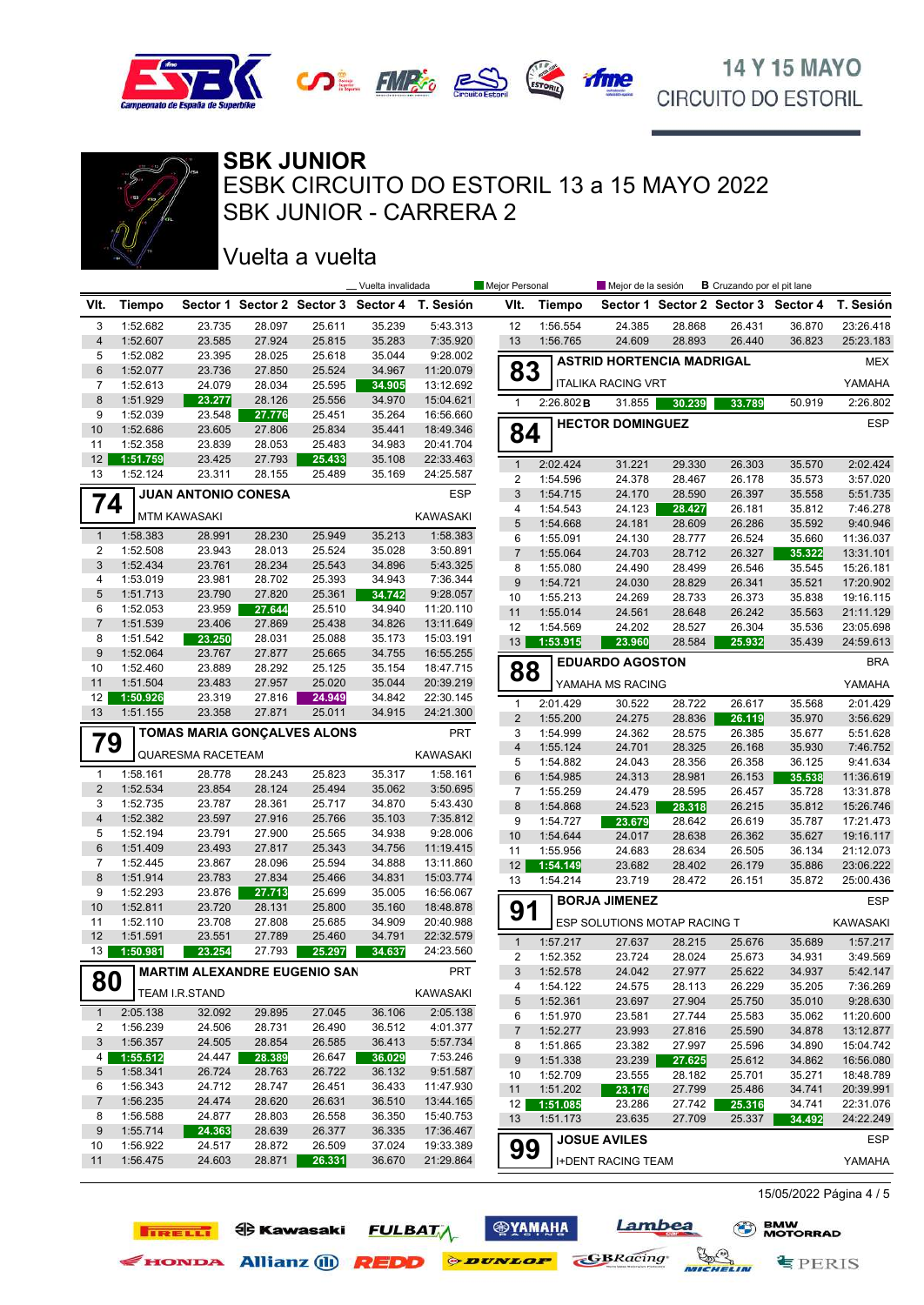





Vuelta a vuelta

|                 |          |        |        |        | __ Vuelta invalidada |                                               | Mejor Personal |        | Mejor de la sesión | <b>B</b> Cruzando por el pit lane |                                               |
|-----------------|----------|--------|--------|--------|----------------------|-----------------------------------------------|----------------|--------|--------------------|-----------------------------------|-----------------------------------------------|
| VIt.            | Tiempo   |        |        |        |                      | Sector 1 Sector 2 Sector 3 Sector 4 T. Sesión | VIt.           | Tiempo |                    |                                   | Sector 1 Sector 2 Sector 3 Sector 4 T. Sesión |
|                 | 2:08.379 | 31.860 | 32.620 | 26.900 | 36.999               | 2:08.379                                      |                |        |                    |                                   |                                               |
| 2               | 1:57.457 | 24.890 | 29.216 | 26.907 | 36.444               | 4:05.836                                      |                |        |                    |                                   |                                               |
| 3               | 1:57.621 | 24.929 | 29.280 | 26.865 | 36.547               | 6:03.457                                      |                |        |                    |                                   |                                               |
| $\overline{4}$  | 1:57.656 | 24.893 | 29.272 | 26.939 | 36.552               | 8:01.113                                      |                |        |                    |                                   |                                               |
| 5               | 1:57.479 | 24.727 | 29.434 | 27.051 | 36.267               | 9:58.592                                      |                |        |                    |                                   |                                               |
| 6               | 1:57.539 | 24.893 | 29.273 | 27.045 | 36.328               | 11:56.131                                     |                |        |                    |                                   |                                               |
| 7               | 1:57.429 | 24.890 | 29.358 | 26.914 | 36.267               | 13:53.560                                     |                |        |                    |                                   |                                               |
| 8               | 1:57.292 | 24.770 | 29.219 | 26,980 | 36.323               | 15:50.852                                     |                |        |                    |                                   |                                               |
| 9               | 1:57.035 | 24.927 | 29.209 | 26.727 | 36.172               | 17:47.887                                     |                |        |                    |                                   |                                               |
| 10 <sup>1</sup> | 1:56.874 | 24.773 | 29.224 | 26.663 | 36.214               | 19:44.761                                     |                |        |                    |                                   |                                               |
| 11              | 1:57.355 | 24.794 | 29.423 | 26.882 | 36.256               | 21:42.116                                     |                |        |                    |                                   |                                               |
| 12 <sup>2</sup> | 1:57.487 | 24.879 | 29.235 | 26.729 | 36.644               | 23:39.603                                     |                |        |                    |                                   |                                               |
| 13              | 1:58.239 | 25.762 | 29.390 | 26.785 | 36.302               | 25:37.842                                     |                |        |                    |                                   |                                               |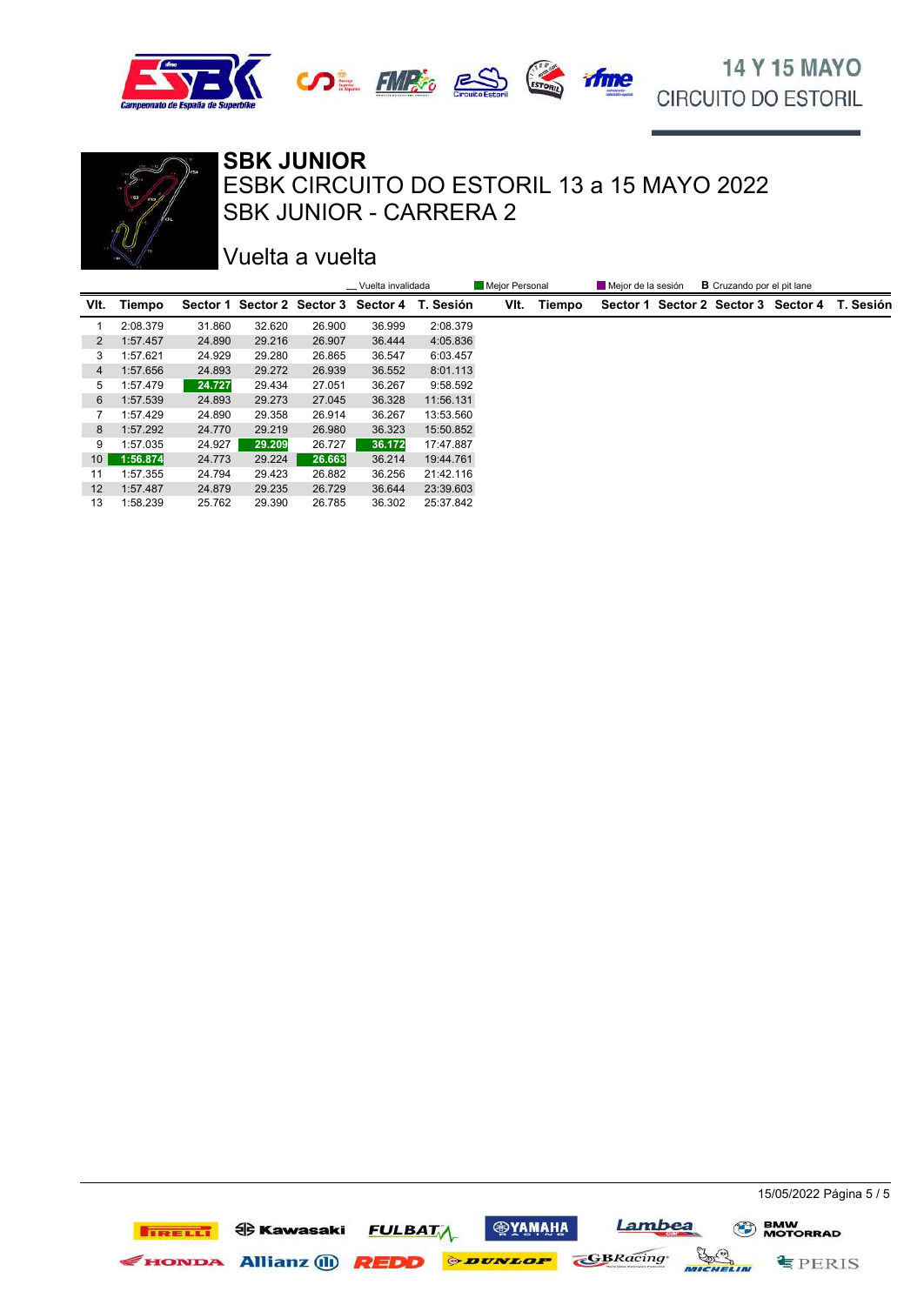



# Mejores tiempos de sector

|                | Sector 1                        |               | Sector 2                       |               | Sector 3              |        | Sector 4                      |        |              |    | Vuelta      | Mejor           |
|----------------|---------------------------------|---------------|--------------------------------|---------------|-----------------------|--------|-------------------------------|--------|--------------|----|-------------|-----------------|
|                | Pos Nº Piloto                   | <b>Tiempo</b> | Nº Piloto                      | <b>Tiempo</b> | Nº Piloto             | Tiempo | Nº Piloto                     | Tiempo | Pos Nº       |    | Ideal       | Vuelta          |
| 1              | 14 D.BORGES                     | 23.097        | 26 J.OSUNA                     | 27.530        | 74 J.CONESA           | 24.949 | 48 J.GARCIA                   | 34.471 | 1            |    | 48 1:50.352 | 1:50.446<br>(1) |
| $\mathbf{2}$   | 48 J.GARCIA                     | 23.130        | 56 D.MORILLAS                  | 27.622        | 56 D.MORILLAS         | 25.111 | 91 B.JIMENEZ                  | 34.492 | $\mathbf{2}$ | 44 | 1:50.498    | 1:50.498<br>(2) |
| 3              | 91 B.JIMENEZ                    | 23.176        | 91 B.JIMENEZ                   | 27.625        | 44 A.RODRIGUEZ        | 25.115 | 57 A.TORRES                   | 34.507 | 3            | 74 | 1:50.585    | 1:50.926<br>(5) |
| 4              | 56 D.MORILLAS                   | 23.210        | 48 J.GARCIA                    | 27.633        | 48 J.GARCIA           | 25.118 | 44 A.RODRIGUEZ                | 34.508 | 4            | 56 | 1:50.589    | 1:51.259<br>(9) |
| 5              | 44 A.RODRIGUEZ                  | 23.223        | 74 J.CONESA                    | 27.644        | 57 A.TORRES           | 25.181 | 79 T.GONÇALVES ALONSO         | 34.637 | 5            | 91 | 1:50.609    | 1:51.085<br>(7) |
| 6              | 74 J.CONESA                     | 23.250        | 44 A.RODRIGUEZ                 | 27.652        | 14 D.BORGES           | 25.194 | 56 D.MORILLAS                 | 34.646 | 6            |    | 57 1:50.681 | 1:50.912(4)     |
| $\overline{7}$ | 79 T.GONÇALVES ALONSO           | 23.254        | 14 D.BORGES                    | 27.672        | 26 J.OSUNA            | 25.194 | 16 M.REPAK                    | 34.693 | 7            | 26 | 1:50.703    | 1:51.118<br>(8) |
| 8              | 26 J.OSUNA                      | 23.255        | 57 A.TORRES                    | 27.677        | 79 T.GONÇALVES ALONSO | 25.297 | 26 J.OSUNA                    | 34.724 | 8            | 14 | 1:50.753    | 1:50.808<br>(3) |
| 9              | 71 I.BOLAÑO                     | 23.277        | 79 T.GONÇALVES ALONSO          | 27.713        | 91 B.JIMENEZ          | 25.316 | 55 U.CALATAYUD                | 34.741 | 9            | 79 | 1:50.901    | 1:50.981<br>(6) |
| 10             | 57 A.TORRES                     | 23.316        | 32 R.VALENTE                   | 27.718        | 51 J.URIOSTEGUI       | 25.354 | 74 J.CONESA                   | 34.742 | 10           | 51 | 1:51.277    | 1:51.890 (12)   |
| 11             | 20 J.CORRAL                     | 23.348        | 51 J.URIOSTEGUI                | 27.719        | 71 I.BOLAÑO           | 25.433 | 14 D.BORGES                   | 34.790 | 11           |    | 71 1:51.391 | 1:51.759(10)    |
| 12             | 51 J.URIOSTEGUI                 | 23.385        | 71 I.BOLAÑO                    | 27.776        | 20 J.CORRAL           | 25.455 | 20 J.CORRAL                   | 34.792 | 12           |    | 20 1:51.479 | 1:51.815(11)    |
| 13             | 16 M.REPAK                      | 23.488        | 20 J.CORRAL                    | 27.884        | 19 A.DELGADO          | 25.469 | 51 J.URIOSTEGUI               | 34.819 | 13           | 16 | 1:51.707    | 1:52.369 (14)   |
| 14             | 22 F.MORA                       | 23.495        | 22 F.MORA                      | 27.936        | 16 M.REPAK            | 25.477 | 71 I.BOLAÑO                   | 34.905 | 14           |    | 55 1:52.159 | 1:52.349 (13)   |
| 15             | 32 R.VALENTE                    | 23.595        | 18 I.MUÑOZ                     | 27.954        | 18 I.MUÑOZ            | 25.492 | 32 R.VALENTE                  | 35.205 | 15           |    | 22 1:52.374 | 1:53.008 (17)   |
| 16             | NHO MARTINS ROSA<br>58          | 23.605        | 16 M.REPAK                     | 28.049        | 55 U.CALATAYUD        | 25.492 | 22 F.MORA                     | 35.249 | 16           |    | 32 1:52.394 | 1:52.587(15)    |
| 17             | 19 A.DELGADO                    | 23.634        | 19 A.DELGADO                   | 28.070        | 22 F.MORA             | 25.694 | 35 V.FLEMING                  | 35.249 | 17           | 18 | 1:52.562    | 1:53.236 (18)   |
| 18             | 2 N.RIVERA                      | 23.644        | 58                             | 28.079        | 58                    | 25.744 | 33 G.SANCHEZ                  | 35.294 | 18           |    | 19 1:52.575 | 1:53.004(16)    |
| 19             | 88 E.AGOSTON                    | 23.679        | 55 U.CALATAYUD                 | 28.090        | 2 N.RIVERA            | 25.867 | 84 H.DOMINGUEZ                | 35.322 | 19           |    | 58 1:52.814 | 1:53.352 (19)   |
| 20             | 18 I.MUÑOZ                      | 23.684        | 11 E.LIRA                      | 28.125        | 32 R.VALENTE          | 25.876 | IVINHO MARTINS ROSA<br>58     | 35.386 | 20           |    | 2 1:53.235  | 1:53.905 (20)   |
| 21             | 11 E.LIRA                       | 23.761        | 2 N.RIVERA                     | 28.153        | 12 F.RUIZ             | 25.910 | 19 A.DELGADO                  | 35.402 | 21           |    | 35 1:53.363 | 1:53.997 (22)   |
| 22             | 35 V.FLEMING                    | 23.772        | 33 G.SANCHEZ                   | 28.237        | 84 H.DOMINGUEZ        | 25.932 | 18 I.MUÑOZ                    | 35.432 | 22           | 11 | 1:53.581    | 1:54.166(25)    |
| 23             | 55 U.CALATAYUD                  | 23.836        | 88 E.AGOSTON                   | 28.318        | 35 V.FLEMING          | 25.962 | 88 E.AGOSTON                  | 35.538 | 23           | 33 | 1:53.603    | 1:54.072 (23)   |
| 24             | 12 F.RUIZ                       | 23.897        | 12 F.RUIZ                      | 28.324        | 11 E.LIRA             | 26.037 | 2 N.RIVERA                    | 35.571 | 24           | 84 | 1:53.641    | 1:53.915 (21)   |
| 25             | 84 H.DOMINGUEZ                  | 23.960        | 35 V.FLEMING                   | 28.380        | 33 G.SANCHEZ          | 26.075 | 11 E.LIRA                     | 35.658 | 25           |    | 88 1:53.654 | 1:54.149 (24)   |
| 26             | 33 G.SANCHEZ                    | 23.997        | MEUGENIO SANTOS DE JESUS<br>80 | 28.389        | 88 E.AGOSTON          | 26.119 | 12 F.RUIZ                     | 35.689 | 26           |    | 12 1:53.820 | 1:54.318(26)    |
| 27             | M.EUGENIO SANTOS DE JESUS<br>80 | 24.363        | 84 H.DOMINGUEZ                 | 28.427        | 64 N.GOMEZ            | 26.225 | 64 N.GOMEZ                    | 36.006 | 27           | 80 | 1:55.112    | 1:55.512 (27)   |
| 28             | 64 N.GOMEZ                      | 24.425        | 64 N.GOMEZ                     | 28.785        | 80                    | 26.331 | EUGENIO SANTOS DE JESUS<br>80 | 36.029 | 28           | 64 | 1:55.441    | 1:55.828 (28)   |
| 29             | 99 J.AVILES                     | 24.727        | 99 J.AVILES                    | 29.209        | 99 J.AVILES           | 26.663 | 99 J.AVILES                   | 36.172 | 29           |    | 99 1:56.771 | 1:56.874 (29)   |
| 30             | 66 V.GONÇALVES                  | 24.889        | <b>RR V.GONÇALVES</b>          | 29.326        | 66 V.GONÇALVES        | 26.881 | 66 V.GONÇALVES                | 37.071 | 30           | 66 | 1:58.167    | 1:58.269(30)    |
| 31             | 27 R.DOS SANTOS                 | 25.926        | 83 A.MADRIGAL                  | 30.239        | 27 R.DOS SANTOS       | 28.474 | 27 R.DOS SANTOS               | 38.794 | 31           |    | 27 2:03.542 | 2:03.832(31)    |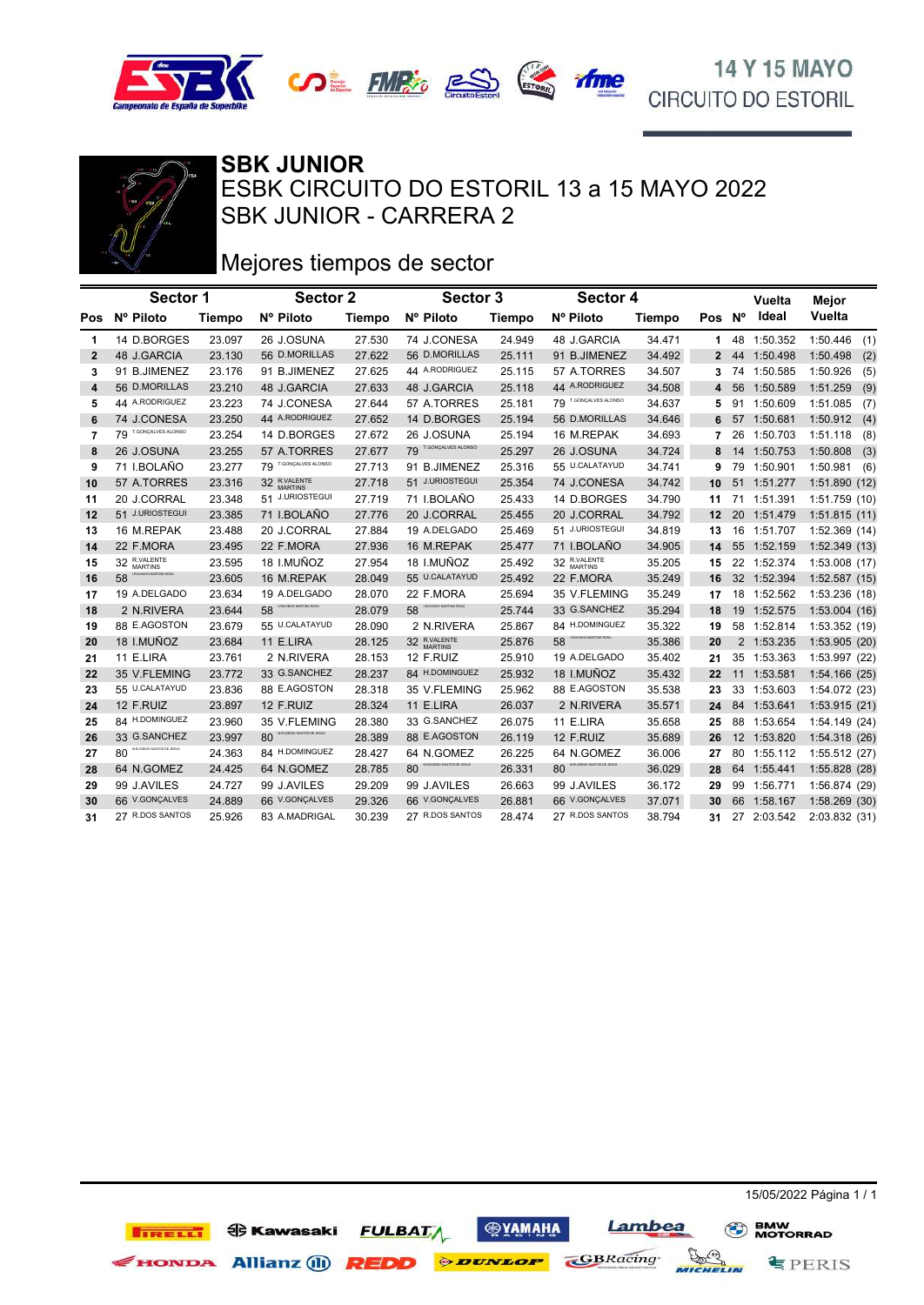





SBK JUNIOR - CARRERA 2 (13 Vits., 54,4 km.) ESBK CIRCUITO DO ESTORIL 13 a 15 MAYO 2022 **SBK JUNIOR**

Parrilla de salida

| <b>27 DOS SANTOS, RAFAEL</b><br>36 | 99 AVILES, JOSUE              | 35              |                               |     |                |
|------------------------------------|-------------------------------|-----------------|-------------------------------|-----|----------------|
| <b>64 GOMEZ, NAZARENO LI</b><br>33 | 66 GONCALVES, VASCO /         | 132             | <b>80 EUGENIO SANTOS DE</b>   | 34  | 12             |
| <b>84 DOMINGUEZ, HECTOR</b><br>30  | 11 LIRA. ELMER JOEL           | 129             | <b>83 MADRIGAL, ASTRID H(</b> | 31  | 11             |
| <b>35 FLEMING, VARIS</b><br>27     |                               |                 | 76 DIAS, GONCALO              | 28  | 10             |
| 7 HERNANDO, DIEGO<br>24            | <b>61 DEL OLMO, JAVIER</b>    | $\frac{1}{26}$  | 12 RUIZ, FRANCISCO JAV        | 25  | $\overline{9}$ |
| <b>2 RIVERA, NATALIA</b><br>21     | <b>23 RAPOSEIRAS. JORDI</b>   | <b>23</b>       | 88 AGOSTON. EDUARDO           | 22  | 8 <sup>1</sup> |
|                                    | 19 DELGADO, ADOLFO            | 120             | 33 SANCHEZ, GONZALO           | 19  | $\blacksquare$ |
| 16 REPAK, MAXIM<br>18              | 32 VALENTE MARTINS, RO        | 117             | <b>58 RUIVINHO MARTINS RO</b> | 16  | 6 <sup>1</sup> |
| <b>22 MORA. FACUNDO MAR</b><br>15  | 18 MUÑOZ, IVAN                | 14 <sub>4</sub> | <b>56 MORILLAS, DAYRON</b>    | 13  | 5              |
| <b>79 GONCALVES ALONSO.</b><br>12  | <b>26 OSUNA, JOSE MANUEL</b>  | 111             |                               |     |                |
| <b>20 CORRAL, JAVIER</b><br>l9     | 48 GARCIA. JULIO              | $\mathsf{I}$ 8  | <b>74 CONESA, JUAN ANTON</b>  | 110 | $\blacksquare$ |
| 171 BOLAÑO. IVAN<br>l6             | <b>55 CALATAYUD, UNAI</b>     | l5              | <b>14 BORGES, DINIS</b>       | l7  | 3 <sup>1</sup> |
| <b>57 TORRES, ANTONIO</b><br>l3    |                               |                 | 44 RODRIGUEZ, ADRIAN          | I۵  | $\sqrt{2}$     |
|                                    | <b>51 URIOSTEGUI, JUAN PA</b> | $\mathsf{I}2$   | 91 JIMENEZ. BORJA             |     | $\blacksquare$ |
|                                    |                               |                 | <b>Pole</b>                   |     |                |

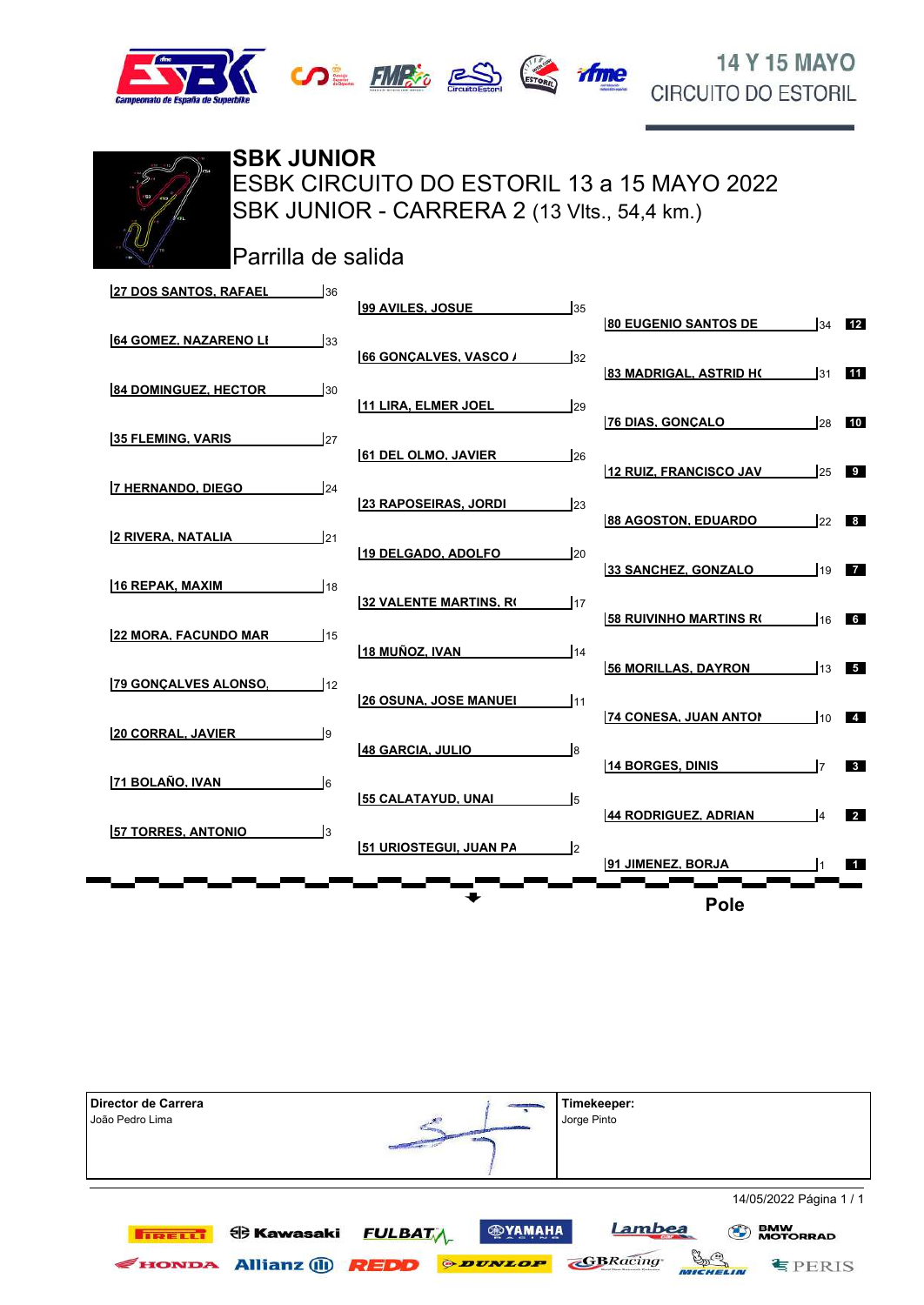







### **SBK JUNIOR**

SBK JUNIOR - CARRERA 2 ESBK CIRCUITO DO ESTORIL 13 a 15 MAYO 2022

Planing

|                |                         |                |                          | VIt.           |                |                |                |                |                |                |                |                         |                         |                |                |  |
|----------------|-------------------------|----------------|--------------------------|----------------|----------------|----------------|----------------|----------------|----------------|----------------|----------------|-------------------------|-------------------------|----------------|----------------|--|
| N°             | Pos                     | Parrilla       | $\overline{\phantom{0}}$ | 2              | ო              | 4              | 5              | ဖ              | r              | $\infty$       | σ              | $\frac{0}{1}$           | $\overline{\mathbf{r}}$ | 57             | $\frac{3}{2}$  |  |
| 91             | 1                       | 91             | 91                       | 91             | 44             | 26             | 44             | 44             | 26             | 74             | 26             | 74                      | 74                      | 74             | 74             |  |
| 51             | $\overline{\mathbf{c}}$ | 51             | 48                       | 44             | 26             | 57             | 26             | 26             | 57             | 26             | 74             | 26                      | 26                      | 26             | 26             |  |
| 57             | 3                       | 57             | 44                       | 26             | 91             | 44             | 57             | 57             | 44             | 44             | 44             | 44                      | 56                      | 91             | 57             |  |
| 44             | 4                       | 44             | 26                       | 14             | 57             | 79             | 48             | 79             | 74             | 57             | 56             | 56                      | 91                      | 57             | 91             |  |
| 55             | 5                       | 55             | 57                       | 57             | 14             | 51             | 71             | 71             | 79             | 79             | 57             | 91                      | 57                      | 56             | 44             |  |
| 71             | 6                       | 71             | 14                       | 48             | 48             | 48             | 79             | 74             | 56             | 56             | 79             | 57                      | 44                      | 14             | 56             |  |
| 14             | 7                       | 14             | 71                       | 71             | 71             | 14             | 74             | 51             | 71             | 71             | 91             | 79                      | 79                      | 44             | 48             |  |
| 48             | 8                       | 48             | 79                       | 79             | 74             | 71             | 51             | 56             | 91             | 91             | 71             | 71                      | 14                      | 48             | 79             |  |
| 20             | 9                       | 20             | 55                       | 74             | 51             | 55             | 14             | 91             | 14             | 51             | 14             | 14                      | 71                      | 79             | 14             |  |
| 74             | 10                      | 74             | 74                       | 51             | 79             | 91             | 91             | 14             | 51             | 14             | 20             | 48                      | 48                      | 71             | 71             |  |
| 26             | 11                      | 26             | 51                       | 55             | 55             | 74             | 56             | 20             | 20             | 20             | 48             | 20                      | 20                      | 20             | 20             |  |
| 79             | 12                      | 79             | 20                       | 20             | 20             | 56             | 20             | 16             | 48             | 48             | 16             | 16                      | 16                      | 16             | 16             |  |
| 56             | 13                      | 56             | 56                       | 56             | 56             | 20             | 16             | 48             | 16             | 16             | 18             | 19                      | 58                      | 18             | 18             |  |
| 18             | 14                      | 18             | 32                       | 32             | 32             | 16             | 18             | 22             | 22             | 58             | 58             | 18                      | 18                      | 19             | 19             |  |
| 22             | 15                      | 22             | 16                       | 16             | 16             | 32             | 22             | 18             | 19             | 18             | 19             | 58                      | 19                      | 22             | 22             |  |
| 58             | 16                      | 58             | 33                       | 22             | 18             | 22             | 19             | 19             | 18             | 22             | 22             | 22                      | 22                      | 12             | 12             |  |
| 32             | 17                      | 32             | 12                       | 33             | 22             | 18             | 58             | 58             | 58             | 19             | 35             | 12                      | 12                      | 35             | $\overline{2}$ |  |
| 16             | 18                      | 16             | 19                       | 19             | 19             | 19             | $\overline{2}$ | 84             | 35             | 12             | 12             | 35                      | $\overline{2}$          | $\overline{2}$ | 35             |  |
| 33             | 19                      | 33             | 18                       | 18             | 58             | 58             | 84             | $\overline{2}$ | 12             | 35             | 84             | 84                      | 35                      | 84             | 84             |  |
| 19             | 20                      | 19             | 22                       | 58             | 35             | 35             | 35             | 35             | 84             | 84             | 88             | 88                      | 84                      | 88             | 88             |  |
| $\overline{2}$ | 21                      | 2              | 88                       | 12             | 12             | 84             | 88             | 12             | 88             | $\overline{2}$ | $\overline{2}$ | $\overline{\mathbf{c}}$ | 88                      | 11             | 11             |  |
| 88             | 22                      | 88             | 58                       | 35             | $\overline{2}$ | $\overline{c}$ | 12             | 88             | $\overline{2}$ | 88             | 33             | 11                      | 11                      | 33             | 33             |  |
| 23             | 23                      | 23             | $\overline{2}$           | $\overline{2}$ | 88             | 88             | 33             | 33             | 33             | 11             | 11             | 33                      | 33                      | 80             | 80             |  |
| $\overline{7}$ | 24                      | $\overline{7}$ | 35                       | 88             | 84             | 33             | 11             | 11             | 11             | 33             | 80             | 80                      | 80                      | 64             | 64             |  |
| 12             | 25                      | 12             | 84                       | 84             | 33             | 12             | 64             | 80             | 80             | 80             | 64             | 64                      | 64                      | 58             | 99             |  |
| 61             | 26                      | 61             | 80                       | 80             | 11             | 11             | 80             | 64             | 64             | 64             | 99             | 99                      | 99                      | 99             | 58             |  |
| 35             | 27                      | 35             | 11                       | 11             | 80             | 80             | 99             | 99             | 99             | 99             | 27             | 27                      | 27                      | 27             |                |  |
| 76             | 28                      | 76             | 64                       | 64             | 64             | 64             | 27             | 27             | 27             | 27             |                |                         |                         |                |                |  |
| 11             | 29                      | 11             | 66                       | 99             | 99             | 99             |                |                |                |                |                |                         |                         |                |                |  |
| 84             | 30                      | 84             | 99                       | 66             | 66             | 66             |                |                |                |                |                |                         |                         |                |                |  |
| 83             | 31                      | 83             | 27                       | 27             | 27             | 27             |                |                |                |                |                |                         |                         |                |                |  |
| 66             | 32                      | 66             | 83                       |                |                |                |                |                |                |                |                |                         |                         |                |                |  |
| 64             | 33                      | 64             |                          |                |                |                |                |                |                |                |                |                         |                         |                |                |  |
| 80             | 34                      | 80             |                          |                |                |                |                |                |                |                |                |                         |                         |                |                |  |
| 99             | 35                      | 99             |                          |                |                |                |                |                |                |                |                |                         |                         |                |                |  |
| 27             | 36                      | 27             |                          |                |                |                |                |                |                |                |                |                         |                         |                |                |  |

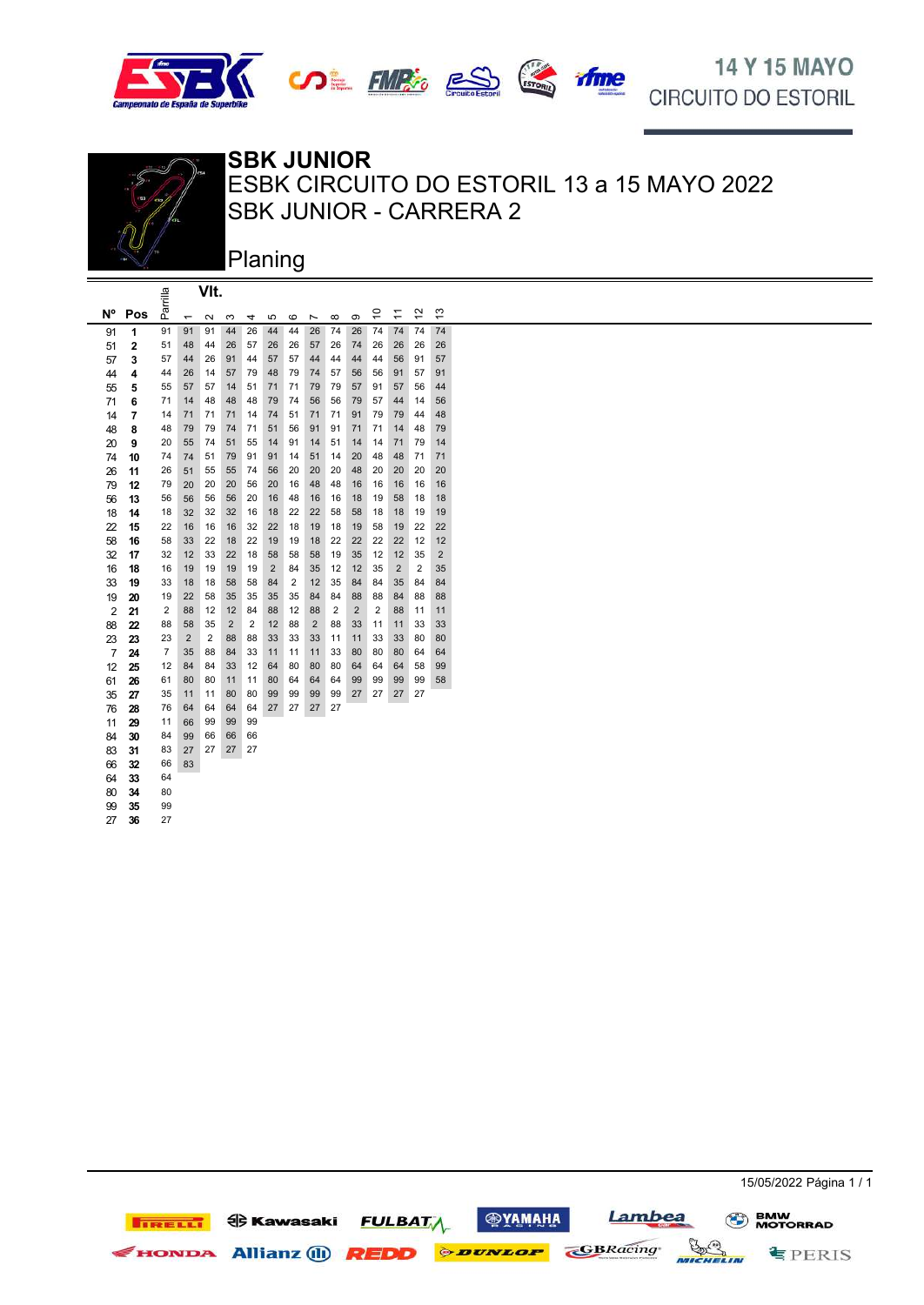







# **SBK JUNIOR**

ESBK CIRCUITO DO ESTORIL 13 a 15 MAYO 2022 Después de SBK JUNIOR - CARRERA 2

### Velociad máxima del evento

| Nº Piloto                                 | Equipo                           | Moto            | Clase | V.Max | VIt.                    | Sesión                     |
|-------------------------------------------|----------------------------------|-----------------|-------|-------|-------------------------|----------------------------|
| <b>26 JOSE MANUEL OSUNA</b>               | DEZA BOX 77 RACING TEAM          | <b>KAWASAKI</b> | K     | 218.1 | 12                      | <b>SBK JUNIOR - ENTREN</b> |
| <b>56 DAYRON MORILLAS</b>                 | YAMAHA MS RACING                 | YAMAHA          | Y     | 216.4 | 2                       | <b>SBK JUNIOR - CARREI</b> |
| <b>57 ANTONIO TORRES</b>                  | DEZA - BOX 77 RACING TEAM        | <b>KAWASAKI</b> | K     | 216.0 | 10                      | <b>SBK JUNIOR - ENTREN</b> |
| 58 ISAAC RUIVINHO MARTINS ROSA            | TEAM MOTO CLUBE LOULÉ CONCELHO   | <b>KAWASAKI</b> | K     | 215.2 | 3                       | <b>SBK JUNIOR - WARM-U</b> |
| 51 JUAN PABLO URIOSTEGUI                  | ESP SOLUTIONS MOTAP RACING TEAM  | <b>KAWASAKI</b> | K     | 214.7 | $\overline{2}$          | <b>SBK JUNIOR - CARREI</b> |
| <b>20 JAVIER CORRAL</b>                   | ARCO-MOTOR UNIVERSITY TEAM       | YAMAHA          | Y     | 214.3 | $\overline{4}$          | <b>SBK JUNIOR - ENTREN</b> |
| 79 TOMAS MARIA GONÇALVES ALONSO           | QUARESMA RACETEAM                | <b>KAWASAKI</b> | K     | 214.3 | 5                       | SBK JUNIOR - ENTREN        |
| 91 BORJA JIMENEZ                          | ESP SOLUTIONS MOTAP RACING TEAM  | <b>KAWASAKI</b> | Κ     | 214.3 | 16                      | <b>SBK JUNIOR - ENTREN</b> |
| <b>14 DINIS BORGES</b>                    | <b>RAME MOTO RACING</b>          | <b>KAWASAKI</b> | K     | 213.9 | $\overline{4}$          | <b>SBK JUNIOR - ENTREN</b> |
| 22 FACUNDO MARTIN MORA                    | YAMAHA MS RACING                 | YAMAHA          | Y     | 213.1 | 11                      | <b>SBK JUNIOR - ENTREN</b> |
| 74 JUAN ANTONIO CONESA                    | <b>MTM KAWASAKI</b>              | <b>KAWASAKI</b> | K     | 213.1 | 3                       | SBK JUNIOR - ENTREN        |
| <b>11 ELMER JOEL LIRA</b>                 | <b>ITALIKA RACING VRT</b>        | YAMAHA          |       | 212.7 | 6                       | <b>SBK JUNIOR - ENTREN</b> |
| <b>23 JORDI RAPOSEIRAS</b>                | IL.LUSIÓ TEAM                    | <b>KAWASAKI</b> | K     | 212.7 | 6                       | <b>SBK JUNIOR - ENTREN</b> |
| 12 FRANCISCO JAVIER RUIZ                  | <b>TEAM RACING FRAN26</b>        | <b>KAWASAKI</b> | K     | 212.3 | 18                      | <b>SBK JUNIOR - ENTREN</b> |
| <b>16 MAXIM REPAK</b>                     | YAMAHA MS RACING                 | YAMAHA          | Y     | 212.3 | $\overline{2}$          | <b>SBK JUNIOR - CARREI</b> |
| 32 RODRIGO VALENTE MARTINS                | ESP SOLUTIONS MOTAP RACING TEAM  | <b>KAWASAKI</b> | K     | 212.3 | 13                      | <b>SBK JUNIOR - ENTREN</b> |
| <b>48 JULIO GARCIA</b>                    | ESP SOLUTIONS MOTAP RACING TEAM  | <b>KAWASAKI</b> | K     | 212.3 | $\overline{7}$          | <b>SBK JUNIOR - ENTREN</b> |
| 71 IVAN BOLAÑO                            | <b>GMFUEL VRC TEAM</b>           | <b>KAWASAKI</b> | K     | 212.3 | 3                       | <b>SBK JUNIOR - CARREI</b> |
| <b>44 ADRIAN RODRIGUEZ</b>                | TEAM SPEED RACING                | <b>KAWASAKI</b> | K     | 211.8 | 12                      | <b>SBK JUNIOR - ENTREN</b> |
| <b>7 DIEGO HERNANDO</b>                   | <b>I+DENT JUNIOR RACING TEAM</b> | YAMAHA          | Y     | 211.0 | 12                      | <b>SBK JUNIOR - ENTREN</b> |
| 83 ASTRID HORTENCIA MADRIGAL              | <b>ITALIKA RACING VRT</b>        | YAMAHA          |       | 210.6 | 8                       | <b>SBK JUNIOR - CARREI</b> |
| <b>19 ADOLFO DELGADO</b>                  | <b>ITALIKA RACING VRT</b>        | YAMAHA          |       | 210.2 | 9                       | <b>SBK JUNIOR - CARREI</b> |
| 61 JAVIER DEL OLMO                        | KAWASAKI PL RACING JUNIOR TEAM   | <b>KAWASAKI</b> | Κ     | 210.2 | $\overline{2}$          | <b>SBK JUNIOR - ENTREN</b> |
| <b>33 GONZALO SANCHEZ</b>                 | <b>ETG RACING</b>                | YAMAHA          | Y     | 209.8 | 12                      | <b>SBK JUNIOR - ENTREN</b> |
| <b>55 UNAI CALATAYUD</b>                  | ARCO-MOTOR UNIVERSITY TEAM       | YAMAHA          | Y     | 209.8 | 10                      | <b>SBK JUNIOR - ENTREN</b> |
| <b>18 IVAN MUÑOZ</b>                      | DEZA - BOX 77 RACING TEAM        | <b>KAWASAKI</b> | Κ     | 209.4 | 10                      | <b>SBK JUNIOR - ENTREN</b> |
| 76 GONÇALO DIAS                           | MIGUEL OLIVEIRA RACING TEAM      | YAMAHA          | Κ     | 209.4 | $\overline{4}$          | SBK JUNIOR - ENTREN        |
| <b>88 EDUARDO AGOSTON</b>                 | YAMAHA MS RACING                 | YAMAHA          | Y     | 209.4 | $\overline{2}$          | <b>SBK JUNIOR - CARREI</b> |
| 64 NAZARENO LEONEL GOMEZ                  | <b>QUARESMA RACE TEAM</b>        | <b>KAWASAKI</b> | K     | 209.0 | 13                      | SBK JUNIOR - ENTREN        |
| <b>2 NATALIA RIVERA</b>                   | <b>I+DENT JUNIOR RACING TEAM</b> | YAMAHA          | Y     | 208.2 | 10                      | <b>SBK JUNIOR - ENTREN</b> |
| M ALEXANDRE EUGENIO SANTOS DE JESUS<br>80 | <b>TEAM I.R.STAND</b>            | <b>KAWASAKI</b> | Κ     | 206.7 | $\overline{2}$          | <b>SBK JUNIOR - ENTREN</b> |
| <b>99 JOSUE AVILES</b>                    | <b>I+DENT RACING TEAM</b>        | YAMAHA          |       | 206.7 | 17                      | <b>SBK JUNIOR - ENTREN</b> |
| 84 HECTOR DOMINGUEZ                       |                                  |                 |       | 206.3 | 8                       | <b>SBK JUNIOR - CARREI</b> |
| 66 VASCO ANTONIO GONÇALVES                | <b>RAMEMOTORACING</b>            | <b>KAWASAKI</b> | K     | 205.1 | 3                       | <b>SBK JUNIOR - ENTREN</b> |
| <b>35 VARIS FLEMING</b>                   | <b>BRP RACING</b>                | <b>KAWASAKI</b> | K     | 204.0 | 3                       | <b>SBK JUNIOR - CARREI</b> |
| 27 RAFAELA ALEXANDRA DOS SANTOS           | <b>RAME MOTO RACING</b>          | <b>KAWASAKI</b> | K     | 199.2 | $\overline{\mathbf{A}}$ | <b>SBK JUNIOR - ENTREN</b> |

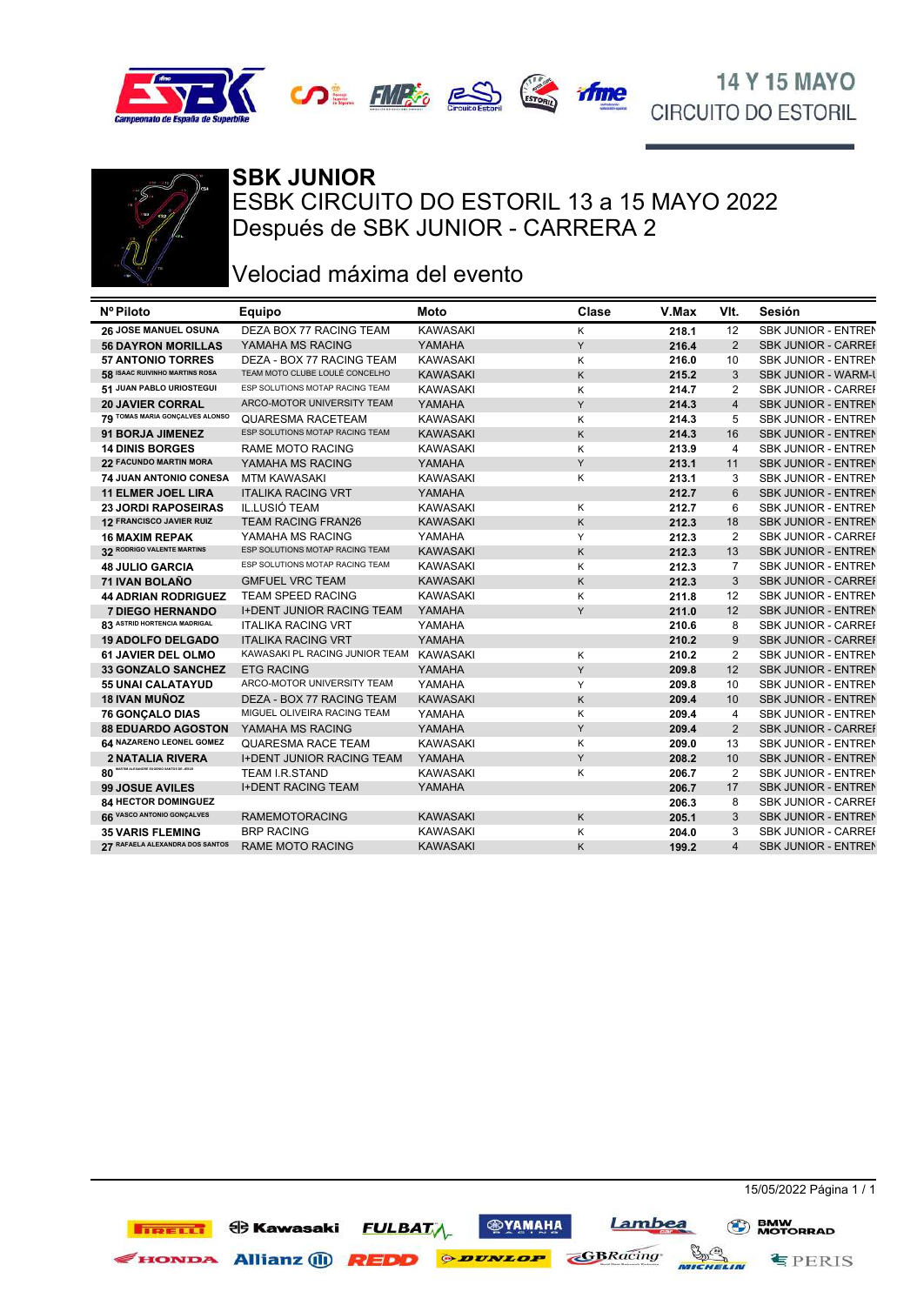





### SBK JUNIOR - CARRERA 2 ESBK CIRCUITO DO ESTORIL 13 a 15 MAYO 2022 **SBK JUNIOR**

### Secuencia de vueltas rápidas

| T. Sesión | Nº Piloto                       | <b>Equipo</b>                   | Moto            | Clase        | Tiempo   | Km/h  | VIt.           |
|-----------|---------------------------------|---------------------------------|-----------------|--------------|----------|-------|----------------|
| 3:49.569  | 91 BORJA JIMENEZ                | ESP SOLUTIONS MOTAP RACING TEAM | KAWASAKI        | κ            | 1:52.352 | 134.0 | 2              |
| 3:49.584  | <b>44 ADRIAN RODRIGUEZ</b>      | <b>TEAM SPEED RACING</b>        | <b>KAWASAKI</b> | K            | 1:52.310 | 134.1 | $\overline{2}$ |
| 3:49.813  | <b>14 DINIS BORGES</b>          | RAME MOTO RACING                | KAWASAKI        | Κ            | 1:51.980 | 134.4 | 2              |
| 9:27.480  | <b>48 JULIO GARCIA</b>          | ESP SOLUTIONS MOTAP RACING TEAM | <b>KAWASAKI</b> | K            | 1:51.596 | 134.9 | 5              |
| 11:19.415 | 79 TOMAS MARIA GONÇALVES ALONSO | <b>QUARESMA RACETEAM</b>        | KAWASAKI        | Κ            | 1:51.409 | 135.1 | 6              |
| 11:20.571 | <b>56 DAYRON MORILLAS</b>       | YAMAHA MS RACING                | YAMAHA          | $\checkmark$ | 1:51.291 | 135.3 | 6              |
| 20:39.809 | <b>56 DAYRON MORILLAS</b>       | YAMAHA MS RACING                | YAMAHA          | $\checkmark$ | 1:51.259 | 135.3 | 11             |
| 20:39.991 | 91 BORJA JIMENEZ                | ESP SOLUTIONS MOTAP RACING TEAM | <b>KAWASAKI</b> | K            | 1:51.202 | 135.4 | 11             |
| 20:41.799 | <b>48 JULIO GARCIA</b>          | ESP SOLUTIONS MOTAP RACING TEAM | KAWASAKI        | Κ            | 1:50.846 | 135.8 | 11             |
| 22:31.951 | <b>14 DINIS BORGES</b>          | RAME MOTO RACING                | <b>KAWASAKI</b> | K            | 1:50.808 | 135.9 | 12             |
| 22:32.245 | <b>48 JULIO GARCIA</b>          | ESP SOLUTIONS MOTAP RACING TEAM | KAWASAKI        | Κ            | 1:50.446 | 136.3 | 12             |